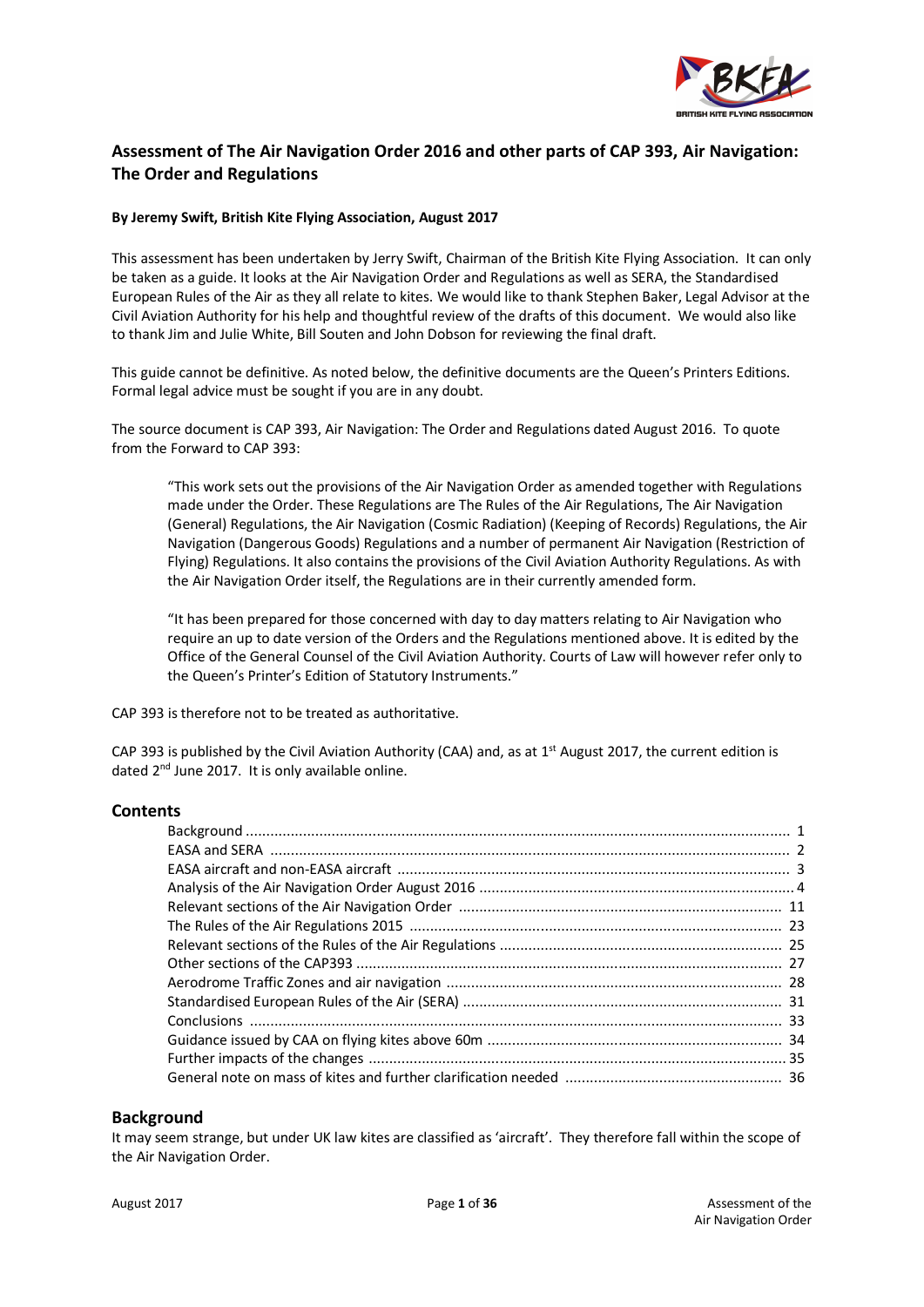The August 2016 publication of The Air Navigation Order and the other parts of CAP 393 form quite a substantial revision of previous versions. To the author of this review, it appears that several long-standing anomalies with respect to kites and kite flying have been resolved. It is now clearer what regulations apply to kites weighing 2 kg or less and those weighing more than 2 kg.

The author of this review was concerned that for heavier kites there is an interpretation that could be made that would bring them under the regulations set out in the Standardised European Rules of the Air (SERA). However Counsel at the CAA has drawn our attention to a Technical Opinion, "Introduction of a regulatory framework for the operation of unmanned aircraft" TE.RPRO.00036-003 dated 18.12.2015 produced by the European Aviation Safety Agency and Commission Implementing Regulation 2016/1185 which taken together appear to make clear that kites with a "Maximum Certified Take-off Mass" (MTOM) of less than 150 kg are excluded. This point is discussed below.

# **EASA and SERA**

The European Aviation Safety Agency (EASA) is the European Union Authority for aviation safety. "The main activities of the organisation include the strategy and safety management, the certification of aviation products and the oversight of approved organisations and EU Member States. It was established in 2002 under an EU "Regulation (EC) No 216/2008 of 20/02/2008 on common rules in the field of civil aviation and establishing a European Aviation Safety Agency,…".

"EASA enjoys technical, financial and legal autonomy to ensure the highest common level of safety protection for EU citizens within the EU and worldwide, to ensure the highest common level of environmental protection, to avoid duplication in the regulatory and certification processes among Member States and to facilitate the creation of an internal EU aviation market." 1

Under "Commission Implementing Regulation(EU) No 923/2012 of 26/09/2012 laying down the common rules of the air and operational provisions regarding services and procedures in air navigation", EASA has established the Standardised European Rules of the Air (SERA) which have largely superseded the Rules of the Air which were established under the UK's Air Navigation Orders.

The Office of the General Counsel at the CAA has told us that "It is a moot point whether SERA applies to a kite. A kite is clearly a type of aircraft (at least it is in national law - see article 23 of the Order) but under Article 1 of the SERA Regulation (923/2012), SERA applies to "general air traffic within the scope of Regulation (EC)551/2004".

However, the CAA further note that under Regulation 1185/2016, SERA is disapplied to all model aircraft and toy aircraft. The regulation now states:

"4. This Regulation shall not apply to model aircraft and toy aircraft. However, Member States shall ensure that national rules are established to ensure that model aircraft and toy aircraft are operated in such a manner as to minimise hazards related to civil aviation safety, to persons, property or other aircraft."

This Regulation then goes on to define 'model' and 'toy' aircraft:

"95a. "model aircraft" means an unmanned aircraft, other than toy aircraft, having an operating mass not exceeding limits prescribed by the competent authority, that is capable of sustained flight in the atmosphere and that is used exclusively for display or recreational activities;"

"129a. "toy aircraft" means an unmanned aircraft designed or intended for use, whether or not exclusively, in play by children under 14 years of age;'."

-

<sup>&</sup>lt;sup>1</sup> Taken from the EASA website, https://www.easa.europa.eu/the-agency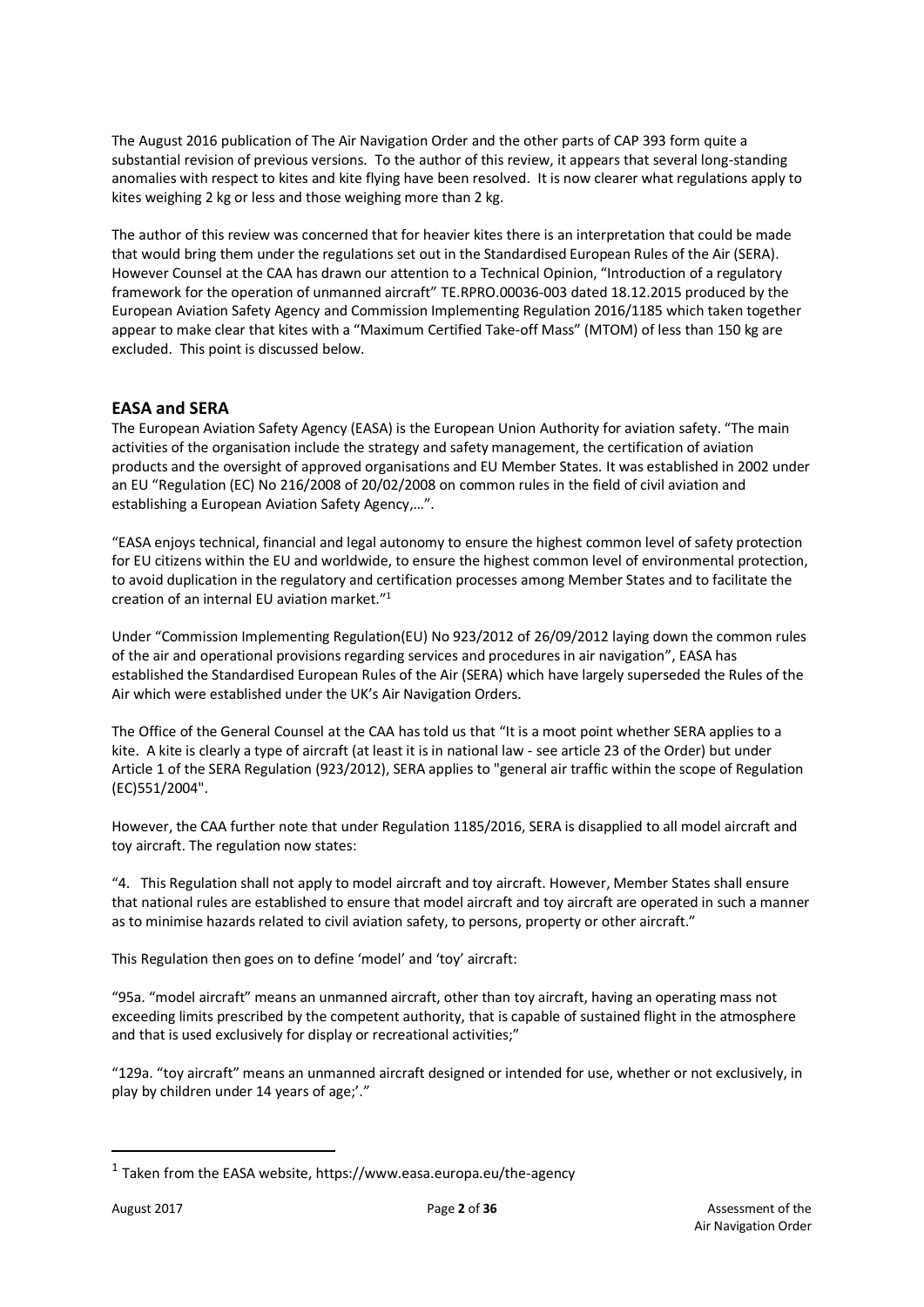Technical Opinion, "Introduction of a regulatory framework for the operation of unmanned aircraft" TE.RPRO.00036-003 states:

"The Agency considered several terms such as 'unmanned aircraft systems (UAS)', 'remotely piloted aircraft systems (RPAS)' — a UAS subcategory — and 'unmanned aircraft'; consistent with the proposed Basic Regulation text and in line with many comments received during the A-NPA 2015-10 public consultation, the term 'unmanned aircraft' is used for regulatory proposals with the following definition:

"'Unmanned aircraft' means any aircraft operated or designed to be operated without a pilot on board.

"This wide definition will allow to establish rules for different kinds of operations with a distributed allocation of responsibilities for the flying aircraft and the ground station as well as for autonomous aircraft or 'unmanned aircraft' carrying persons.

"It needs to be understood that this definition also includes machines normally not perceived by the general public as aircraft, such as flying toys, small tethered balloons or kites. Special attention is therefore required to not negatively impact any 'operation' that does not cause aviation risk."

The same document also states:

'In accordance with Articles 1 and 4 of and Annex II to the current Basic Regulation, the scope of EU regulations is limited to unmanned aircraft with an MTOM above 150 kg that are not used for military, customs, police, firefighting, search and rescue, or experimental work. This means that the vast majority of unmanned aircraft development and operations today are regulated by national aviation legislation.'

CAA Counsel believes this demonstrates that EASA view kites in the same way as 'toy' and 'model' aircraft. The prescribed mass limit in 95a appears to be a MTOM of 150 kg.

#### **Note**

It is noted that there appears to be a slight contradiction between the definition of small unmanned aircraft in the Order and the definition produced by EASA and the European Commission. CAA point out that the two definitions are unrelated, being specific to the Regulations in which they appear.

# **EASA aircraft and non-EASA aircraft**

Under the regulations set out by European Commission and implemented through the European Aviation Safety Agency (EASA) are those governing the design and operation of aircraft.

Aircraft are divided into two areas for licensing and airworthiness purposes:

- EASA aircraft; and
- non-EASA aircraft

Non-EASA aircraft are also known as 'Annex II' aircraft, as they are listed in Annex II to the 'Basic Regulation'. Non-EASA aircraft are regulated by national aviation authorities. The CAA is the national aviation authority in the UK.

This classification applies to types of aircraft, not individual aircraft.

Whilst there are no known EASA kites, the CAA have pointed out that the theoretical possibility exists, and that the Order must therefore allow for it. An unmanned aircraft with a MTOM of not more than 150 kg is an "Annex II aircraft" so a kite could only be an EASA aircraft if it was larger than this. The only situation that the author can currently conceive of an EASA kite is if power generation by kite proves practical and economic, in which case pan-European regulation might become highly desirable.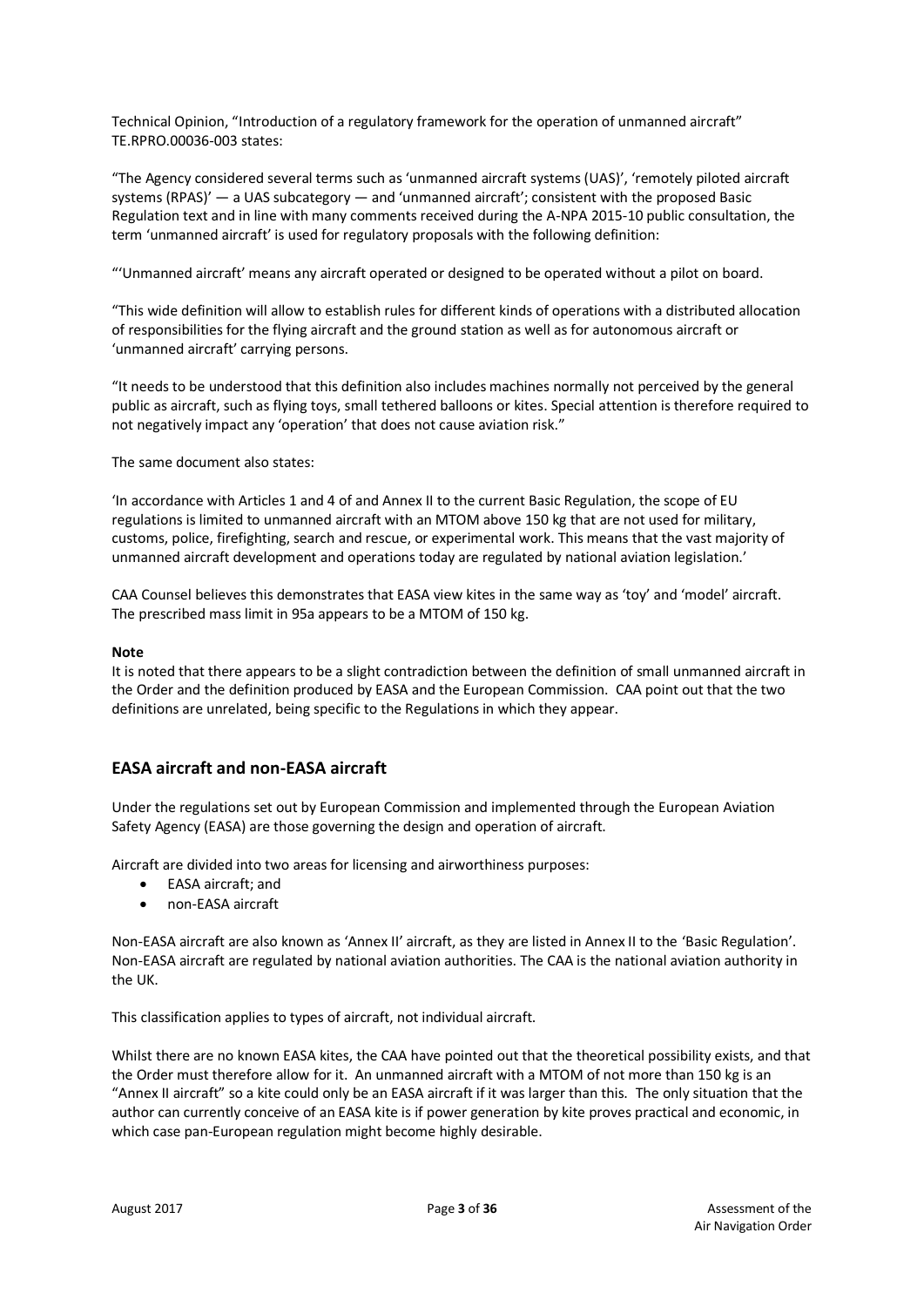# **Analysis of the Air Navigation Order August 2016**

The following table goes through each Article of the Air Navigation Order 2016 and identifies it relevance (or otherwise) to kite flying. The Order differentiates between kites weighing less 2kg or less and those weighing more than 2 kg. The Articles that apply are reproduced after the following table.

| <b>Article</b> | Outline                                                                                                            | For kites 2kg<br>or less in | <b>For kites</b><br>more than 2 | Comments - areas relevant to kite<br>flying                                                                                                                                                                                                                                                                                                                                                                   |
|----------------|--------------------------------------------------------------------------------------------------------------------|-----------------------------|---------------------------------|---------------------------------------------------------------------------------------------------------------------------------------------------------------------------------------------------------------------------------------------------------------------------------------------------------------------------------------------------------------------------------------------------------------|
|                |                                                                                                                    | weight                      | kg in weight                    |                                                                                                                                                                                                                                                                                                                                                                                                               |
| $\mathbf{1}$   | Citation                                                                                                           | Applies                     | Applies                         | Citation of the Order and its effective<br>date of 25 August 2016                                                                                                                                                                                                                                                                                                                                             |
| $\overline{2}$ | Links to Schedule 1<br>interpretation                                                                              | Applies                     | Applies                         | Defines aerodrome and other terms<br>relating to aerodromes, Basic EASA<br>regulation, EASA aircraft, non-EASA<br>aircraft (to include non-EASA kite),<br>notified aerodrome and notified<br>operating hours, small unmanned<br>aircraft (which specifically excludes<br>kites).<br>States that the references in the Order<br>cover EASA and non-EASA kites (and<br>other aircraft) unless otherwise stated. |
| 3              | Defines flight. Kites are not<br>mentioned                                                                         | Exempted                    | Applies                         | Exempted by Article 23 for kites of not<br>more than 2 kg                                                                                                                                                                                                                                                                                                                                                     |
| 4              | Defines operator                                                                                                   | Exempted                    | Applies                         | Exempted by Article 23 for kites of not<br>more than 2 kg                                                                                                                                                                                                                                                                                                                                                     |
| 5              | Defines aerodrome traffic<br>zone                                                                                  | Applies in<br>part          | Applies in<br>part              | Exempted by Article 23 for kites of not<br>more than 2 kg<br>However, for all kites the definition of<br>aerodrome traffic zone is relevant in<br>respect of where they may be flown                                                                                                                                                                                                                          |
| 6, 7           | Defines public transport and<br>commercial operation                                                               | Exempted                    | Exempted                        | Exempted by Article 23 for kites of not<br>more than 2 kg and for all kites by the<br>content of the Articles                                                                                                                                                                                                                                                                                                 |
| $8 - 16$       | These Articles relate to the<br>operation of commercial<br>flights that are not subject to<br>the EASA Regulations | Exempted                    | Exempted                        | Exempted by virtue of the content of<br>the Articles                                                                                                                                                                                                                                                                                                                                                          |
| 17             | 17(1)(b) applies to  aircraft<br>within the UK or in the<br>neighbourhood of an<br>offshore installation           | Applies in<br>part          | Applies in<br>part              | Exempted by Article 23 for kites of not<br>more than 2 kg<br>However, for all kites the definition of<br>where the order applies is relevant                                                                                                                                                                                                                                                                  |
| $18 - 19$      | Applies to aircraft registered<br>other than in the UK                                                             | Exempted                    | Exempted                        | Exempted by virtue of the content of<br>the Articles                                                                                                                                                                                                                                                                                                                                                          |
| $20 - 22$      | Applies to military and<br>Crown aircraft                                                                          | Exempted                    | Exempted                        | Exempted by virtue of the content of<br>the Articles                                                                                                                                                                                                                                                                                                                                                          |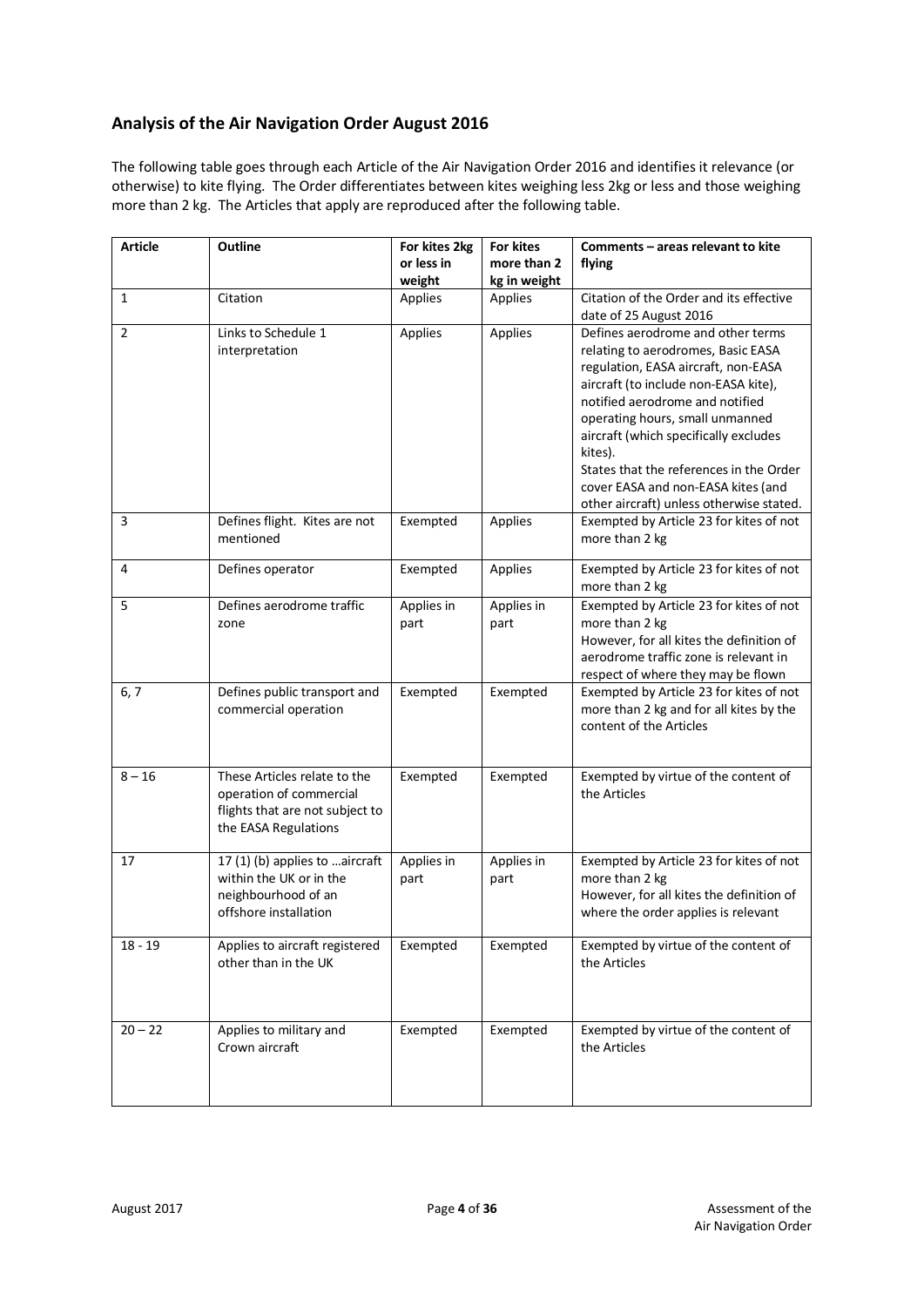| <b>Article</b> | Outline                                                                                                                                                           | For kites 2kg<br>or less in<br>weight | For kites<br>more than 2<br>kg in weight | Comments - areas relevant to kite<br>flying                                                                                                                                                                                                                                                                                                                    |
|----------------|-------------------------------------------------------------------------------------------------------------------------------------------------------------------|---------------------------------------|------------------------------------------|----------------------------------------------------------------------------------------------------------------------------------------------------------------------------------------------------------------------------------------------------------------------------------------------------------------------------------------------------------------|
| 23             | The key Article. This applies<br>to "any kite weighing not<br>more than 2 kg; any small<br>unmanned aircraft; and any<br>parachute or parascending<br>parachute." | Applies                               | Exempted                                 | The Article then Exempts everything in<br>the Order except Articles 2, 91, 92, 94,<br>95, 239, 241 and 257 (except<br>257(2)(a)) and 265.                                                                                                                                                                                                                      |
| 24             | Aircraft to be registered.<br>Importantly (4) of this article<br>then says that 24(1) does<br>not apply to any non-EASA<br>kite                                   | Applies in<br>part                    | Applies in<br>part                       | Exempted by Article 23 for kites of not<br>more than 2 kg<br>However, for all kites the Article then<br>Exempts the requirement for<br>registration to non-EASA kites (see<br>EASA note above), which for current<br>practical purposes applies to all kites                                                                                                   |
| $25 - 32$      | Only applies to registered<br>aircraft                                                                                                                            | Exempted                              | Exempted                                 | Exempted by virtue of Article 24                                                                                                                                                                                                                                                                                                                               |
| 33             | Aircraft to have a certificate<br>of airworthiness.<br>Importantly (2)(c) says that<br>33(1) does not apply to a<br>non-EASA kite                                 | Applies in<br>part                    | Applies in<br>part                       | Applies to the extent that it excludes<br>kites.<br>Exempted by Article 23 for kites of not<br>more than 2 kg<br>However, for all kites the Article then<br>Exempts the requirement for a<br>certificate of airworthiness to non-<br>EASA kites (see EASA note above),<br>which for current practical purposes<br>applies to all kites                         |
| $34 - 63$      | These Articles relate to<br>airworthiness certificates<br>and the processes to<br>manage them                                                                     | Exempted                              | Exempted                                 | Exemption from the requirement to<br>have a certificate of airworthiness<br>under article Article33(2)(c)                                                                                                                                                                                                                                                      |
| $64 - 67$      | These Articles relate to the<br>requirements for crew,<br>safety equipment and<br>passenger safety for UK<br>registered aircraft                                  | Exempted                              | Exempted                                 | Exempted by Article 23 for kites of not<br>more than 2 kg. Exempted by the<br>content of the Articles.                                                                                                                                                                                                                                                         |
| $68 - 70$      | These Articles relate to the<br>safe operation of aircraft.                                                                                                       | Exempted                              | Applies                                  | Exempted by Article 23 for kites of not<br>more than 2 kg. Many parts of the<br>Articles cannot apply to kites over 2kg<br>in weight since we do not, for<br>example, taxi kites. However, many of<br>the obligations of the pilot in<br>command would apply, such as<br>weather minima and operating sites<br>that are adequate for the type of<br>operation. |
| 71             | This Article requires<br>passengers to be secure in<br>the aircraft.                                                                                              | Exempted                              | Exempted                                 | Exempted by Article 23 for kites of not<br>more than 2 kg. Exempted by virtue of<br>the content of the Articles                                                                                                                                                                                                                                                |
| 72             | This Article relates to the<br>requirement for survival<br>equipment                                                                                              | Exempted                              | Exempted                                 | Exempted by Article 23 for kites of not<br>more than 2 kg. Exempted by virtue of<br>the content of the Articles                                                                                                                                                                                                                                                |
| $73 - 74$      | These Articles relate to<br>passenger briefings and<br>oxygen equipment                                                                                           | Exempted                              | Exempted                                 | Exempted by Article 23 for kites of not<br>more than 2 kg. Exempted by virtue of<br>the content of the Articles                                                                                                                                                                                                                                                |
| 75             | Take off and landing<br>conditions                                                                                                                                | Exempted                              | Applies                                  | Exempted by Article 23 for kites of not<br>more than 2 kg. $75(1)(b)(i)$ would<br>apply to kites over 2 kg.                                                                                                                                                                                                                                                    |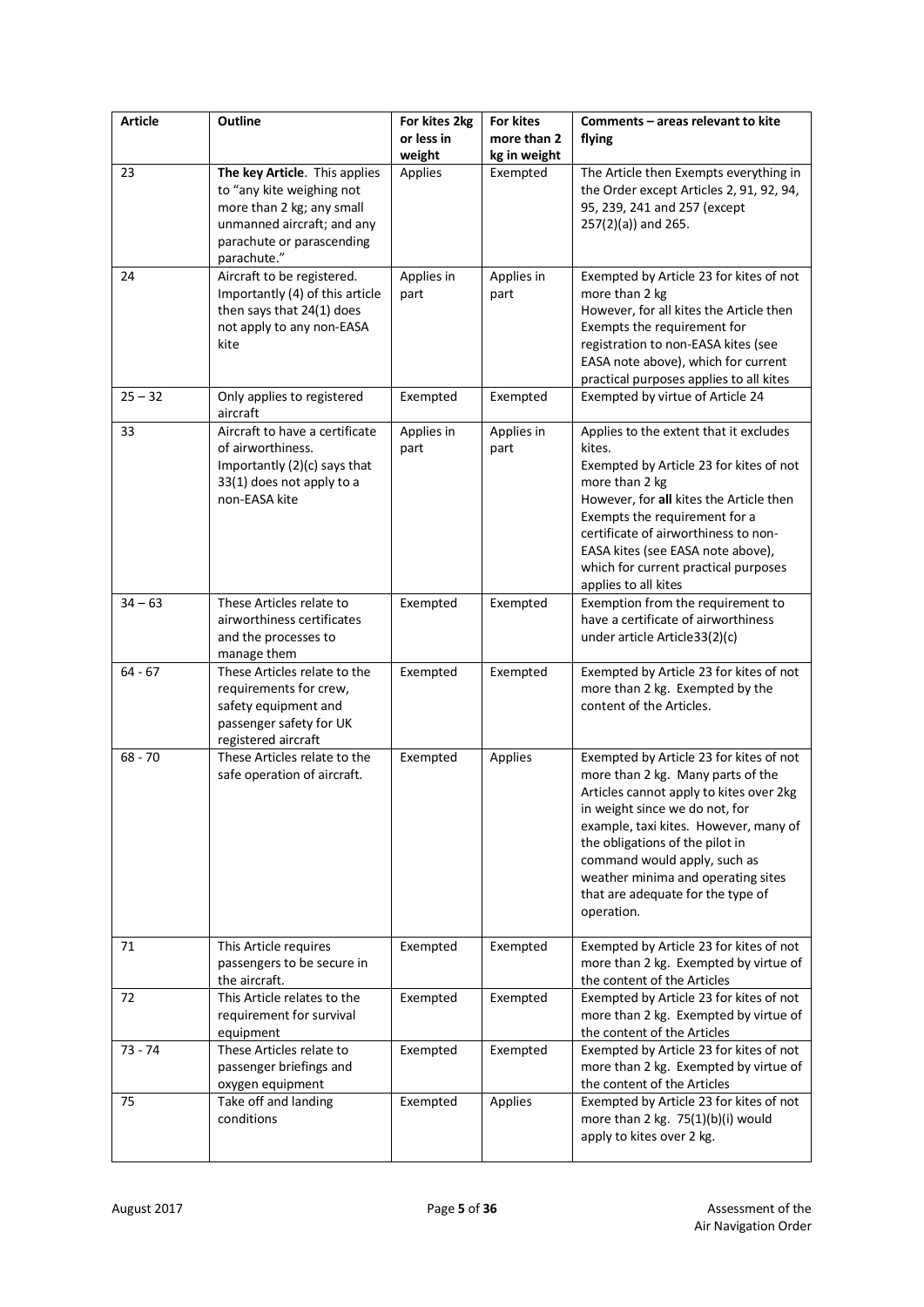| <b>Article</b> | Outline                  | For kites 2kg<br>or less in | For kites<br>more than 2 | Comments - areas relevant to kite<br>flying                                      |
|----------------|--------------------------|-----------------------------|--------------------------|----------------------------------------------------------------------------------|
|                |                          | weight                      | kg in weight             |                                                                                  |
| 76             | Aerodrome operating      | Exempted                    | Exempted                 | Exempted by Article 23 for kites of not                                          |
|                | minima                   |                             |                          | more than 2 kg. Exempted by virtue of                                            |
|                |                          |                             |                          | the content of the Articles                                                      |
| $77 - 78$      | Aircraft equipment       | Exempted                    | Exempted                 | Exempted by Article 23 for kites of not                                          |
|                |                          |                             |                          | more than 2 kg. Exempted by virtue of                                            |
|                |                          |                             |                          | the application of these Articles to                                             |
|                |                          |                             |                          | registered aircraft                                                              |
| $79 - 85$      | Operation of radio and   | Exempted                    | Exempted                 | Exempted by Article 23 for kites of not<br>more than 2 kg. Exempted by virtue of |
|                | navigation equipment     |                             |                          | the application of these Articles to                                             |
|                |                          |                             |                          | registered aircraft                                                              |
| 86             | Flying displays          | Exempted                    | Applies                  | Exempted by Article 23 for kites of not                                          |
|                |                          |                             |                          | more than 2 kg. This article sets out                                            |
|                |                          |                             |                          | the requirements for flying displays.                                            |
|                |                          |                             |                          | As drafted there appears to be nothing                                           |
|                |                          |                             |                          | that would dis-apply this Article to                                             |
|                |                          |                             |                          | kites weighing more than 2 kg.                                                   |
|                |                          |                             |                          | However, CAA advise that they believe                                            |
|                |                          |                             |                          | it was not intended to apply to kites in                                         |
|                |                          |                             |                          | general, in so far as much of the article                                        |
|                |                          |                             |                          | is to do with the pilot-in-command of                                            |
|                |                          |                             |                          | the display aircraft and a kite can't                                            |
|                |                          |                             |                          | have a pilot-in-command on or in the                                             |
|                |                          |                             |                          | kite. Potentially it does apply to a                                             |
|                |                          |                             |                          | person organising a flying display of<br>kites which has been advertised and is  |
|                |                          |                             |                          | open to the public (see definition of                                            |
|                |                          |                             |                          | flying display in Schedule 1) unless the                                         |
|                |                          |                             |                          | CAA exempts any such display.                                                    |
| 87             | Towing of gliders        | Exempted                    | Exempted                 | Exempted by Article 23 for kites of not                                          |
|                |                          |                             |                          | more than 2 kg. Exempted by virtue of                                            |
|                |                          |                             |                          | the content of the Article                                                       |
| 88             | Towing, picking up and   | Exempted                    | Applies                  | Exempted by Article 23 for kites of not                                          |
|                | raising of persons and   |                             |                          | more than 2 kg. This article prohibits                                           |
|                | articles                 |                             |                          | towing any article unless there is a                                             |
|                |                          |                             |                          | certificate of airworthiness, BUT there                                          |
|                |                          |                             |                          | is no requirement for a kite to have a                                           |
|                |                          |                             |                          | certificate of airworthiness. The                                                |
|                |                          |                             |                          | Article also requires that the CAA<br>authorise such where the aircraft does     |
|                |                          |                             |                          | not have a certificate of airworthiness                                          |
|                |                          |                             |                          | or the flight manual does not allow for                                          |
|                |                          |                             |                          | towing or picking up etc. For to kites                                           |
|                |                          |                             |                          | weighing over 2 kg, there are further                                            |
|                |                          |                             |                          | sub clauses that need to be taken into                                           |
|                |                          |                             |                          | $account, namely (2), (3), (4).$ Further                                         |
|                |                          |                             |                          | action required.                                                                 |
| 89             | Dropping of articles and | Exempted                    | Applies                  | Exempted by Article 23 for kites of not                                          |
|                | animals                  |                             |                          | more than 2 kg. For kites weighing                                               |
|                |                          |                             |                          | more than 2 kg the Article requires                                              |
|                |                          |                             |                          | that there is either an aerial                                                   |
|                |                          |                             |                          | application certificate or permission                                            |
|                |                          |                             |                          | from the CAA in force. As drafted this                                           |
|                |                          |                             |                          | would suggest that parachuting bears                                             |
|                |                          |                             |                          | are acceptable and uncontrolled<br>provided the kite lifting the bear            |
|                |                          |                             |                          | weighs less than 2 kg, but that where                                            |
|                |                          |                             |                          | the kite weighs more than 2 kg                                                   |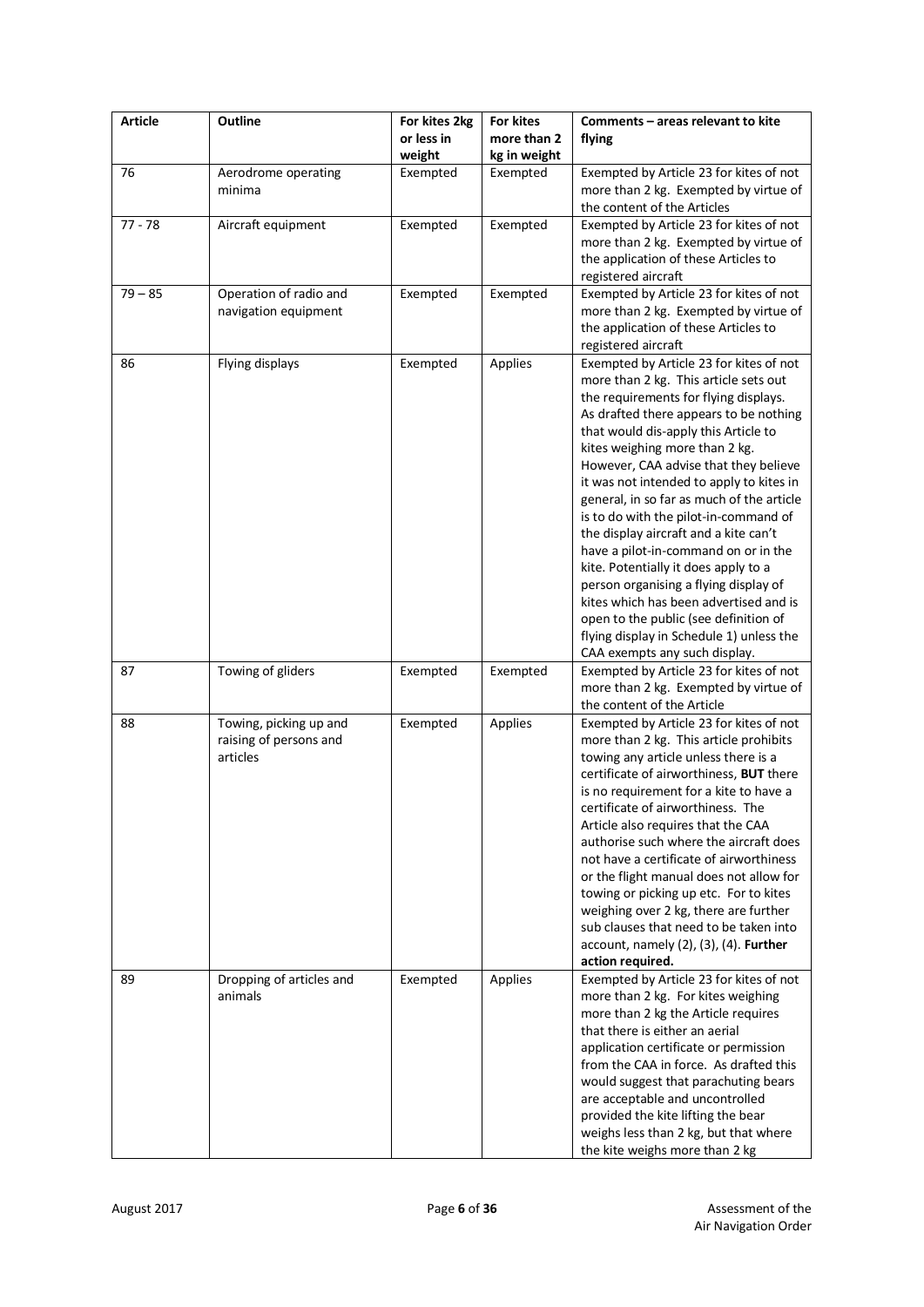| <b>Article</b> | Outline                                                                                     | For kites 2kg<br>or less in<br>weight | For kites<br>more than 2<br>kg in weight | Comments - areas relevant to kite<br>flying                                                                                                                                                                                                                                                                                                                                                                                                                                                                                                                                                                                                                                                                                              |
|----------------|---------------------------------------------------------------------------------------------|---------------------------------------|------------------------------------------|------------------------------------------------------------------------------------------------------------------------------------------------------------------------------------------------------------------------------------------------------------------------------------------------------------------------------------------------------------------------------------------------------------------------------------------------------------------------------------------------------------------------------------------------------------------------------------------------------------------------------------------------------------------------------------------------------------------------------------------|
|                |                                                                                             |                                       |                                          | permission is required. Further action<br>required.                                                                                                                                                                                                                                                                                                                                                                                                                                                                                                                                                                                                                                                                                      |
| 90             | Dropping of persons and<br>grant of parachuting<br>permissions                              | Exempted                              | Very unlikely<br>to apply                | Exempted by Article 23 for kites of not<br>more than 2 kg. This article only<br>applies to people parachuting from<br>aircraft. Thus it would only apply to<br>parachuting from a kite man-lifting<br>system.                                                                                                                                                                                                                                                                                                                                                                                                                                                                                                                            |
| 91             | Dropping of articles for<br>agriculture etc and grant of<br>aerial application certificates | Applies                               | Applies                                  | This Article covers the grant of aerial<br>application certificates required under<br>Article 89. It also brings in kites<br>weighing 2 kg or less for the stated<br>purposes. 91(1) is intended to be a<br>comprehensive list. Kites weighing 2<br>kg or less would only be covered for<br>the stated activities. It is known that<br>kites are used for training hawks (for<br>example) and where this involved<br>dropping a lure, this could be<br>interpreted as requiring an aerial<br>application certificate as it could be<br>seen as part of forestry activity<br>although the CAA have suggested that<br>they don't believe that this Article was<br>intended to apply to such an activity.                                   |
| 92             | Mooring, tethering, towing,<br>use of cables etc                                            | Applies                               | Applies                                  | This Article specifically applies to kites.<br>It requires that they are flown safely,<br>that they are not flown at heights<br>greater than 60m without CAA<br>permission or within controlled or<br>notified airspace or within an<br>aerodrome traffic zone except during<br>the day and in good weather and with<br>the permission of CAA, the<br>appropriate air traffic control unit or<br>the person in charge of the<br>aerodrome. The Article allows the<br>CAA to issue specific instructions                                                                                                                                                                                                                                  |
| 93             | Release of small balloons                                                                   | Exempted                              | Exempted                                 | Exempted by Article 23 for kites of not<br>more than 2 kg. Exempted by virtue of<br>the content of the Article                                                                                                                                                                                                                                                                                                                                                                                                                                                                                                                                                                                                                           |
| 94             | Small unmanned aircraft                                                                     | Applies                               | Applies                                  | "Small unmanned aircraft" means any<br>unmanned aircraft, other than a<br>balloon or a kite, having a mass of not<br>more than 20kg without its fuel but<br>including any articles or equipment<br>installed in or attached to the aircraft<br>at the commencement of its flight so<br>therefore this article excludes kites.<br>However, we have seen powered,<br>radio controlled 'kites' which could be<br>covered by this Article. The CAA have<br>said that as kites are excluded from<br>the definition of 'small unmanned<br>aircraft' this article does not apply<br>even to a radio-controlled kite. Care is<br>needed here since the aircraft in<br>question are not connected to a fixed<br>point by a line and thus could be |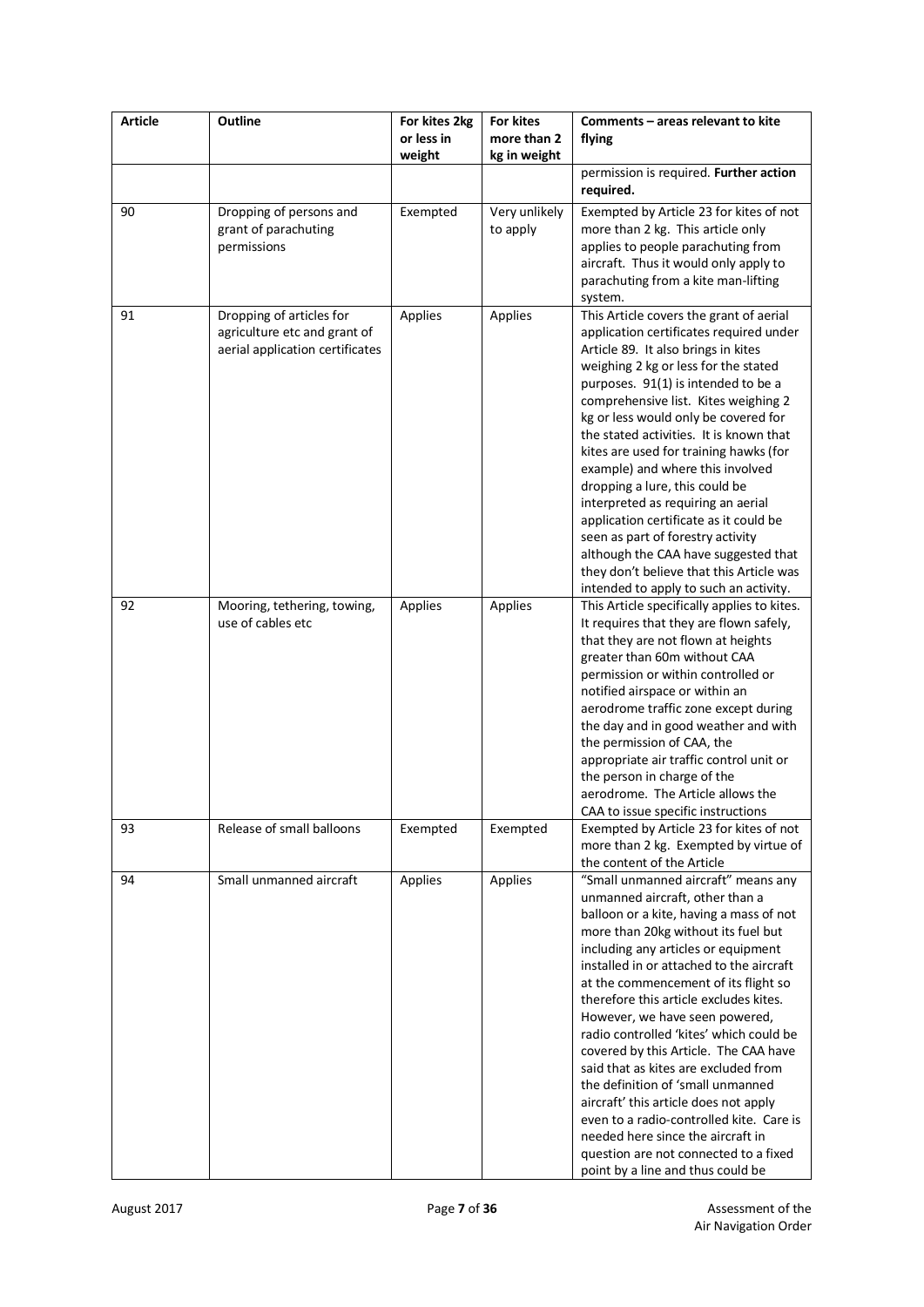| <b>Article</b> | <b>Outline</b>                                          | For kites 2kg<br>For kites<br>or less in<br>more than 2 |              | Comments - areas relevant to kite<br>flying                                                                                                                                                                                                                                                                                                                                                                                                                                                                                                                                                                                                                                                                                                                            |  |  |  |
|----------------|---------------------------------------------------------|---------------------------------------------------------|--------------|------------------------------------------------------------------------------------------------------------------------------------------------------------------------------------------------------------------------------------------------------------------------------------------------------------------------------------------------------------------------------------------------------------------------------------------------------------------------------------------------------------------------------------------------------------------------------------------------------------------------------------------------------------------------------------------------------------------------------------------------------------------------|--|--|--|
|                |                                                         | weight                                                  | kg in weight |                                                                                                                                                                                                                                                                                                                                                                                                                                                                                                                                                                                                                                                                                                                                                                        |  |  |  |
|                |                                                         |                                                         |              | argued to be aircraft with 'soft' wings<br>rather than 'kites' as their<br>manufacturers describe them.                                                                                                                                                                                                                                                                                                                                                                                                                                                                                                                                                                                                                                                                |  |  |  |
| 95             | Small unmanned<br>surveillance aircraft                 | Applies                                                 | Applies      | A small unmanned surveillance aircraft<br>is defined in the Article as a small<br>unmanned aircraft equipped to<br>undertake and form of surveillance etc<br>(e.g. a drone. The definition of a small<br>unmanned aircraft in Schedule 1<br>specifically excludes kites.                                                                                                                                                                                                                                                                                                                                                                                                                                                                                               |  |  |  |
| 96             | Rockets                                                 | Exempted                                                | Exempted     | Exempted by Article 23 for kites of not<br>more than 2 kg. Exempted by the<br>content of the Article. Care would be<br>needed in respect of rocket launched<br>kites (c.f. WW2 rescue kites)                                                                                                                                                                                                                                                                                                                                                                                                                                                                                                                                                                           |  |  |  |
| $97 - 100$     | Dangerous goods,<br>munitions, weapons etc              | Exempted                                                | Applies      | Exempted by Article 23 for kites of not<br>more than 2 kg. Applies to kites<br>weighing more than 2 kg were they to<br>carry explosives or other dangerous<br>goods. We have not seen general use<br>of kites to support fireworks in the UK.<br>If this was to be done, advice should<br>be sought from the CAA. 100 is<br>exempted by virtue of the content.                                                                                                                                                                                                                                                                                                                                                                                                         |  |  |  |
| $101 - 135$    | Aircraft operations including<br>passenger flights etc  | Exempted                                                | Exempted     | Exempted by Article 23 for kites of not<br>more than 2 kg. Exempted by virtue of<br>the content of the Articles, that the<br>aircraft be registered                                                                                                                                                                                                                                                                                                                                                                                                                                                                                                                                                                                                                    |  |  |  |
| 136 - 179      | Flight crew licencing                                   | Exempted                                                | Exempted     | Exempted by Article 23 for kites of not<br>more than 2 kg. Exempted by virtue of<br>the content of the Articles. These<br>Articles apply to aircraft registered in<br>the UK (which kites are not) and to<br>EASA aircraft (we have yet to see an<br>EASA kite). The starting point is the<br>requirement for a licence to act as<br>"pilot in charge". CAA suggest that as<br>the definition of "pilot in charge"<br>implies the pilot is in the aircraft it<br>cannot apply to kites. The definition<br>is: "pilot in command", in relation to<br>an aircraft, means the pilot designated<br>by the operator as being in command<br>and charged with the safe conduct of<br>its flight, without being under the<br>direction of any other pilot in the<br>aircraft;' |  |  |  |
| $180 - 206$    | Air traffic services                                    | Exempted                                                | Exempted     | Exempted by Article 23 for kites of not<br>more than 2 kg. Exempted by virtue of<br>the content of the Article                                                                                                                                                                                                                                                                                                                                                                                                                                                                                                                                                                                                                                                         |  |  |  |
| $207 - 220$    | Aerodromes, aeronautical<br>lights and dangerous lights | Exempted                                                | Exempted     | Exempted by Article 23 for kites of not<br>more than 2 kg. Exempted by virtue of<br>the content of the Article                                                                                                                                                                                                                                                                                                                                                                                                                                                                                                                                                                                                                                                         |  |  |  |
| $221 - 225$    | Aeronautical lights                                     | Exempted                                                | Exempted     | Exempted by Article 23 for kites of not<br>more than 2 kg. Exempted by virtue of<br>the content of the Article                                                                                                                                                                                                                                                                                                                                                                                                                                                                                                                                                                                                                                                         |  |  |  |
| 226 - 238      | Documents and records                                   | Exempted                                                | Exempted     | Exempted by Article 23 for kites of not<br>more than 2 kg. Exempted by virtue of                                                                                                                                                                                                                                                                                                                                                                                                                                                                                                                                                                                                                                                                                       |  |  |  |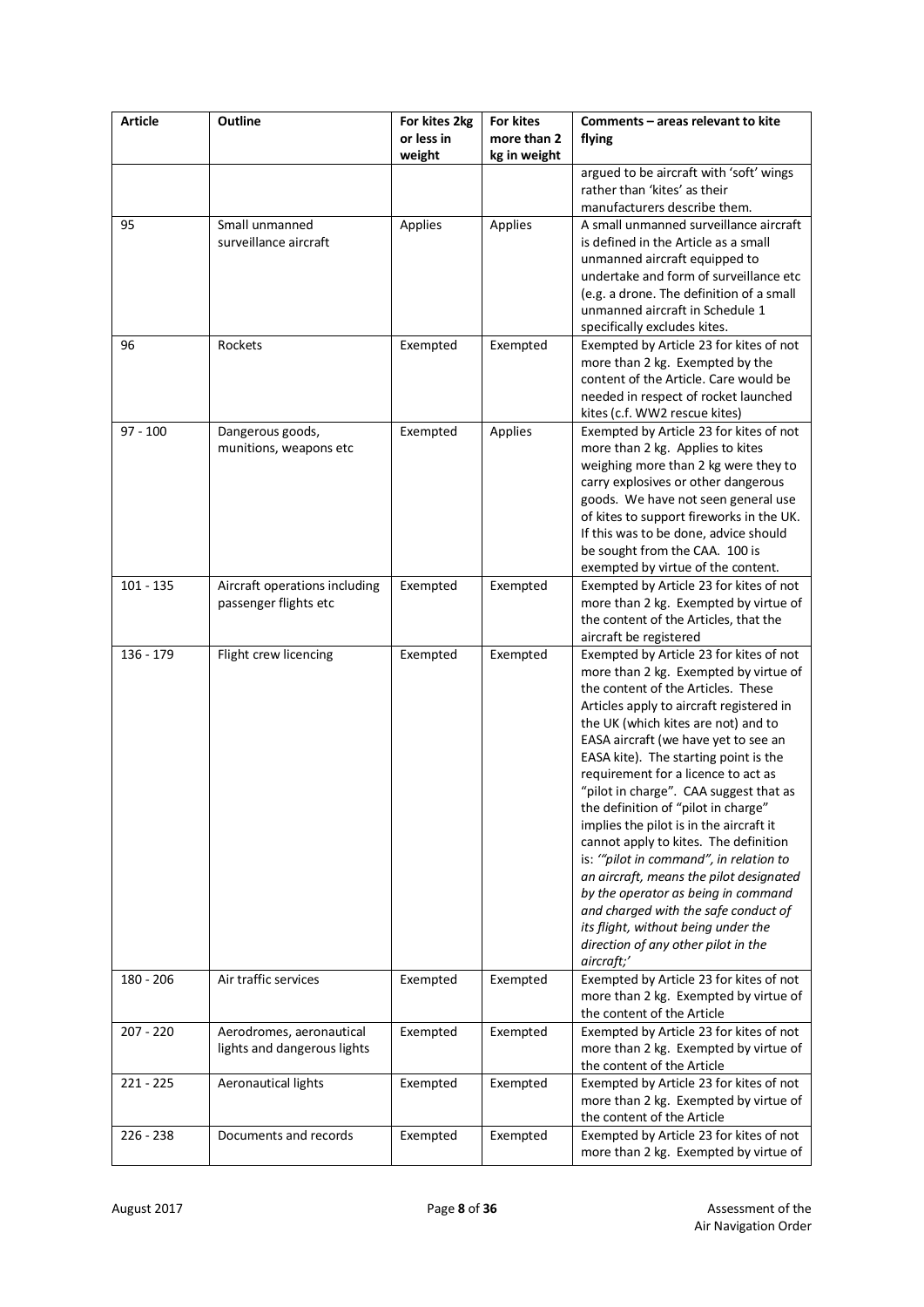| <b>Article</b> | Outline                                                                                                                           | For kites 2kg<br>or less in<br>weight | For kites<br>more than 2<br>kg in weight | Comments - areas relevant to kite<br>flying                                                                                                                                                                                                                                                                                                                                                                                                                                                                                                                     |  |
|----------------|-----------------------------------------------------------------------------------------------------------------------------------|---------------------------------------|------------------------------------------|-----------------------------------------------------------------------------------------------------------------------------------------------------------------------------------------------------------------------------------------------------------------------------------------------------------------------------------------------------------------------------------------------------------------------------------------------------------------------------------------------------------------------------------------------------------------|--|
|                |                                                                                                                                   |                                       |                                          | the content of the Articles, that the<br>aircraft be registered                                                                                                                                                                                                                                                                                                                                                                                                                                                                                                 |  |
| 239            | This Article gives the<br>Secretary of State powers<br>restrict or prohibit flying in<br>the public interest                      | Applies                               | Applies                                  | The powers are given for any intended<br>gathering or movement of a large<br>number of people, the intended<br>holding of an air race, contest or flying<br>display or for reasons of national<br>defence or any other reason affecting<br>the public interest. By article 23 this<br>Article includes kites.                                                                                                                                                                                                                                                   |  |
| 240            | Endangering an aircraft                                                                                                           | Exempted                              | Exempted                                 | Exempted by Article 23 for kites of not<br>more than 2 kg. It does apply to a<br>person operating a kite weighing more<br>than 2 kg. BKFA would strongly<br>suggest that ANY kite flier should be<br>acting responsibly and flying so as not<br>to endanger aircraft.                                                                                                                                                                                                                                                                                           |  |
| 241            | Person must not allow an<br>aircraft to endanger any<br>person or property                                                        | Applies                               | Applies                                  | Reckless or negligent acts that could<br>allow a kite to endanger people or<br>property are not permitted.                                                                                                                                                                                                                                                                                                                                                                                                                                                      |  |
| 242 - 247      | Drunkenness, smoking,<br>authority of pilot, being<br>disruptive in an aircraft,<br>stowaways, flights over<br>foreign countries, | Exempted                              | Exempted                                 | Exempted by Article 23 for kites of not<br>more than 2 kg. Exempted by virtue of<br>the content of the Article                                                                                                                                                                                                                                                                                                                                                                                                                                                  |  |
| 248, 249       | Directives and rules of the<br>air                                                                                                | Exempted                              | Applies                                  | Exempted by Article 23 for kites of not<br>more than 2 kg. Allows the CAA to<br>make directives that would apply to<br>kites weighing more than 2 kg. Article<br>249 allows the Secretary of State to<br>make regulations ("The Rules of the<br>Air") prescribing rules applying to<br>aircraft, the lights they should carry to<br>secure the movement of aircraft in<br>flight and vehicles and people on the<br>ground. Makes it an offence to<br>contravene the Rules of the Air and<br>SERA. However, as noted previously<br>kites are exempted from SERA. |  |
| $250 - 252$    | Foreign registered aircraft                                                                                                       | Exempted                              | Exempted                                 | Exempted by Article 23 for kites of not<br>more than 2 kg. Exempted by virtue of<br>the content of the Article                                                                                                                                                                                                                                                                                                                                                                                                                                                  |  |
| 253            | Powers and penalties                                                                                                              | Exempted                              | Applies                                  | Exempted by Article 23 for kites of not<br>more than 2 kg. Allows the CAA to<br>revoke any permissions etc for kites<br>over 2 kg in weight, given due cause.                                                                                                                                                                                                                                                                                                                                                                                                   |  |
| 254 - 255      | Suspension and revocation<br>of certificates etc                                                                                  | Exempted                              | Exempted                                 | Exempted by Article 23 for kites of not<br>more than 2 kg. Exempted by virtue of<br>the content of the Article                                                                                                                                                                                                                                                                                                                                                                                                                                                  |  |
| 256            | Prohibitions relating to<br>documents and records                                                                                 | Exempted                              | Applies                                  | Exempted by Article 23 for kites of not<br>more than 2 kg. Makes it an offence<br>to use documents, certificates etc,<br>with intent to deceive.                                                                                                                                                                                                                                                                                                                                                                                                                |  |
| 257            | 257 (except 257(2)(a)) allows<br>the CAA to prohibit a flight<br>or flights                                                       | Applies                               | Applies                                  | A blanket provision allowing the CAA<br>to prohibit a flight or flights where<br>such flight would be in contravention<br>of the Order or other regulations or<br>where the aircraft is unfit for flight.                                                                                                                                                                                                                                                                                                                                                       |  |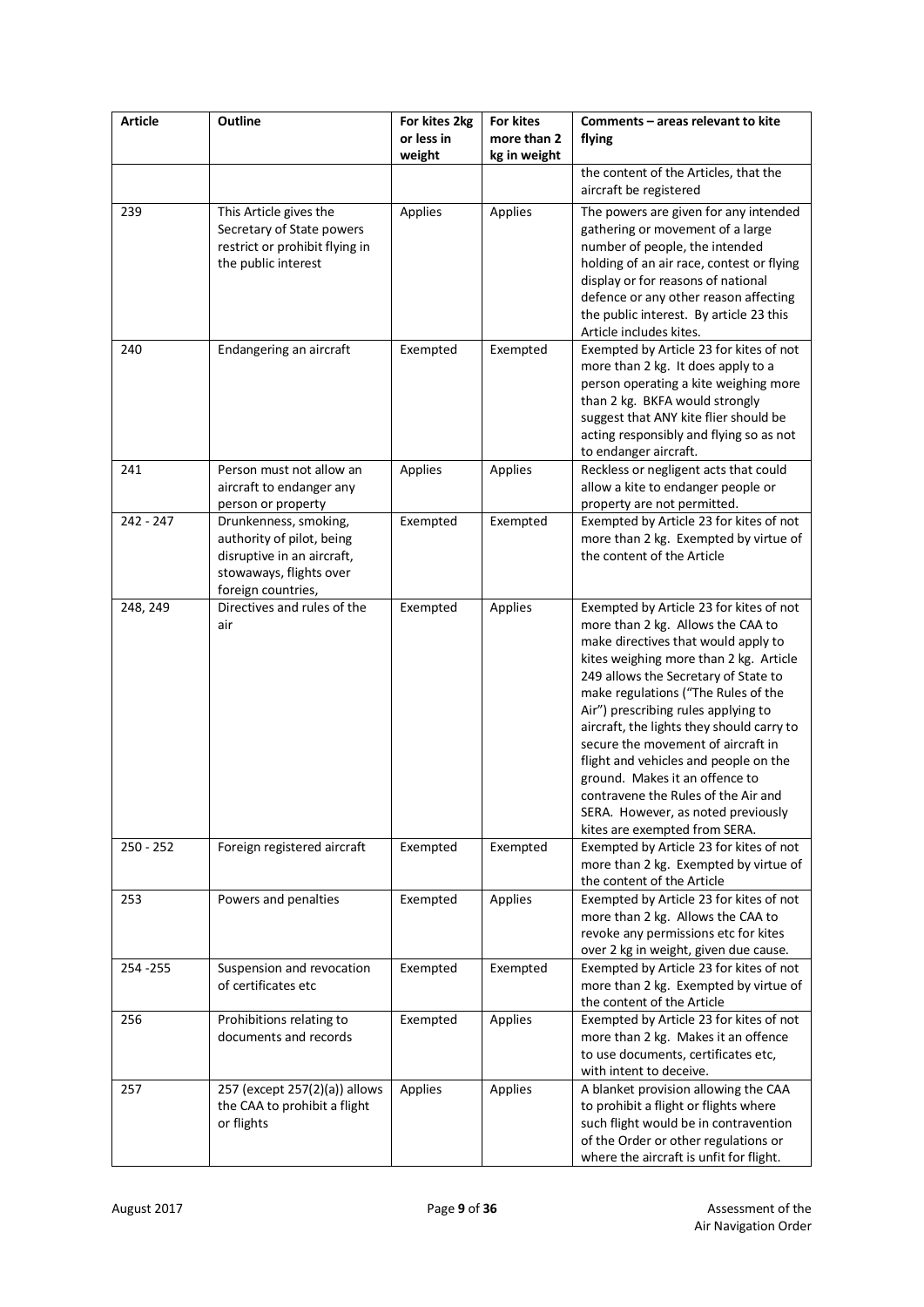| <b>Article</b>      | Outline                                                                                                         | For kites 2kg        | For kites                   | Comments - areas relevant to kite                                                                                                                                                                                                                                                  |  |
|---------------------|-----------------------------------------------------------------------------------------------------------------|----------------------|-----------------------------|------------------------------------------------------------------------------------------------------------------------------------------------------------------------------------------------------------------------------------------------------------------------------------|--|
|                     |                                                                                                                 | or less in<br>weight | more than 2<br>kg in weight | flying                                                                                                                                                                                                                                                                             |  |
|                     |                                                                                                                 |                      |                             | 257(2)(a) is a list of Articles that would<br>not apply to kites                                                                                                                                                                                                                   |  |
| 258                 | Grounded aircraft not to fly                                                                                    | Exempted             | Exempted                    | Exempted by Article 23 for kites of not<br>more than 2 kg. Exempted by virtue of<br>the content of the Article                                                                                                                                                                     |  |
| $259 - 260$         | Secretary of States powers<br>to prevent aircraft flying,<br>directions to make data<br>available               | Exempted             | Exempted                    | Exempted by Article 23 for kites of not<br>more than 2 kg. Exempted by virtue of<br>the content of the Article                                                                                                                                                                     |  |
| $261 - 262$         | Right of access by CAA to<br>aerodromes and other<br>places, inspection                                         | Exempted             | Exempted                    | Exempted by Article 23 for kites of not<br>more than 2 kg. Exempted by virtue of<br>the content of the Article                                                                                                                                                                     |  |
| 263                 | Not to obstruct persons<br>exercising powers under the<br>Order                                                 | Exempted             | Applies                     | Exempted by Article 23 for kites of not<br>more than 2 kg.                                                                                                                                                                                                                         |  |
| 264                 | Requirement to comply with<br>directions                                                                        | Exempted             | Applies                     | Exempted by Article 23 for kites of not<br>more than 2 kg.                                                                                                                                                                                                                         |  |
| 265                 | Sets out the offences and<br>penalties under the Order<br>and other regulations                                 | Applies              | Applies                     |                                                                                                                                                                                                                                                                                    |  |
| 266                 | Allows the CAA to make<br>exemptions to the Order                                                               | Applies              | Applies                     | Allows the CAA to exempt any aircraft,<br>persons or classes or aircraft from any<br>requirements of the Order excepting<br>some listed Articles. Of little relevance<br>to kite fliers except that we could<br>apply for exemption from parts of the<br>Order under this Article. |  |
| 267                 | Appeal to County Court or<br>Sherriff Court on refusal of<br>licences                                           | Exempted             | Exempted                    | Exempted by Article 23 for kites of not<br>more than 2 kg. Exempted by virtue of<br>the content of the Article                                                                                                                                                                     |  |
| $268 - 273$         | Technical aspects relating to<br>the CAA                                                                        | Exempted             | Exempted                    | Exempted by Article 23 for kites of not<br>more than 2 kg. Exempted by virtue of<br>the content of the Article                                                                                                                                                                     |  |
| 274, 275            | Revocations and<br>requirements for review                                                                      | Exempted             | Exempted                    | Exempted by Article 23 for kites of not<br>more than 2 kg. Exempted by virtue of<br>the content of the Article                                                                                                                                                                     |  |
| Schedule 1          | Meanings                                                                                                        |                      |                             | Relevant meanings will be listed                                                                                                                                                                                                                                                   |  |
| Schedules 2 -<br>12 |                                                                                                                 | Exempted             | Exempted                    | Exempted by Article 23 for kites of not<br>more than 2 kg. Exempted by virtue of<br>the content of the Article                                                                                                                                                                     |  |
| Schedule 13         | Article 265(5), (6), (7) and (8)<br>set out the scales for each of<br>the lists of offences in this<br>Schedule | Applies              | Applies                     |                                                                                                                                                                                                                                                                                    |  |
| Schedule 14         | Revocations and transitional<br>arrangements etc                                                                | Applies              | Applies                     | Technical content to remove previous<br>Orders and regulations.                                                                                                                                                                                                                    |  |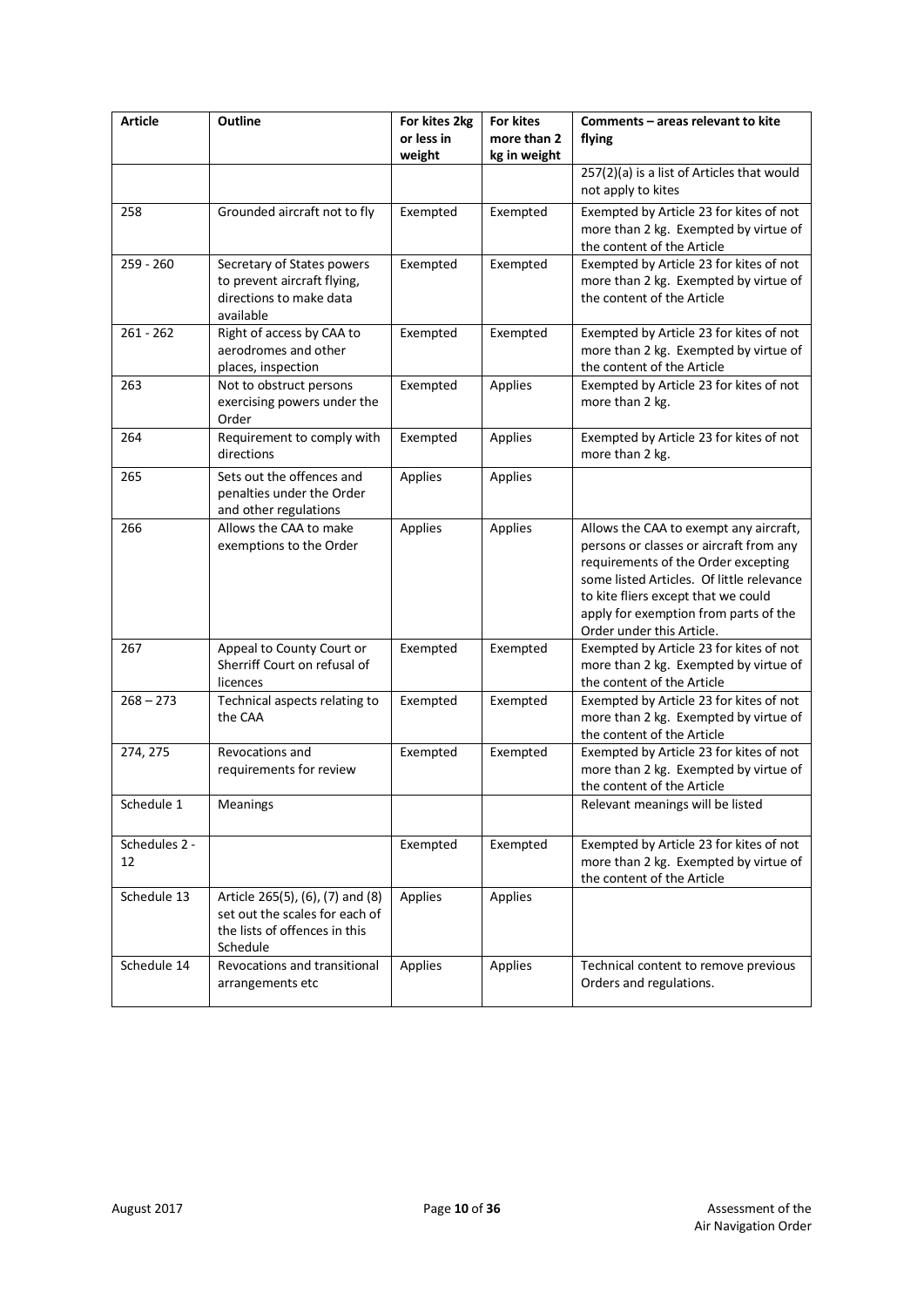# **Relevant sections of the Air Navigation Order**

|                |                                         |                                          | <b>Text of article</b>                                                                                                                                                                                                                                                                                                                                                                                                                                                                                                                                                                                                                                                                                                                                                                                                                                                                                                                                                                                                                                                                                                                                                                                                                                                                                                                                                                                                                                                                                                                                                                                                                                                                                                                                                         |
|----------------|-----------------------------------------|------------------------------------------|--------------------------------------------------------------------------------------------------------------------------------------------------------------------------------------------------------------------------------------------------------------------------------------------------------------------------------------------------------------------------------------------------------------------------------------------------------------------------------------------------------------------------------------------------------------------------------------------------------------------------------------------------------------------------------------------------------------------------------------------------------------------------------------------------------------------------------------------------------------------------------------------------------------------------------------------------------------------------------------------------------------------------------------------------------------------------------------------------------------------------------------------------------------------------------------------------------------------------------------------------------------------------------------------------------------------------------------------------------------------------------------------------------------------------------------------------------------------------------------------------------------------------------------------------------------------------------------------------------------------------------------------------------------------------------------------------------------------------------------------------------------------------------|
| Article number | Applies to kites weighing 2 kg and less | Applies to kites weighing more than 2 kg | Where the Article applies directly in full, the original text is included. Where the<br>reference is partial or limited in scope, we have included the relevant text and/or<br>summarized the points and shown them in italics.<br>"" shows irrelevant text has been omitted.<br>Any interpretive notes are also in italic. Some Articles do not apply to kites but have<br>been included because either they could be in force IF there was an "EASA kite" or<br>because they are dis-applied by part of their own text. An example of this is Article 24.<br>For reasons explained elsewhere, for all practical purposes the expression "non-EASA"<br>can be assumed to relate to all kites.                                                                                                                                                                                                                                                                                                                                                                                                                                                                                                                                                                                                                                                                                                                                                                                                                                                                                                                                                                                                                                                                                 |
| $\mathbf 1$    | Χ                                       | Χ                                        | The Air Navigation Order 2016 came into force on 25 <sup>th</sup> August 2016.                                                                                                                                                                                                                                                                                                                                                                                                                                                                                                                                                                                                                                                                                                                                                                                                                                                                                                                                                                                                                                                                                                                                                                                                                                                                                                                                                                                                                                                                                                                                                                                                                                                                                                 |
| $\overline{2}$ | X                                       | X                                        | Schedule 1 (interpretation) has effect. This Article links the definitions in Schedule 1 to                                                                                                                                                                                                                                                                                                                                                                                                                                                                                                                                                                                                                                                                                                                                                                                                                                                                                                                                                                                                                                                                                                                                                                                                                                                                                                                                                                                                                                                                                                                                                                                                                                                                                    |
|                |                                         |                                          | the Articles that follow.                                                                                                                                                                                                                                                                                                                                                                                                                                                                                                                                                                                                                                                                                                                                                                                                                                                                                                                                                                                                                                                                                                                                                                                                                                                                                                                                                                                                                                                                                                                                                                                                                                                                                                                                                      |
| 3              |                                         | x                                        | An aircraft is deemed to be in flight-                                                                                                                                                                                                                                                                                                                                                                                                                                                                                                                                                                                                                                                                                                                                                                                                                                                                                                                                                                                                                                                                                                                                                                                                                                                                                                                                                                                                                                                                                                                                                                                                                                                                                                                                         |
|                |                                         |                                          | (b) in the case of a pilotless flying machine, or a glider, from the moment when it<br>first moves for the purpose of taking off, until the moment when it next<br>comes to rest after landing;                                                                                                                                                                                                                                                                                                                                                                                                                                                                                                                                                                                                                                                                                                                                                                                                                                                                                                                                                                                                                                                                                                                                                                                                                                                                                                                                                                                                                                                                                                                                                                                |
|                |                                         |                                          | and the expressions "a flight" and "to fly" are to be construed accordingly.                                                                                                                                                                                                                                                                                                                                                                                                                                                                                                                                                                                                                                                                                                                                                                                                                                                                                                                                                                                                                                                                                                                                                                                                                                                                                                                                                                                                                                                                                                                                                                                                                                                                                                   |
| 4              |                                         | X                                        | (1) Subject to paragraph (2), references in this Order to the operator of an aircraft are,<br>for the purposes of the application of any provision of this Order in relation to any<br>particular aircraft, references to the person who at the relevant time has the<br>management of that aircraft.<br>(2) Relates to aircraft chartered or hired                                                                                                                                                                                                                                                                                                                                                                                                                                                                                                                                                                                                                                                                                                                                                                                                                                                                                                                                                                                                                                                                                                                                                                                                                                                                                                                                                                                                                            |
| 5              | X                                       | X                                        | (1) Subject to paragraphs (3) and (8), the aerodrome traffic zone of a notified<br>aerodrome which is not on an offshore installation and at which the length of the<br>longest runway is notified as 1,850 metres or less is that specified in paragraph (2).<br>(2) The aerodrome traffic zone at an aerodrome referred to in paragraph (1) is the<br>airspace extending from the surface to a height of 2,000 feet above the level of<br>the aerodrome within the area bounded by a circle centred on the notified mid-<br>point of the longest runway and having a radius of two nautical miles.<br>(3) Paragraph (4) applies if-<br>(a) the aerodrome traffic zone specified in paragraph (2) would extend less than<br>11/2 nautical miles beyond the end of any runway at the aerodrome; and<br>(b) this paragraph is notified as being applicable.<br>(4) The aerodrome traffic zone is that specified in paragraph (5) as though the length<br>of the longest runway at the aerodrome were notified as greater than 1,850<br>metres.<br>(5) Subject to paragraph (8), the aerodrome traffic zone of a notified aerodrome<br>which is not on an offshore installation and at which the length of the longest<br>runway is notified as greater than 1,850 metres is that specified in paragraph (6).<br>(6) The aerodrome traffic zone is the airspace extending from the surface to a height<br>of 2,000 feet above the level of the aerodrome within the area bounded by a circle<br>centred on the notified midpoint of the longest runway and having a radius of 21/2<br>nautical miles.<br>(7) Subject to paragraph (8), the aerodrome traffic zone of a notified aerodrome<br>which is on an off-shore installation is the airspace extending from mean sea level |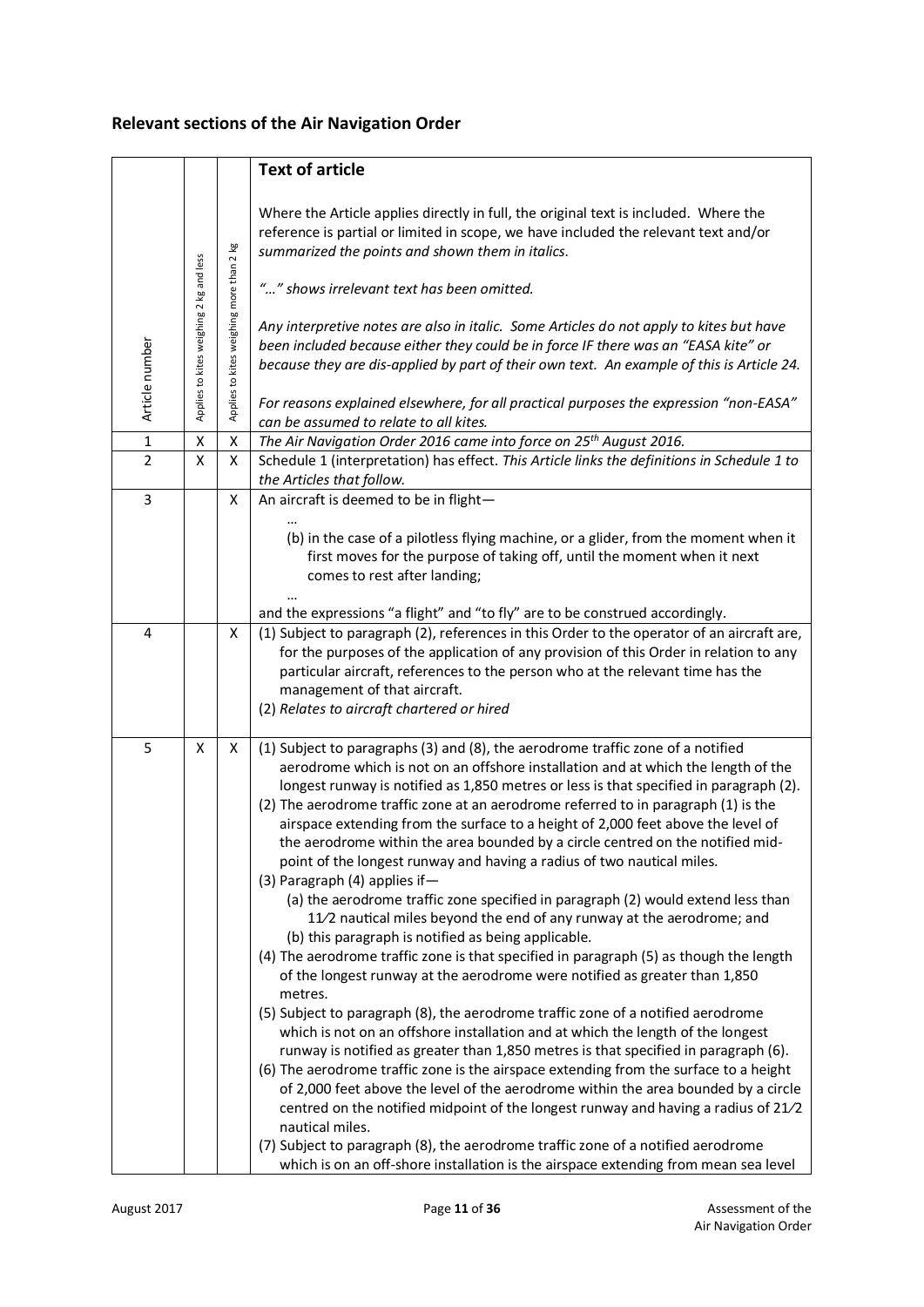|    |   |   | to 2,000 feet above mean sea level and within 11/2 nautical miles of the offshore                                                                                |
|----|---|---|------------------------------------------------------------------------------------------------------------------------------------------------------------------|
|    |   |   | installation.<br>(8) The aerodrome traffic zone of a notified aerodrome excludes any airspace which is                                                           |
|    |   |   | within the aerodrome traffic zone of another aerodrome which is notified for the                                                                                 |
|    |   |   | purposes of this article as being the controlling aerodrome.                                                                                                     |
|    |   |   | The impact of this Article on where kites may be flown is discussed elsewhere.                                                                                   |
| 17 | X | X | (1) Except where the context otherwise requires, the provisions of this Order, in so far                                                                         |
|    |   |   | as they apply (whether by express reference or otherwise)-                                                                                                       |
|    |   |   | (b) apply to such other aircraft when they are within the United Kingdom or on                                                                                   |
|    |   |   | or in the neighbourhood of an offshore installation.                                                                                                             |
|    |   |   |                                                                                                                                                                  |
|    |   |   | This Article says that the Regulations apply to any aircraft in the UK or to an offshore                                                                         |
|    |   |   | installation that is within scope. It mainly relates to aircraft registered in the UK                                                                            |
|    |   |   | wherever they may be.                                                                                                                                            |
| 23 | X | X | (1) This article applies to $-$                                                                                                                                  |
|    |   |   | (a) any small balloon;<br>(b) any kite weighing not more than 2kg;                                                                                               |
|    |   |   | (c) any small unmanned aircraft; and                                                                                                                             |
|    |   |   | (d) any parachute including a parascending parachute.                                                                                                            |
|    |   |   | (2) Subject to paragraph (3), nothing in this Order applies to or in relation to an                                                                              |
|    |   |   | aircraft to which this article applies.                                                                                                                          |
|    |   |   | (3) Articles 2, 91, 92, 94, 95, 239, 241 and 257 (except 257(2)(a)) apply to or in relation                                                                      |
|    |   |   | to an aircraft to which this article applies, and article 265 applies in relation to                                                                             |
|    |   |   | those articles.<br>This Article limits the parts of the order to kites which weigh not more than 2 kg. It                                                        |
|    |   |   | also shows that in the Order (unlike SERA) there is a difference between kites and                                                                               |
|    |   |   | small unmanned aircraft.                                                                                                                                         |
| 24 | X | X | (1) Subject to paragraphs (2), (3) and (4), an aircraft must not fly in or over the United                                                                       |
|    |   |   | Kingdom unless it is registered in-                                                                                                                              |
|    |   |   | (4) Paragraph (1) does not apply to any non-EASA kite or non-EASA captive balloon.                                                                               |
|    |   |   |                                                                                                                                                                  |
|    |   |   | This Article requires aircraft flying in the UK to be registered and then sets out                                                                               |
|    |   |   | exceptions to the requirement. The Article says the requirement does not apply to                                                                                |
| 33 | x | x | kites.<br>(1) Subject to paragraphs (2) and (3), an aircraft must not fly unless there is in force                                                               |
|    |   |   | for the aircraft a certificate of airworthiness-                                                                                                                 |
|    |   |   |                                                                                                                                                                  |
|    |   |   | (2) The prohibition in paragraph (1) does not apply to flights, beginning and ending in                                                                          |
|    |   |   | the United Kingdom without passing over any other country, of-                                                                                                   |
|    |   |   |                                                                                                                                                                  |
|    |   |   | (c) a non-EASA kite;                                                                                                                                             |
|    |   |   | This Article removes the requirement for a kite to be registered.                                                                                                |
| 68 |   | X | (1) The pilot in command of an aircraft is responsible-                                                                                                          |
|    |   |   | (a) before every flight, for defining the roles and duties of each crew member;                                                                                  |
|    |   |   | (b) for the operation and safety of the aircraft and for the initiation,                                                                                         |
|    |   |   | continuation, termination or diversion of a flight in the interest of safety; and<br>(c) during aircraft operations, for ensuring the safety of all crew members |
| 69 |   | X | (1) The pilot in command must only use aerodromes and operating sites that are                                                                                   |
|    |   |   | adequate for the type of aircraft and operation concerned.                                                                                                       |
|    |   |   |                                                                                                                                                                  |
|    |   |   | (3) The pilot in command must ensure that-                                                                                                                       |
|    |   |   | (a) specified in the flight manual                                                                                                                               |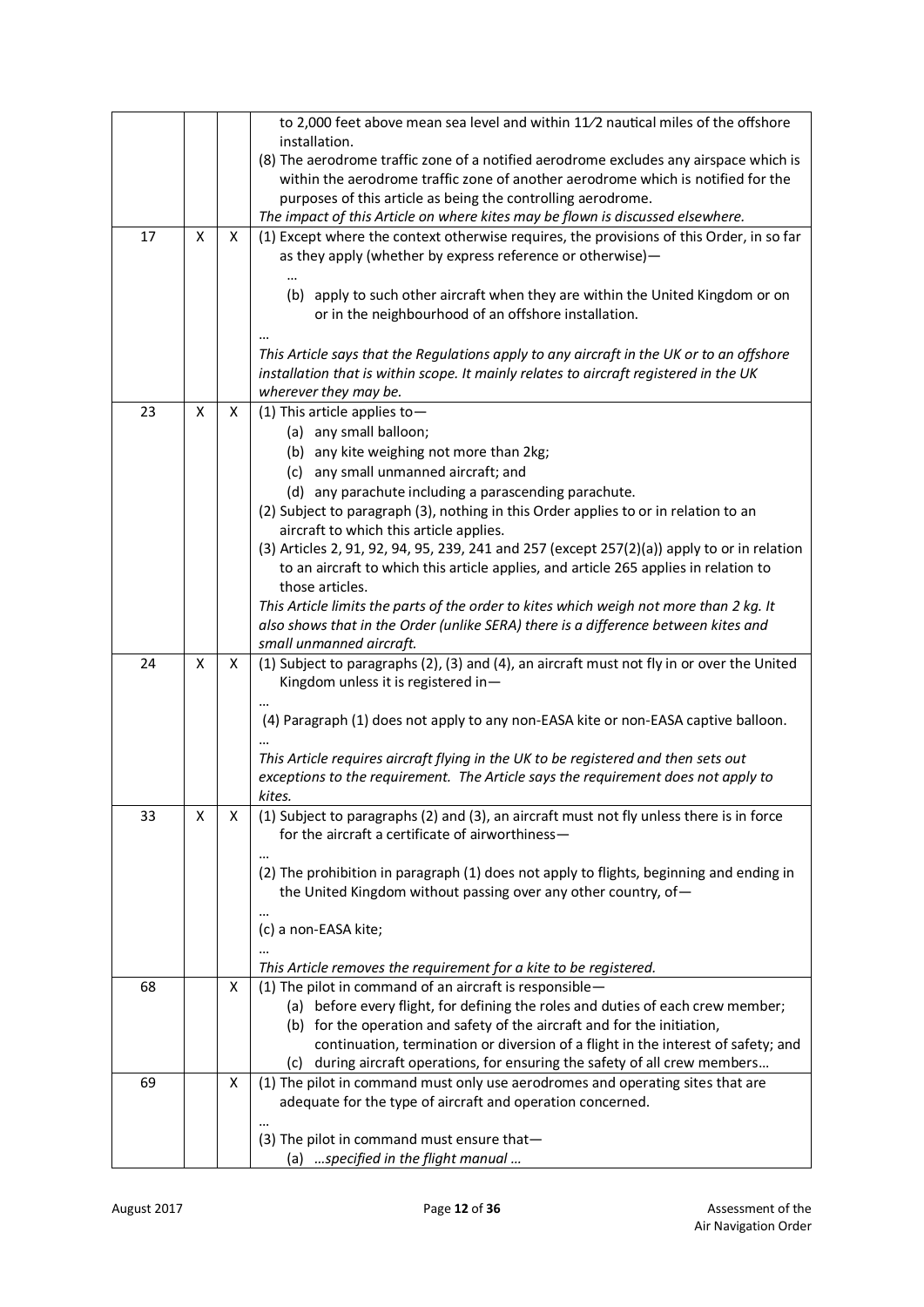|    |   |   | (b) procedures are established and followed for any reasonably foreseeable                                                                                                    |
|----|---|---|-------------------------------------------------------------------------------------------------------------------------------------------------------------------------------|
|    |   |   | emergency situation.                                                                                                                                                          |
|    |   |   | (4) The pilot in command must only commence or continue-<br>(a) a Visual Flight Rules flight if-                                                                              |
|    |   |   | (i) the latest available meteorological information indicates that the weather                                                                                                |
|    |   |   | conditions along the route and at the intended destination aerodrome at the                                                                                                   |
|    |   |   | estimated time of use will be at or above the applicable Visual Flight Rules                                                                                                  |
|    |   |   | operating minima; and                                                                                                                                                         |
|    |   |   | (ii) the pilot in command has planned an alternative course of action to                                                                                                      |
|    |   |   | provide for the eventuality that the flight cannot be completed as planned<br>because of weather conditions;                                                                  |
|    |   |   | Instrument flight rules and en-route navigation                                                                                                                               |
|    |   |   |                                                                                                                                                                               |
|    |   |   | (8) The pilot in command must ensure that-                                                                                                                                    |
|    |   |   | (a) the aircraft is airworthy;                                                                                                                                                |
|    |   |   | The rest of this Article does not apply to kites                                                                                                                              |
| 70 |   | X | (1) During flight, the pilot in command must-                                                                                                                                 |
|    |   |   | $\ddotsc$                                                                                                                                                                     |
|    |   |   | (b) remain at the controls of the aircraft at all times except if another pilot is                                                                                            |
|    |   |   | taking the controls.                                                                                                                                                          |
|    |   |   |                                                                                                                                                                               |
| 75 |   | x | (1) Before commencing take-off, the pilot in command-                                                                                                                         |
|    |   |   | $(a)$ of a balloon                                                                                                                                                            |
|    |   |   | (b) of all other aircraft must be satisfied that-<br>(i) according to the information available, the weather at the aerodrome or                                              |
|    |   |   | operating site and the condition of the runway or final approach and take-off                                                                                                 |
|    |   |   | area intended to be used would not prevent a safe take-off and departure;                                                                                                     |
|    |   |   | and                                                                                                                                                                           |
|    |   |   | (ii) aerodrome operating minima notified, prescribed or otherwise                                                                                                             |
|    |   |   | designated by the relevant competent authority will be complied with.                                                                                                         |
|    |   |   |                                                                                                                                                                               |
|    |   |   | The rest of this Article does not apply to kites                                                                                                                              |
| 86 | ? | X | CAA advise that they believe this Article was not intended to apply to kites in general,                                                                                      |
|    |   |   | in so far as much of the article is to do with the pilot-in-command of the display                                                                                            |
|    |   |   | aircraft and a kite can't have a pilot-in-command on or in the kite. Potentially it does                                                                                      |
|    |   |   | apply to a person organising a flying display of kites which has been advertised and is<br>open to the public (see definition of flying display in Schedule 1) unless the CAA |
|    |   |   | exempts any such display.                                                                                                                                                     |
|    |   |   | BKFA will seek further clarification. The requirement to seek height clearance in                                                                                             |
|    |   |   | separate to this issue.                                                                                                                                                       |
|    |   |   | (1) Subject to paragraphs (15), (16) and (18), no person may act as the organiser of a                                                                                        |
|    |   |   | flying display (in this article referred to as "the flying display director") without                                                                                         |
|    |   |   | first applying for and obtaining the permission of the CAA for that flying display.<br>$\ddotsc$                                                                              |
|    |   |   | (6) The CAA must grant a permission required by paragraph (1) if it is satisfied that the                                                                                     |
|    |   |   | flying display director is fit and competent to safely organise the proposed flying                                                                                           |
|    |   |   | display, having regard in particular to the flying display director's-                                                                                                        |
|    |   |   | (a) previous conduct and experience; and                                                                                                                                      |
|    |   |   | (b) organisation, staffing and other arrangements.                                                                                                                            |
|    |   |   | (7) The CAA may grant such a permission subject to such conditions, which may                                                                                                 |
|    |   |   | include conditions concerning military aircraft, as the CAA thinks fit.                                                                                                       |
|    |   |   | (15) Paragraph (1) does not apply to-                                                                                                                                         |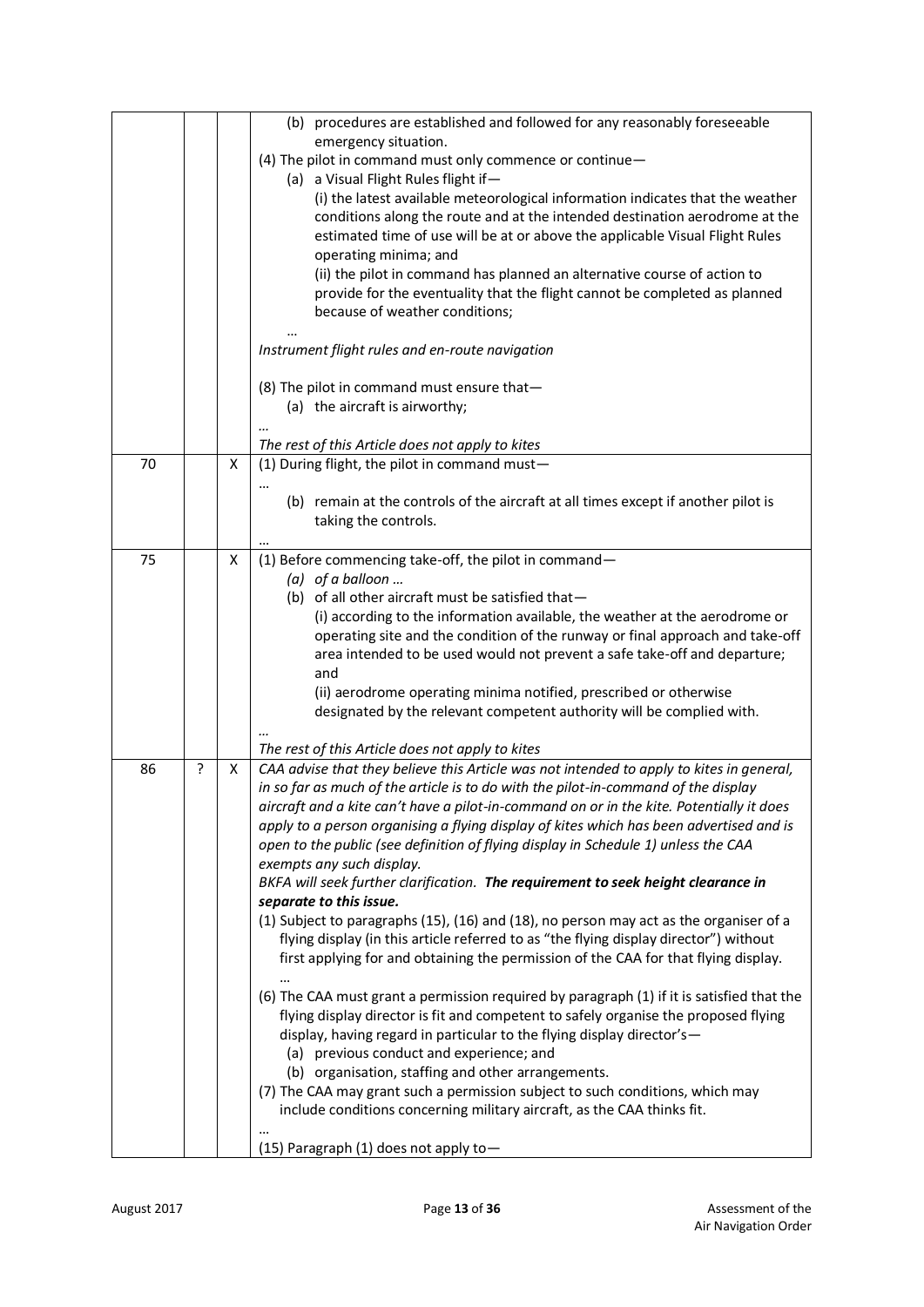|    |   | (a) a flying display which takes place at an aerodrome in the occupation of the<br>Ministry of Defence or of any visiting force or any other premises in the<br>occupation or under the control of the Ministry of Defence; or<br>(b) a flying display at which the only participating aircraft are military aircraft.<br>(16) Paragraphs (1) to (5) do not apply to a flying display at which the only<br>participating aircraft are balloons.<br>BKFA will seek an extension to paragraph 16 to include kites.                                                                                                                                                                                                                                                                                                                                                                                                                                                                                                                                                                                                                                                                                                                                                                                                                                                                                      |
|----|---|-------------------------------------------------------------------------------------------------------------------------------------------------------------------------------------------------------------------------------------------------------------------------------------------------------------------------------------------------------------------------------------------------------------------------------------------------------------------------------------------------------------------------------------------------------------------------------------------------------------------------------------------------------------------------------------------------------------------------------------------------------------------------------------------------------------------------------------------------------------------------------------------------------------------------------------------------------------------------------------------------------------------------------------------------------------------------------------------------------------------------------------------------------------------------------------------------------------------------------------------------------------------------------------------------------------------------------------------------------------------------------------------------------|
| 88 | X | BKFA will be seeking further information on this Article.                                                                                                                                                                                                                                                                                                                                                                                                                                                                                                                                                                                                                                                                                                                                                                                                                                                                                                                                                                                                                                                                                                                                                                                                                                                                                                                                             |
|    |   | (1) Subject to the provisions of this article, an aircraft in flight must not, by means<br>external to the aircraft, tow any article, other than a glider, or pick up or raise any<br>person, animal or article, unless-<br>(a) there is a certificate of airworthiness $-$<br>(i) issued or rendered valid for that aircraft under the law of the country in<br>which the aircraft is registered; and<br>(ii) that certificate, or the flight manual for the aircraft, includes an express<br>provision that it may be used for that purpose; or<br>(b) the aircraft has been authorised to do so by-<br>(i)<br>the CAA; or<br>(ii) an organisation approved by the CAA to provide such an authorisation.<br>(2) An aircraft must not launch or pick up tow ropes, banners or similar articles other<br>than at an aerodrome.<br>(3) An aircraft in flight must not tow any article, other than a glider, at night or when<br>flight visibility is less than one nautical mile.<br>(4) The length of the combination of towing aircraft, tow rope, and article in tow,<br>must not exceed 150 metres.<br>Helicopters<br>(7) Nothing in this article-<br>(a) prohibits the towing in a reasonable manner by an aircraft in flight of any<br>radio aerial, any instrument which is being used for experimental purposes,<br>or any signal, apparatus or article required or permitted by or under this |
|    |   | Order to be towed or displayed by an aircraft in flight;                                                                                                                                                                                                                                                                                                                                                                                                                                                                                                                                                                                                                                                                                                                                                                                                                                                                                                                                                                                                                                                                                                                                                                                                                                                                                                                                              |
| 89 | X | (1) Articles and animals (whether or not attached to a parachute) must not be<br>dropped, or permitted to drop, from an aircraft in flight so as to endanger persons<br>or property.<br>(2) Subject to paragraphs (3) and (4), articles and animals (whether or not attached to<br>a parachute) must not be dropped, or permitted to drop, to the surface from an<br>aircraft flying over the United Kingdom except-<br>(a) under and in accordance with the terms of an aerial application certificate<br>granted under article 91; or<br>(b) with the permission of the CAA.<br>Exceptions which could not apply to kites<br>Helicopters<br>(5) In this article, "dropping" includes projecting and lowering.                                                                                                                                                                                                                                                                                                                                                                                                                                                                                                                                                                                                                                                                                       |
| 90 |   | This Article would only apply to parachuting from a kite.<br>(1) Subject to paragraphs (9), (10) and (11), a person must not drop, be dropped or be<br>permitted to drop to the surface or jump from an aircraft flying over the United<br>Kingdom except under and in accordance with the terms of either a police air<br>operator's certificate or a parachuting permission granted by the CAA under this<br>article.<br>In the unlikely event that this situation arises, the Order must be consulted and CAA<br>permission sought.                                                                                                                                                                                                                                                                                                                                                                                                                                                                                                                                                                                                                                                                                                                                                                                                                                                                |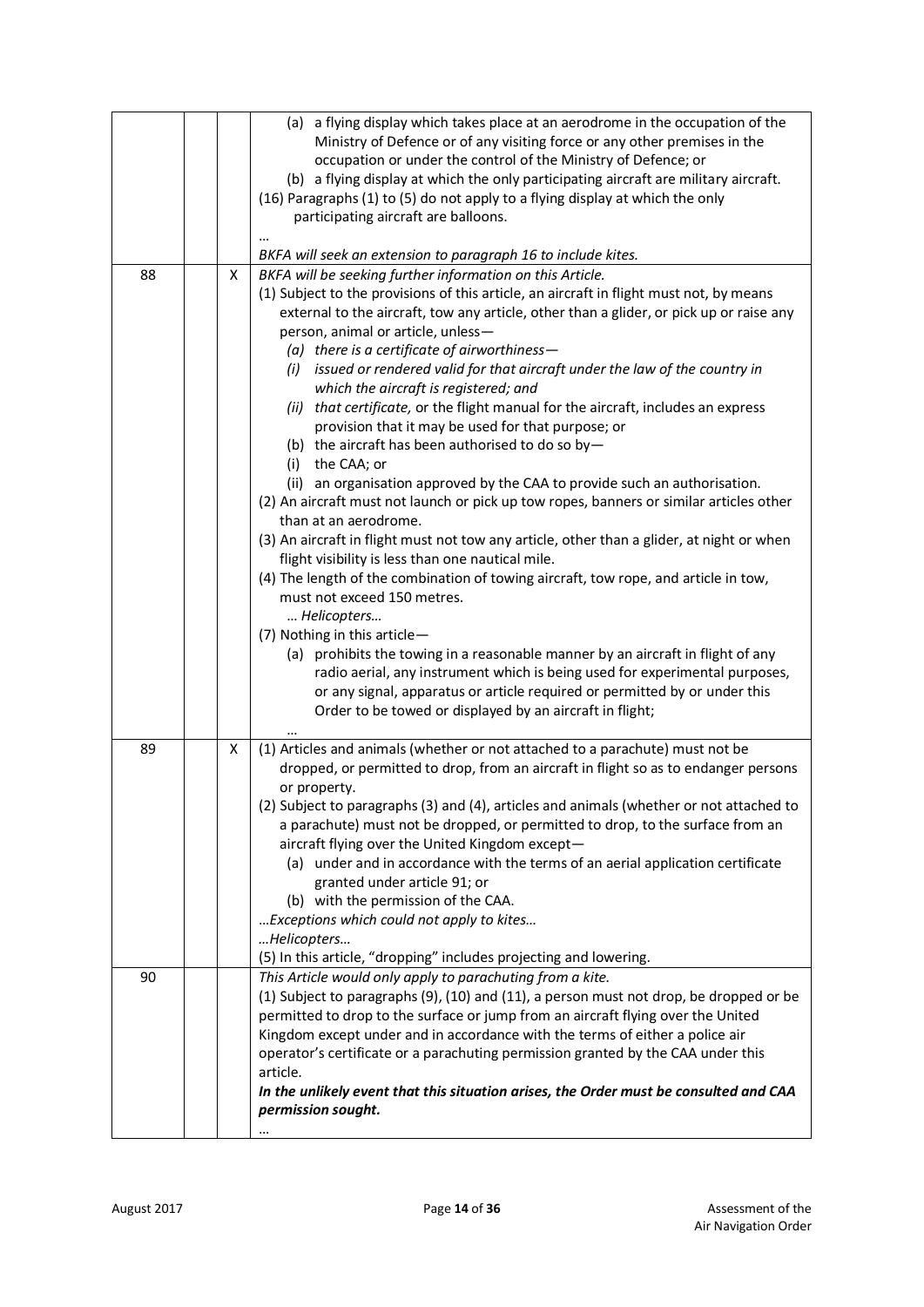| BKFA will seek clarification. If the kites involved weigh 2 kg or less then this Article<br>does not apply.<br>(1) An aircraft must not be used for the dropping of articles for the purposes of<br>agriculture, horticulture or forestry or for training for the dropping of articles for<br>any of such purposes, otherwise than under and in accordance with the terms of<br>an aerial application certificate granted to the operator of the aircraft under<br>paragraph (2).<br>(2) The CAA must grant an aerial application certificate if it is satisfied that the<br>applicant is a fit person to hold the certificate and is competent to secure the safe<br>operation of the aircraft specified in the certificate on flights for the purposes<br>specified in paragraph (1), having regard in particular to the applicant's-<br>(a) previous conduct and experience; and<br>(b) equipment, organisation, staffing and other arrangements.<br>(3) If the CAA grants an aerial application certificate it may do so subject to such<br>conditions it deems appropriate, including conditions for ensuring that the aircraft<br>and any article dropped from it do not endanger persons or property in the | 91 | Χ | CAA advise that they do not believe that this Article was intended to apply to kites. |
|--------------------------------------------------------------------------------------------------------------------------------------------------------------------------------------------------------------------------------------------------------------------------------------------------------------------------------------------------------------------------------------------------------------------------------------------------------------------------------------------------------------------------------------------------------------------------------------------------------------------------------------------------------------------------------------------------------------------------------------------------------------------------------------------------------------------------------------------------------------------------------------------------------------------------------------------------------------------------------------------------------------------------------------------------------------------------------------------------------------------------------------------------------------------------------------------------------------------|----|---|---------------------------------------------------------------------------------------|
|                                                                                                                                                                                                                                                                                                                                                                                                                                                                                                                                                                                                                                                                                                                                                                                                                                                                                                                                                                                                                                                                                                                                                                                                                    |    |   |                                                                                       |
|                                                                                                                                                                                                                                                                                                                                                                                                                                                                                                                                                                                                                                                                                                                                                                                                                                                                                                                                                                                                                                                                                                                                                                                                                    |    |   |                                                                                       |
|                                                                                                                                                                                                                                                                                                                                                                                                                                                                                                                                                                                                                                                                                                                                                                                                                                                                                                                                                                                                                                                                                                                                                                                                                    |    |   |                                                                                       |
|                                                                                                                                                                                                                                                                                                                                                                                                                                                                                                                                                                                                                                                                                                                                                                                                                                                                                                                                                                                                                                                                                                                                                                                                                    |    |   |                                                                                       |
|                                                                                                                                                                                                                                                                                                                                                                                                                                                                                                                                                                                                                                                                                                                                                                                                                                                                                                                                                                                                                                                                                                                                                                                                                    |    |   |                                                                                       |
|                                                                                                                                                                                                                                                                                                                                                                                                                                                                                                                                                                                                                                                                                                                                                                                                                                                                                                                                                                                                                                                                                                                                                                                                                    |    |   |                                                                                       |
|                                                                                                                                                                                                                                                                                                                                                                                                                                                                                                                                                                                                                                                                                                                                                                                                                                                                                                                                                                                                                                                                                                                                                                                                                    |    |   |                                                                                       |
|                                                                                                                                                                                                                                                                                                                                                                                                                                                                                                                                                                                                                                                                                                                                                                                                                                                                                                                                                                                                                                                                                                                                                                                                                    |    |   |                                                                                       |
|                                                                                                                                                                                                                                                                                                                                                                                                                                                                                                                                                                                                                                                                                                                                                                                                                                                                                                                                                                                                                                                                                                                                                                                                                    |    |   |                                                                                       |
|                                                                                                                                                                                                                                                                                                                                                                                                                                                                                                                                                                                                                                                                                                                                                                                                                                                                                                                                                                                                                                                                                                                                                                                                                    |    |   |                                                                                       |
|                                                                                                                                                                                                                                                                                                                                                                                                                                                                                                                                                                                                                                                                                                                                                                                                                                                                                                                                                                                                                                                                                                                                                                                                                    |    |   |                                                                                       |
|                                                                                                                                                                                                                                                                                                                                                                                                                                                                                                                                                                                                                                                                                                                                                                                                                                                                                                                                                                                                                                                                                                                                                                                                                    |    |   |                                                                                       |
|                                                                                                                                                                                                                                                                                                                                                                                                                                                                                                                                                                                                                                                                                                                                                                                                                                                                                                                                                                                                                                                                                                                                                                                                                    |    |   |                                                                                       |
|                                                                                                                                                                                                                                                                                                                                                                                                                                                                                                                                                                                                                                                                                                                                                                                                                                                                                                                                                                                                                                                                                                                                                                                                                    |    |   |                                                                                       |
|                                                                                                                                                                                                                                                                                                                                                                                                                                                                                                                                                                                                                                                                                                                                                                                                                                                                                                                                                                                                                                                                                                                                                                                                                    |    |   |                                                                                       |
|                                                                                                                                                                                                                                                                                                                                                                                                                                                                                                                                                                                                                                                                                                                                                                                                                                                                                                                                                                                                                                                                                                                                                                                                                    |    |   |                                                                                       |
|                                                                                                                                                                                                                                                                                                                                                                                                                                                                                                                                                                                                                                                                                                                                                                                                                                                                                                                                                                                                                                                                                                                                                                                                                    |    |   | aircraft or elsewhere.                                                                |
| (4) Every applicant for and holder of an aerial application certificate must make                                                                                                                                                                                                                                                                                                                                                                                                                                                                                                                                                                                                                                                                                                                                                                                                                                                                                                                                                                                                                                                                                                                                  |    |   |                                                                                       |
| available to the CAA if requested an aerial application manual.                                                                                                                                                                                                                                                                                                                                                                                                                                                                                                                                                                                                                                                                                                                                                                                                                                                                                                                                                                                                                                                                                                                                                    |    |   |                                                                                       |
| (5) The holder of an aerial application certificate must make its aerial application                                                                                                                                                                                                                                                                                                                                                                                                                                                                                                                                                                                                                                                                                                                                                                                                                                                                                                                                                                                                                                                                                                                               |    |   |                                                                                       |
| manual available to every member of the operating staff.                                                                                                                                                                                                                                                                                                                                                                                                                                                                                                                                                                                                                                                                                                                                                                                                                                                                                                                                                                                                                                                                                                                                                           |    |   |                                                                                       |
| (6) The manual must contain all such information and instructions as may be                                                                                                                                                                                                                                                                                                                                                                                                                                                                                                                                                                                                                                                                                                                                                                                                                                                                                                                                                                                                                                                                                                                                        |    |   |                                                                                       |
| necessary to enable the operating staff to perform their duties.                                                                                                                                                                                                                                                                                                                                                                                                                                                                                                                                                                                                                                                                                                                                                                                                                                                                                                                                                                                                                                                                                                                                                   |    |   |                                                                                       |
| (7) The holder of an aerial application certificate must make such amendments or                                                                                                                                                                                                                                                                                                                                                                                                                                                                                                                                                                                                                                                                                                                                                                                                                                                                                                                                                                                                                                                                                                                                   |    |   |                                                                                       |
| additions to the manual as the CAA may require.                                                                                                                                                                                                                                                                                                                                                                                                                                                                                                                                                                                                                                                                                                                                                                                                                                                                                                                                                                                                                                                                                                                                                                    |    |   |                                                                                       |
| 92<br>(1) This article applies to or in relation to $-$<br>X<br>X                                                                                                                                                                                                                                                                                                                                                                                                                                                                                                                                                                                                                                                                                                                                                                                                                                                                                                                                                                                                                                                                                                                                                  |    |   |                                                                                       |
| (a) balloons except unmanned free balloons;                                                                                                                                                                                                                                                                                                                                                                                                                                                                                                                                                                                                                                                                                                                                                                                                                                                                                                                                                                                                                                                                                                                                                                        |    |   |                                                                                       |
| (b) gliders;                                                                                                                                                                                                                                                                                                                                                                                                                                                                                                                                                                                                                                                                                                                                                                                                                                                                                                                                                                                                                                                                                                                                                                                                       |    |   |                                                                                       |
| (c) kites;                                                                                                                                                                                                                                                                                                                                                                                                                                                                                                                                                                                                                                                                                                                                                                                                                                                                                                                                                                                                                                                                                                                                                                                                         |    |   |                                                                                       |
| (d) parascending parachutes; and                                                                                                                                                                                                                                                                                                                                                                                                                                                                                                                                                                                                                                                                                                                                                                                                                                                                                                                                                                                                                                                                                                                                                                                   |    |   |                                                                                       |
| (e) airships,                                                                                                                                                                                                                                                                                                                                                                                                                                                                                                                                                                                                                                                                                                                                                                                                                                                                                                                                                                                                                                                                                                                                                                                                      |    |   |                                                                                       |
| within the United Kingdom (which are referred to in this article as "relevant                                                                                                                                                                                                                                                                                                                                                                                                                                                                                                                                                                                                                                                                                                                                                                                                                                                                                                                                                                                                                                                                                                                                      |    |   |                                                                                       |
| aircraft").                                                                                                                                                                                                                                                                                                                                                                                                                                                                                                                                                                                                                                                                                                                                                                                                                                                                                                                                                                                                                                                                                                                                                                                                        |    |   |                                                                                       |
| (2) A relevant aircraft which is launched, moored, tethered or towed must not be                                                                                                                                                                                                                                                                                                                                                                                                                                                                                                                                                                                                                                                                                                                                                                                                                                                                                                                                                                                                                                                                                                                                   |    |   |                                                                                       |
| operated-                                                                                                                                                                                                                                                                                                                                                                                                                                                                                                                                                                                                                                                                                                                                                                                                                                                                                                                                                                                                                                                                                                                                                                                                          |    |   |                                                                                       |
| $(a)$ in such a manner as to-                                                                                                                                                                                                                                                                                                                                                                                                                                                                                                                                                                                                                                                                                                                                                                                                                                                                                                                                                                                                                                                                                                                                                                                      |    |   |                                                                                       |
| (i) represent a hazard to other airspace users; or                                                                                                                                                                                                                                                                                                                                                                                                                                                                                                                                                                                                                                                                                                                                                                                                                                                                                                                                                                                                                                                                                                                                                                 |    |   |                                                                                       |
|                                                                                                                                                                                                                                                                                                                                                                                                                                                                                                                                                                                                                                                                                                                                                                                                                                                                                                                                                                                                                                                                                                                                                                                                                    |    |   | (ii) without the permission of the CAA, result in any part of the relevant aircraft   |
| whilst it is being launched or towed, or its tether, mooring or towing                                                                                                                                                                                                                                                                                                                                                                                                                                                                                                                                                                                                                                                                                                                                                                                                                                                                                                                                                                                                                                                                                                                                             |    |   |                                                                                       |
| equipment, extending more than 60 metres above ground level;                                                                                                                                                                                                                                                                                                                                                                                                                                                                                                                                                                                                                                                                                                                                                                                                                                                                                                                                                                                                                                                                                                                                                       |    |   |                                                                                       |
|                                                                                                                                                                                                                                                                                                                                                                                                                                                                                                                                                                                                                                                                                                                                                                                                                                                                                                                                                                                                                                                                                                                                                                                                                    |    |   | (b) within controlled airspace or airspace notified for the purpose of this article;  |
| (c) within the aerodrome traffic zone of a notified aerodrome during the                                                                                                                                                                                                                                                                                                                                                                                                                                                                                                                                                                                                                                                                                                                                                                                                                                                                                                                                                                                                                                                                                                                                           |    |   |                                                                                       |
| notified operating hours of that aerodrome except-                                                                                                                                                                                                                                                                                                                                                                                                                                                                                                                                                                                                                                                                                                                                                                                                                                                                                                                                                                                                                                                                                                                                                                 |    |   |                                                                                       |
| during the day and in Visual Meteorological Conditions; and<br>(i)                                                                                                                                                                                                                                                                                                                                                                                                                                                                                                                                                                                                                                                                                                                                                                                                                                                                                                                                                                                                                                                                                                                                                 |    |   |                                                                                       |
| (ii) with the permission of the person in charge of the aerodrome, the                                                                                                                                                                                                                                                                                                                                                                                                                                                                                                                                                                                                                                                                                                                                                                                                                                                                                                                                                                                                                                                                                                                                             |    |   |                                                                                       |
| appropriate air traffic control unit or the CAA.                                                                                                                                                                                                                                                                                                                                                                                                                                                                                                                                                                                                                                                                                                                                                                                                                                                                                                                                                                                                                                                                                                                                                                   |    |   |                                                                                       |
| (3) A relevant aircraft which is flown, launched, moored, tethered or towed must be                                                                                                                                                                                                                                                                                                                                                                                                                                                                                                                                                                                                                                                                                                                                                                                                                                                                                                                                                                                                                                                                                                                                |    |   |                                                                                       |
| operated in accordance with any guidance issued from time to time by the CAA                                                                                                                                                                                                                                                                                                                                                                                                                                                                                                                                                                                                                                                                                                                                                                                                                                                                                                                                                                                                                                                                                                                                       |    |   |                                                                                       |
| relating to such operation.                                                                                                                                                                                                                                                                                                                                                                                                                                                                                                                                                                                                                                                                                                                                                                                                                                                                                                                                                                                                                                                                                                                                                                                        |    |   |                                                                                       |
|                                                                                                                                                                                                                                                                                                                                                                                                                                                                                                                                                                                                                                                                                                                                                                                                                                                                                                                                                                                                                                                                                                                                                                                                                    |    |   |                                                                                       |
|                                                                                                                                                                                                                                                                                                                                                                                                                                                                                                                                                                                                                                                                                                                                                                                                                                                                                                                                                                                                                                                                                                                                                                                                                    |    |   |                                                                                       |
|                                                                                                                                                                                                                                                                                                                                                                                                                                                                                                                                                                                                                                                                                                                                                                                                                                                                                                                                                                                                                                                                                                                                                                                                                    |    |   | $(4)$ An airship-                                                                     |
|                                                                                                                                                                                                                                                                                                                                                                                                                                                                                                                                                                                                                                                                                                                                                                                                                                                                                                                                                                                                                                                                                                                                                                                                                    |    |   |                                                                                       |
|                                                                                                                                                                                                                                                                                                                                                                                                                                                                                                                                                                                                                                                                                                                                                                                                                                                                                                                                                                                                                                                                                                                                                                                                                    |    |   | $(5)$ A balloon-                                                                      |
| permission from the CAA in force. It also places restrictions on flying in controlled                                                                                                                                                                                                                                                                                                                                                                                                                                                                                                                                                                                                                                                                                                                                                                                                                                                                                                                                                                                                                                                                                                                              |    |   | This Article defines the standard height limit for kites as 60m unless there is       |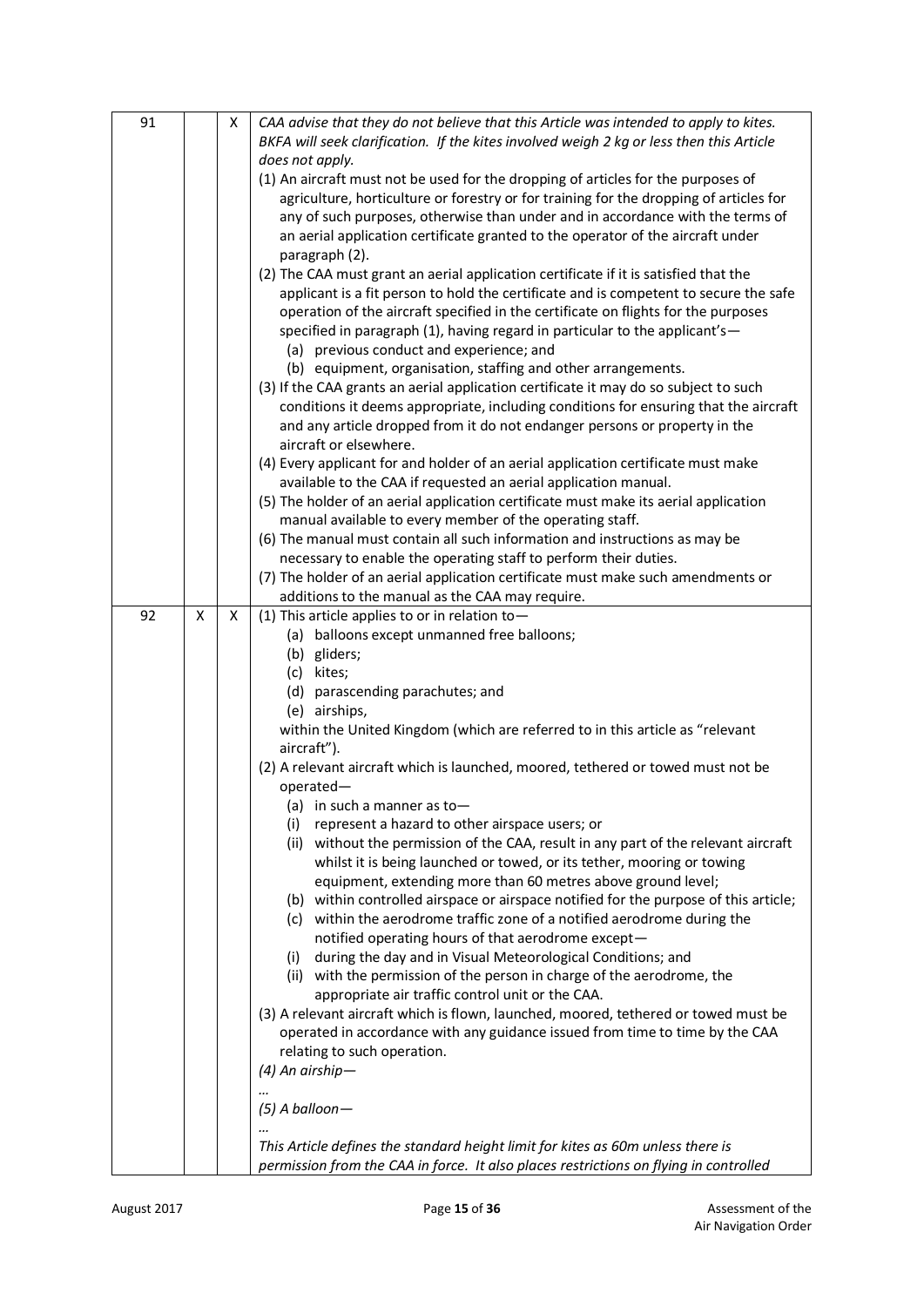|    |   |   | airspace, notified airspace or within an aerodrome traffic zone unless permission has                                                                                                                                                                                                                                                                                                                                                                                                                                                                                                                                                                                                                                                                                                                                                                                                                                                                                                                                                                                                                                                                                                                                                                                                                                                                                                                                                         |
|----|---|---|-----------------------------------------------------------------------------------------------------------------------------------------------------------------------------------------------------------------------------------------------------------------------------------------------------------------------------------------------------------------------------------------------------------------------------------------------------------------------------------------------------------------------------------------------------------------------------------------------------------------------------------------------------------------------------------------------------------------------------------------------------------------------------------------------------------------------------------------------------------------------------------------------------------------------------------------------------------------------------------------------------------------------------------------------------------------------------------------------------------------------------------------------------------------------------------------------------------------------------------------------------------------------------------------------------------------------------------------------------------------------------------------------------------------------------------------------|
| 94 | X | X | been granted.<br>The Article is applied by Article 23. But the CAA have said that as kites are excluded<br>from the definition of 'small unmanned aircraft' this article does not apply even to a<br>radio-controlled kite. Care is needed here since the aircraft in question are not<br>connected to a fixed point by a line and thus could be argued to be aircraft with 'soft'<br>wings rather than 'kites' as their manufacturers describe them. BKFA would say that<br>paragraphs 1, 2 and 3 are good practice in any event. Paragraph 4 would be covered<br>by the limits in Article 92.<br>(1) A person must not cause or permit any article or animal (whether or not attached<br>to a parachute) to be dropped from a small unmanned aircraft so as to endanger<br>persons or property.<br>(2) The person in charge of a small unmanned aircraft may only fly the aircraft if<br>reasonably satisfied that the flight can safely be made.<br>(3) The person in charge of a small unmanned aircraft must maintain direct, unaided<br>visual contact with the aircraft sufficient to monitor its flight path in relation to<br>other aircraft, persons, vehicles, vessels and structures for the purpose of avoiding<br>collisions.<br>(4) The person in charge of a small unmanned aircraft which has a mass of more than                                                                                                            |
|    |   |   | 7kg excluding its fuel but including any articles or equipment installed in or<br>attached to the aircraft at the commencement of its flight, must not fly the<br>$aircraft -$<br>(a) in Class A, C, D or E airspace unless the permission of the appropriate air<br>traffic control unit has been obtained;<br>(b) within an aerodrome traffic zone during the notified hours of watch of the air<br>traffic control unit (if any) at that aerodrome unless the permission of any<br>such air traffic control unit has been obtained; or<br>(c) at a height of more than 400 feet above the surface unless it is flying in<br>airspace described in sub-paragraph (a) or (b) and in accordance with the<br>requirements for that airspace.<br>(5) The person in charge of a small unmanned aircraft must not fly the aircraft for the<br>purposes of commercial operations except in accordance with a permission<br>granted by the CAA.                                                                                                                                                                                                                                                                                                                                                                                                                                                                                                     |
| 95 | X | X | The Article is applied by Article 23. But the CAA have said that as kites are excluded<br>from the definition of 'small unmanned aircraft' this article would not apply. This<br>Article is clearly intended to deal with drones.<br>(1) The person in charge of a small unmanned surveillance aircraft must not fly the<br>aircraft in any of the circumstances described in paragraph (2) except in<br>accordance with a permission issued by the CAA.<br>(2) The circumstances referred to in paragraph (1) are-<br>(a) over or within 150 metres of any congested area;<br>(b) over or within 150 metres of an organised open-air assembly of more than<br>1,000 persons;<br>(c) within 50 metres of any vessel, vehicle or structure which is not under the<br>control of the person in charge of the aircraft; or<br>(d) subject to paragraphs (3) and (4), within 50 metres of any person.<br>(3) Subject to paragraph (4), during take-off or landing, a small unmanned surveillance<br>aircraft must not be flown within 30 metres of any person.<br>(4) Paragraphs (2)(d) and (3) do not apply to the person in charge of the small<br>unmanned surveillance aircraft or a person under the control of the person in<br>charge of the aircraft.<br>(5) In this article, "a small unmanned surveillance aircraft" means a small unmanned<br>aircraft which is equipped to undertake any form of surveillance or data<br>acquisition. |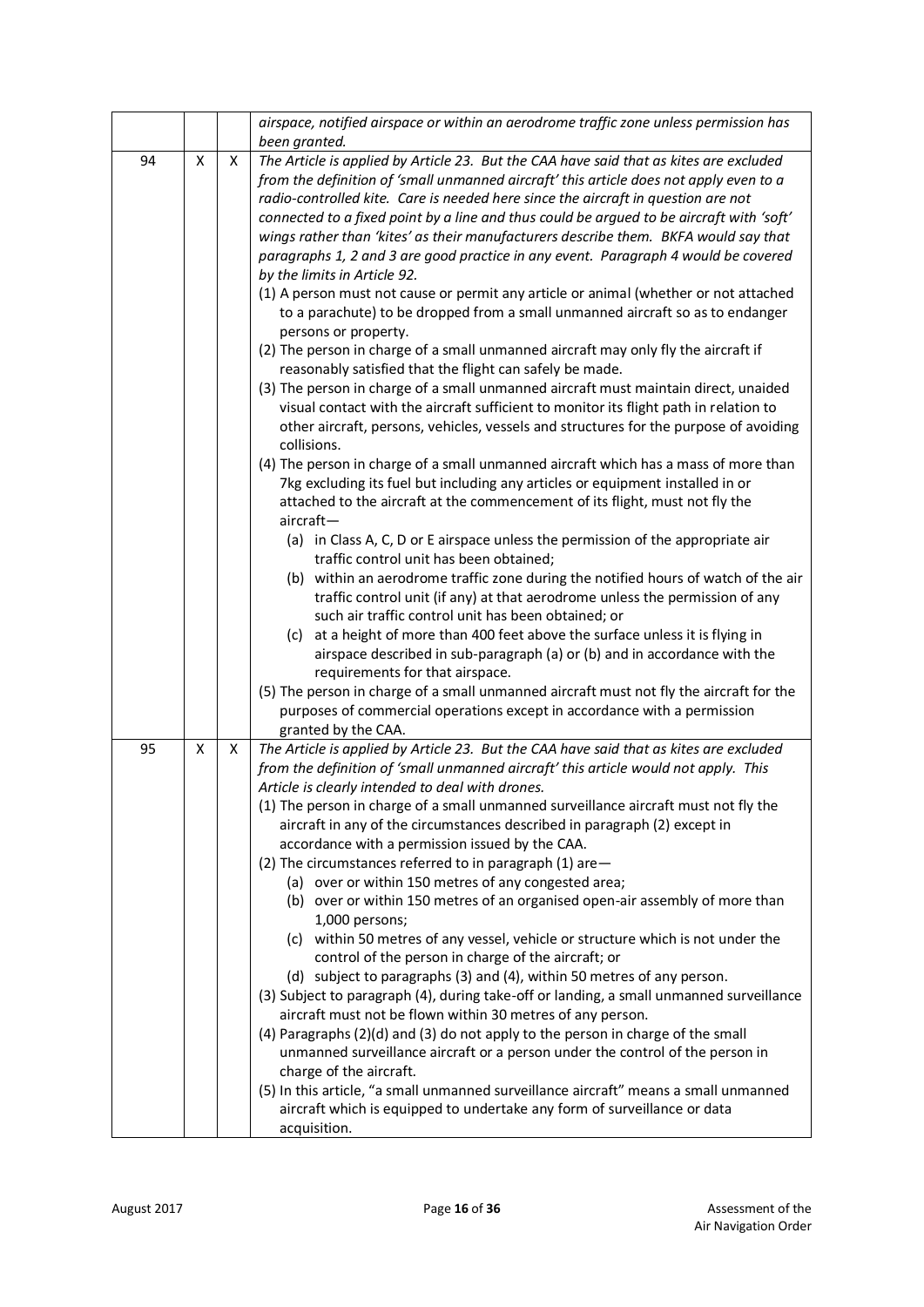| 97  |   | x | Applies to kites weighing more than 2 kg were they to carry explosives or other              |  |  |  |
|-----|---|---|----------------------------------------------------------------------------------------------|--|--|--|
|     |   |   | dangerous goods. We have not seen general use of kites to support fireworks in the           |  |  |  |
|     |   |   | UK. If this was to be done, advice should be sought from the CAA.                            |  |  |  |
|     |   |   | (1) The Secretary of State may make regulations prescribing-                                 |  |  |  |
|     |   |   |                                                                                              |  |  |  |
|     |   |   | (a) the classification of certain articles and substances as dangerous goods;                |  |  |  |
|     |   |   | (b) the categories of dangerous goods which an aircraft may not carry;                       |  |  |  |
|     |   |   | (c) the conditions which apply to the loading on, suspension beneath and                     |  |  |  |
|     |   |   | carriage by an aircraft of dangerous goods;                                                  |  |  |  |
|     |   |   | (d) the manner in which dangerous goods must be packed, marked, labelled and                 |  |  |  |
|     |   |   | consigned before being loaded on, suspended beneath or carried by an                         |  |  |  |
|     |   |   | aircraft;                                                                                    |  |  |  |
|     |   |   | (e) any other provisions for securing the safety of aircraft and any apparatus               |  |  |  |
|     |   |   | attached to aircraft, and the safety of persons and property on the surface in               |  |  |  |
|     |   |   | relation to the loading on, suspension beneath or carriage by an aircraft of                 |  |  |  |
|     |   |   | dangerous goods;                                                                             |  |  |  |
|     |   |   | the persons to whom information about the carriage of dangerous goods<br>(f)                 |  |  |  |
|     |   |   | must be provided;                                                                            |  |  |  |
|     |   |   | (g) the documents which must be produced to the CAA or an authorised person                  |  |  |  |
|     |   |   | on request; and                                                                              |  |  |  |
|     |   |   | (h) the powers to be conferred on an authorised person relating to the                       |  |  |  |
|     |   |   | enforcement of the regulations made under this article.                                      |  |  |  |
|     |   |   | (2) It is an offence to contravene or permit the contravention of or fail to comply with     |  |  |  |
|     |   |   | any regulations made under this article.                                                     |  |  |  |
|     |   |   | (3) The provisions of this article and of any regulations made under this article are        |  |  |  |
|     |   |   | additional to and not in derogation from articles 98 and 99.                                 |  |  |  |
|     |   |   | Applies to kites weighing more than 2 kg were they to carry explosives or other              |  |  |  |
| 98  |   | Χ |                                                                                              |  |  |  |
|     |   |   | dangerous goods. We have not seen general use of kites to support fireworks in the           |  |  |  |
|     |   |   | UK. If this was to be done, advice should be sought from the CAA.                            |  |  |  |
|     |   |   | (1) This article applies to a non-EASA aircraft.                                             |  |  |  |
|     |   |   | (2) Subject to article 100(1) and (3), an aircraft must not carry any munition of war        |  |  |  |
|     |   |   | $unless -$                                                                                   |  |  |  |
|     |   |   | (a) the munition of war is carried with the permission of the CAA;                           |  |  |  |
|     |   |   |                                                                                              |  |  |  |
|     |   |   | The rest of this Article could not apply to kites.                                           |  |  |  |
| 99  |   | X | Applies to kites weighing more than 2 kg were they to carry explosives or other              |  |  |  |
|     |   |   | dangerous goods. We have not seen general use of kites to support fireworks in the           |  |  |  |
|     |   |   | UK. If this was to be done, advice should be sought from the CAA.                            |  |  |  |
|     |   |   | (1) Subject to article 100(2) and (3), it is unlawful for a person to carry or have in their |  |  |  |
|     |   |   | possession or take or cause to be taken on board an aircraft, to suspend or cause            |  |  |  |
|     |   |   | to be suspended beneath an aircraft or to deliver or cause to be delivered for               |  |  |  |
|     |   |   | carriage on an aircraft any sporting weapon or munition of war unless the                    |  |  |  |
|     |   |   | provisions of paragraph (2) are complied with.                                               |  |  |  |
|     |   |   | (2) The provisions referred to in paragraph (1) are that-                                    |  |  |  |
|     |   |   |                                                                                              |  |  |  |
|     |   |   | (c) the operator consents to the carriage of such sporting weapon or munition                |  |  |  |
|     |   |   | of war by the aircraft.                                                                      |  |  |  |
| 239 | X | X | (1) If the Secretary of State decides it is necessary in the public interest to restrict or  |  |  |  |
|     |   |   | prohibit flying by reason of-                                                                |  |  |  |
|     |   |   | (a) the intended gathering or movement of a large number of persons;                         |  |  |  |
|     |   |   |                                                                                              |  |  |  |
|     |   |   | (b) the intended holding of an aircraft race or contest or of a flying display; or           |  |  |  |
|     |   |   | (c) national defence or any other reason affecting the public interest,                      |  |  |  |
|     |   |   | the Secretary of State may make regulations prohibiting, restricting or imposing             |  |  |  |
|     |   |   | conditions on flights by aircraft specified in paragraph (2) flying in the                   |  |  |  |
|     |   |   | circumstances specified in paragraph (2).                                                    |  |  |  |
|     |   |   | (2) The aircraft and circumstances are-                                                      |  |  |  |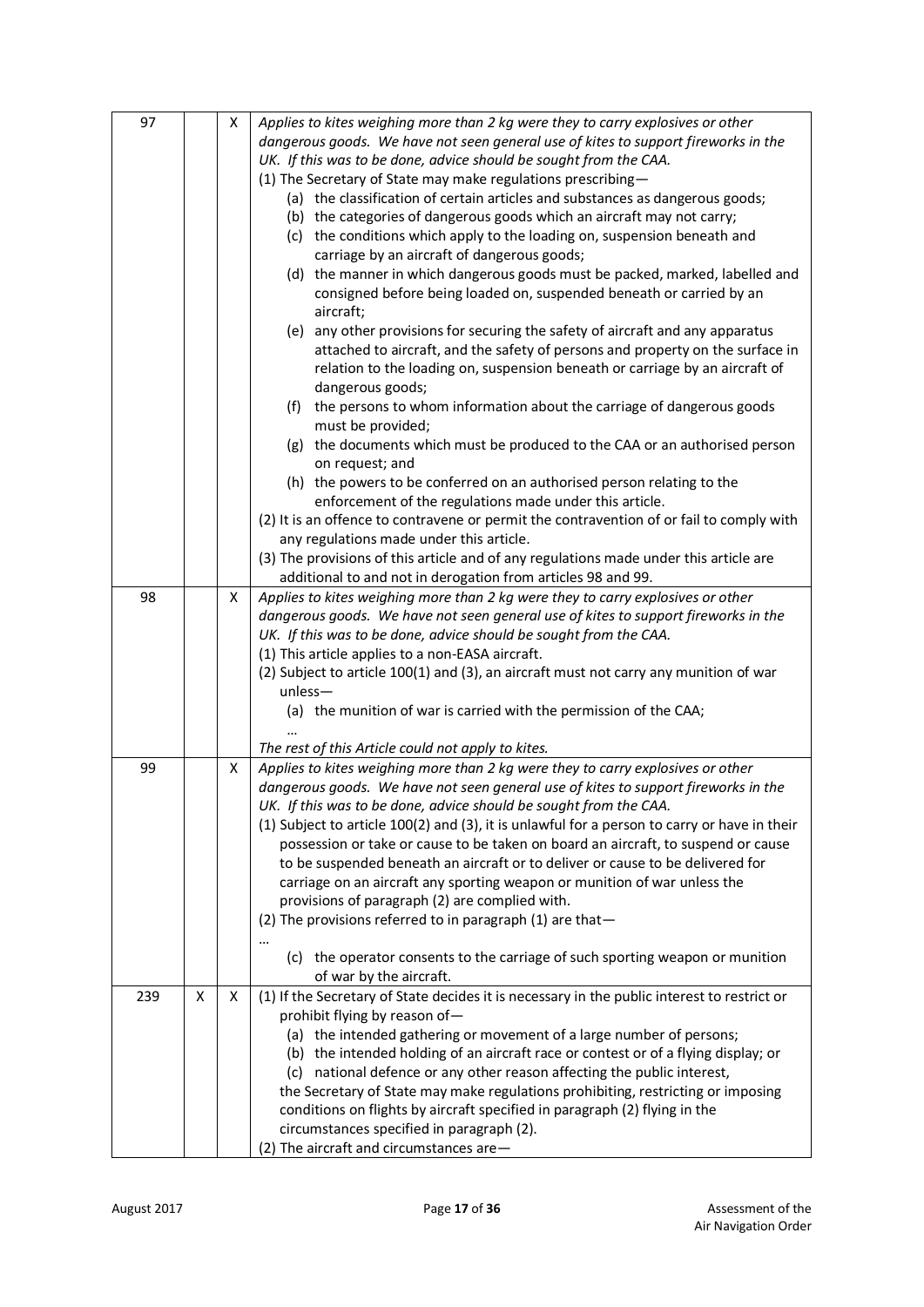|     |   |   | (a) aircraft, whether or not they are registered in the United Kingdom, in any<br>airspace over the United Kingdom or in the neighbourhood of an offshore<br>installation; and |
|-----|---|---|--------------------------------------------------------------------------------------------------------------------------------------------------------------------------------|
|     |   |   | $(b)$<br>(3) Regulations made under this article may apply either generally or in relation to any<br>class of aircraft.                                                        |
|     |   |   | (4) It is an offence to contravene, permit the contravention of or fail to comply with<br>any regulations made under this article.                                             |
|     |   |   | (5) If the pilot in command                                                                                                                                                    |
|     |   |   | The rest of the Article cannot apply as there is no "pilot-in-command" for a kite.                                                                                             |
| 241 | X | X | A person must not recklessly or negligently cause or permit an aircraft to endanger<br>any person or property.                                                                 |
| 248 |   | X | (1) The CAA may direct an aircraft operator by means of an operational directive that                                                                                          |
|     |   |   | an operation is prohibited, or must be limited or is subject to specified conditions,                                                                                          |
|     |   |   | in the interests of safe operations.                                                                                                                                           |
|     |   |   | (2) An operational directive must state-                                                                                                                                       |
|     |   |   | (a) the reason for its issue;                                                                                                                                                  |
|     |   |   | (b) its applicability and duration; and                                                                                                                                        |
|     |   |   | (c) the action required by the operator.                                                                                                                                       |
|     |   |   | (3) An operational directive may be made in respect of one or more operators or one                                                                                            |
|     |   |   | or more classes of operator.                                                                                                                                                   |
|     |   |   | (4) An operational directive may be revoked by the CAA.                                                                                                                        |
|     |   |   | $(5)$<br>The rest of the Article cannot apply to kites.                                                                                                                        |
| 249 |   | Χ | (1) The Secretary of State may make regulations (in this article called the "Rules of the                                                                                      |
|     |   |   | Air") prescribing-                                                                                                                                                             |
|     |   |   | (a) the manner in which aircraft may move or fly including in particular provision                                                                                             |
|     |   |   | for requiring aircraft to give way to military aircraft;                                                                                                                       |
|     |   |   | (b) the lights and other signals to be shown or made by aircraft or persons;                                                                                                   |
|     |   |   | (c) the lighting and marking of aerodromes; and                                                                                                                                |
|     |   |   | (d) any other provisions for securing the safety of aircraft in flight and in                                                                                                  |
|     |   |   | movement and the safety of persons and property on the surface.                                                                                                                |
|     |   |   | (2) Subject to paragraphs (3) and (4), it is an offence to contravene, to permit the                                                                                           |
|     |   |   | contravention of, or to fail to comply with, the Rules of the Air.                                                                                                             |
|     |   |   | (3) It is lawful for the Rules of the Air, or for any obligation in SERA the breach of                                                                                         |
|     |   |   | which would otherwise be an offence under this Order, to be departed from to the                                                                                               |
|     |   |   | extent necessary-                                                                                                                                                              |
|     |   |   | (a) for avoiding immediate danger;<br>(b) for complying with the law of any country other than the United Kingdom                                                              |
|     |   |   | within which the aircraft then is; or                                                                                                                                          |
|     |   |   | (c) for complying with MAA01: Military Aviation Authority Regulatory Policy                                                                                                    |
|     |   |   | (4)  Cannot apply as there is no "pilot-in-command" for a kite.                                                                                                                |
|     |   |   | (6) Nothing in the Rules of the Air exonerates any person from the consequences of                                                                                             |
|     |   |   | any neglect in the use of lights or signals or of the neglect of any precautions                                                                                               |
|     |   |   | required by ordinary aviation practice or by the special circumstances of the case.                                                                                            |
| 253 |   | X | (1) Subject to paragraphs (5) and (6), the CAA may provisionally suspend or vary any                                                                                           |
|     |   |   | certificate, licence, approval, permission, exemption, authorisation or other                                                                                                  |
|     |   |   | document issued, granted or having effect under this Order, pending inquiry into                                                                                               |
|     |   |   | or consideration of the case.                                                                                                                                                  |
|     |   |   | (2) The CAA may, on sufficient ground being shown to its satisfaction after due                                                                                                |
|     |   |   | inquiry, revoke, suspend or vary any such certificate, licence, approval, permission,                                                                                          |
|     |   |   | exemption, authorisation or other document.<br>(3) The holder or any person having the possession or custody of any certificate,                                               |
|     |   |   | licence, approval, permission, exemption or other document which has been                                                                                                      |
|     |   |   | revoked, suspended or varied under this Order must surrender it to the CAA within                                                                                              |
|     |   |   | a reasonable time after being required to do so by the CAA.                                                                                                                    |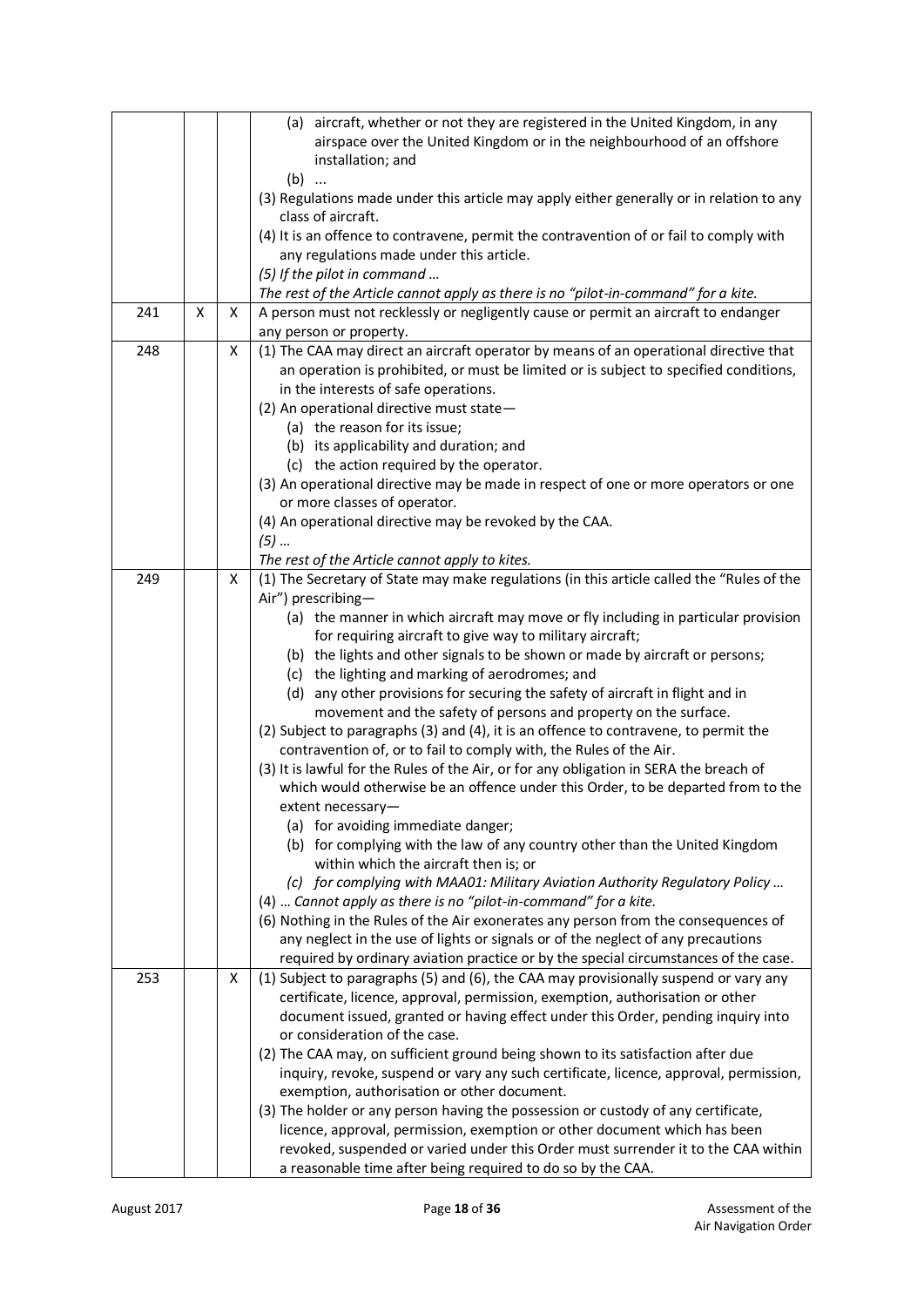|     |   |   | (4) The breach of any condition subject to which any certificate, licence, approval,<br>permission, exemption or other document, other than an aerodrome licence, has<br>been granted or issued or which has effect under this Order, in the absence of<br>provision to the contrary in the document, renders the document invalid during<br>the continuance of the breach.<br>(5) The provisions of this article do not apply in relation to any permission to which<br>article 255 applies.<br>(6) A flight manual, performance schedule or other document incorporated by<br>reference in a certificate of airworthiness may be varied on sufficient ground being<br>shown to the satisfaction of the CAA, whether or not after due inquiry.                                                                                                                                                                                                                                                                                                                                                                                                                                                                                                                                                                                                                                                                                                                                                                                                                                                                                                                                                                                                                                                                                                                                                                                                                                                 |
|-----|---|---|-------------------------------------------------------------------------------------------------------------------------------------------------------------------------------------------------------------------------------------------------------------------------------------------------------------------------------------------------------------------------------------------------------------------------------------------------------------------------------------------------------------------------------------------------------------------------------------------------------------------------------------------------------------------------------------------------------------------------------------------------------------------------------------------------------------------------------------------------------------------------------------------------------------------------------------------------------------------------------------------------------------------------------------------------------------------------------------------------------------------------------------------------------------------------------------------------------------------------------------------------------------------------------------------------------------------------------------------------------------------------------------------------------------------------------------------------------------------------------------------------------------------------------------------------------------------------------------------------------------------------------------------------------------------------------------------------------------------------------------------------------------------------------------------------------------------------------------------------------------------------------------------------------------------------------------------------------------------------------------------------|
| 256 |   | X | (1) A person must not, with intent to deceive $-$<br>(a) use any certificate, licence, approval, permission, exemption or other<br>document issued or required by or under this Order, by or under an EASA<br>Regulation or by or under EU-OPS which has been forged, altered, revoked or<br>suspended, or to which the person is not entitled;<br>(b) lend any certificate, licence, approval, permission, exemption or any other<br>document issued or having effect or required by or under this Order, by or<br>under an EASA Regulation or by or under EU-OPS to, or allow it to be used<br>by, any other person; or<br>(c) make any false representation for the purpose of procuring for any person<br>the grant, issue, renewal or variation of any such certificate, licence,<br>approval, permission, exemption or other document; or<br>(d) make any false representation in connection with the making of a declaration<br>to the CAA required by or under this Order or by or under an EASA<br>Regulation.<br>(2) In paragraph (1), a reference to a certificate, licence, approval, permission,<br>exemption or other document includes a copy or purported copy.<br>(3) A person must not intentionally damage, alter or render illegible -<br>(a) any log book or other record required to be maintained by or under this<br>Order, by or under an EASA Regulation or by or under EU-OPS; or<br>(b) any entry made in such a log book or record.<br>(4) A person must not-<br>(a) knowingly make, or procure or assist in the making of, any false entry in or<br>material omission from any log book or record referred to in paragraph (3);<br>or<br>(b) destroy any such log book or record during the period for which it is required<br>under this Order to be preserved.<br>(5) All entries made in writing in any log book or record referred to in paragraph (3)<br>must be made in ink or indelible pencil.<br>$(6)$<br>The rest of the Article cannot apply to kites. |
| 257 | X | X | (1) If it appears to the CAA or an authorised person that any aircraft is intended or<br>likely to be flown in any of the circumstances specified in paragraph (2), the CAA or<br>that authorised person may direct in accordance with paragraph (3).<br>(2) The circumstances referred to in paragraph (1) are-<br>(a) where any provision of article 24, 32, 33, 66, 97, 98, 99, 101, 102, 103, 122,<br>136, 137, 231 or 242(2) would be contravened in relation to the flight;<br>(b) where the flight would be in contravention of any other provision of this<br>Order, of any regulations made under this Order, of an EASA Regulation or of<br>EU-OPS and be a cause of danger to any person or property whether or not<br>in the aircraft; or<br>(c) where the aircraft is in a condition unfit for the flight, whether or not the<br>flight would otherwise be in contravention of any provision of this Order, of<br>any regulations made under this Order, of an EASA Regulation or of EU-OPS.<br>(3) If paragraph (1) applies, the CAA or that authorised person may direct the<br>operator or the pilot in command of the aircraft not to permit the aircraft to make                                                                                                                                                                                                                                                                                                                                                                                                                                                                                                                                                                                                                                                                                                                                                                                                              |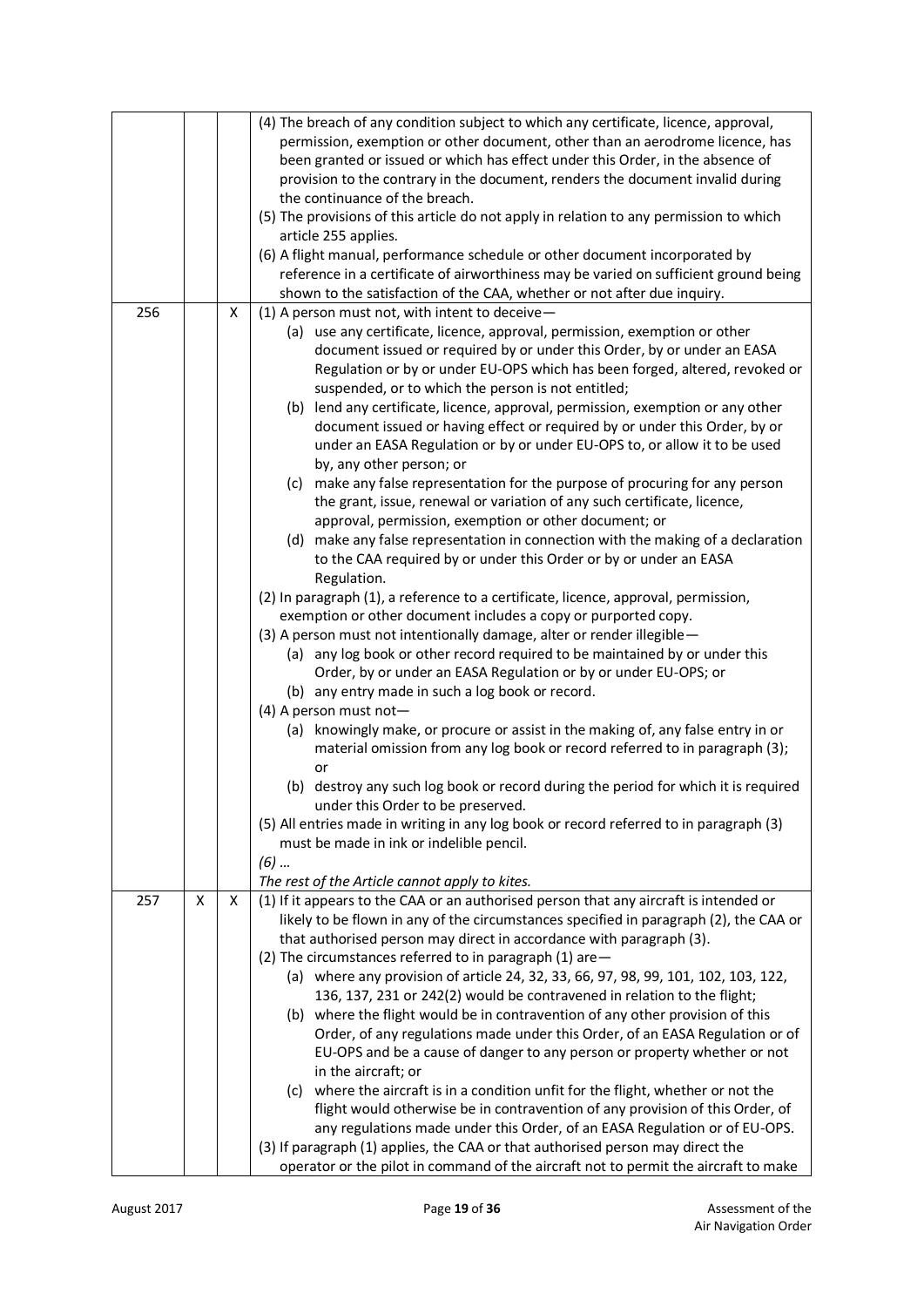| 263<br>264 |   | Χ<br>X | the particular flight or any other flight of such description as may be specified in<br>the direction, until the direction has been revoked by the CAA or by an authorised<br>person.<br>(4) If the CAA or an authorised person has directed under paragraph (3), the CAA or<br>an authorised person may take such steps as are necessary to detain the aircraft.<br>(5) For the purposes of this article, the CAA or any authorised person may enter and<br>inspect any aircraft.<br>A person must not intentionally obstruct or impede any person who is exercising a<br>power or performing a duty under this Order, under EU-OPS or under an EASA<br>Regulation.<br>(1) Any person who without reasonable excuse fails to comply with any direction or<br>directive given to that person under any provision of this Order or any regulations<br>made under this Order is deemed for the purposes of article 265 to have<br>contravened that provision.                                                                                                                                                                                                                                                                                                                                                                                                                                                                                                                                                                                                                                                                                                                                                                                                                                                                                                                                                                                                                                                                                                                                                                                                                                                                                                                                                                                                                                                                                                                                                                        |  |  |  |
|------------|---|--------|------------------------------------------------------------------------------------------------------------------------------------------------------------------------------------------------------------------------------------------------------------------------------------------------------------------------------------------------------------------------------------------------------------------------------------------------------------------------------------------------------------------------------------------------------------------------------------------------------------------------------------------------------------------------------------------------------------------------------------------------------------------------------------------------------------------------------------------------------------------------------------------------------------------------------------------------------------------------------------------------------------------------------------------------------------------------------------------------------------------------------------------------------------------------------------------------------------------------------------------------------------------------------------------------------------------------------------------------------------------------------------------------------------------------------------------------------------------------------------------------------------------------------------------------------------------------------------------------------------------------------------------------------------------------------------------------------------------------------------------------------------------------------------------------------------------------------------------------------------------------------------------------------------------------------------------------------------------------------------------------------------------------------------------------------------------------------------------------------------------------------------------------------------------------------------------------------------------------------------------------------------------------------------------------------------------------------------------------------------------------------------------------------------------------------------------------------------------------------------------------------------------------------------|--|--|--|
|            |   |        | (2) Where any provision of this Order or any regulations made under this Order gives<br>to a person the power to direct, the person to whom such a power is given also<br>has the power to revoke or vary any such direction or directive.                                                                                                                                                                                                                                                                                                                                                                                                                                                                                                                                                                                                                                                                                                                                                                                                                                                                                                                                                                                                                                                                                                                                                                                                                                                                                                                                                                                                                                                                                                                                                                                                                                                                                                                                                                                                                                                                                                                                                                                                                                                                                                                                                                                                                                                                                         |  |  |  |
| 265        | X | X      | (1) Subject to paragraph (2), if any provision of this Order, any regulations made<br>under this Order, an EASA Regulation or EU-OPS is contravened in relation to an<br>aircraft, the operator of that aircraft and the pilot in command and, in the case of<br>a contravention of article 250, the charterer of that aircraft, is (without prejudice<br>to the liability of any other person for that contravention) deemed for the<br>purposes of the following provisions of this article to have contravened that<br>provision.<br>(2) A person will not be deemed to have contravened a provision specified in<br>paragraph (1) if the person proves that the contravention occurred without that<br>person's consent or connivance and that that person exercised all due diligence to<br>prevent the contravention.<br>(3) If it is proved that an act or omission of any person which would otherwise have<br>been a contravention by that person of a provision of this Order, any regulations<br>made under this Order, an EASA Regulation or EU-OPS was due to any cause not<br>avoidable by the exercise of reasonable care by that person, the act or omission<br>will be deemed not to be a contravention by that person of that provision.<br>$(4)$<br>(5) Any person who contravenes any provision specified in Part 1 of Schedule 13 is<br>guilty of an offence and liable on summary conviction to a fine not exceeding level<br>3 on the standard scale.<br>(6) Any person who contravenes any provision specified in Part 2 of Schedule 13 is<br>guilty of an offence and liable on summary conviction to a fine not exceeding level<br>4 on the standard scale.<br>(7) Any person who contravenes any provision specified in Part 3 of Schedule 13 is<br>guilty of an offence and punishable-<br>(a) on summary conviction-<br>(i) in England and Wales by a fine; or<br>(ii) in Scotland or Northern Ireland by a fine not exceeding the statutory<br>maximum; or<br>(b) on conviction on indictment by a fine or by imprisonment for a term not<br>exceeding two years, or to both.<br>(8) Any person who contravenes any provision specified in Part D of Schedule 13 is<br>guilty of an offence and punishable-<br>(a) on summary conviction-<br>(i) in England and Wales by a fine; or<br>(ii) in Scotland or Northern Ireland by a fine not exceeding the statutory<br>maximum; or<br>(b) on conviction on indictment by a fine or by imprisonment for a term not<br>exceeding five years, or to both. |  |  |  |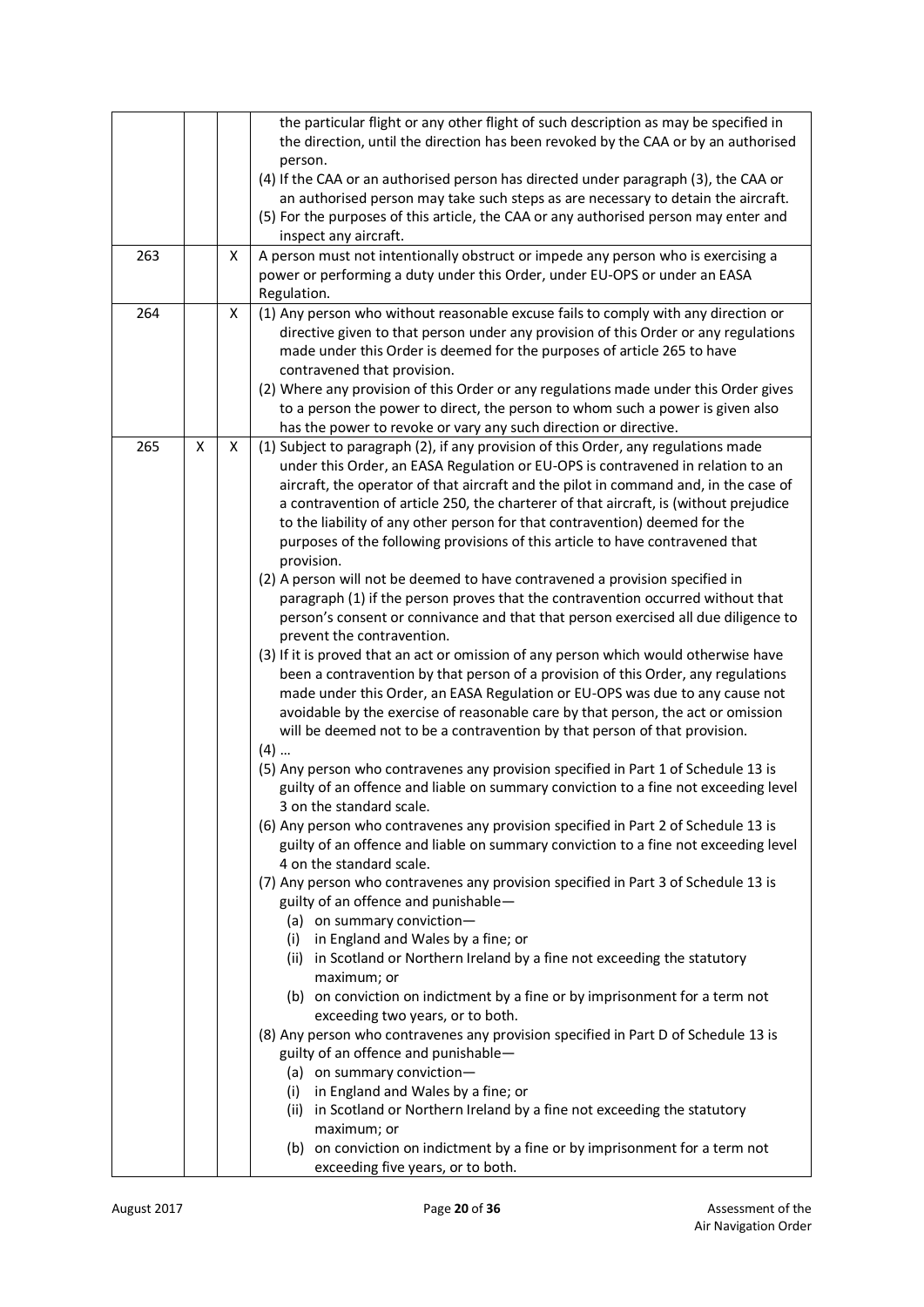| 266  | Χ | X. | The CAA may exempt from any of the provisions of this Order (other than articles 179,<br>230, 247, 250, 251, 252, 255, and 267) or any regulations made under this Order, any<br>aircraft or persons or classes of aircraft or persons, subject to such conditions it<br>deems appropriate. |
|------|---|----|---------------------------------------------------------------------------------------------------------------------------------------------------------------------------------------------------------------------------------------------------------------------------------------------|
| Sch1 | X | X  | Schedule 1 set out definitions for many of the terms used in the Order. This is a                                                                                                                                                                                                           |
|      |   |    |                                                                                                                                                                                                                                                                                             |
|      |   |    | selection of those seen to be most relevant. As elsewhere, CAP393 must be                                                                                                                                                                                                                   |
|      |   |    | consulted if you are in any doubt.                                                                                                                                                                                                                                                          |
|      |   |    | "Aerodrome"-                                                                                                                                                                                                                                                                                |
|      |   |    | (a) means any area of land or water designed, equipped, set apart or commonly used                                                                                                                                                                                                          |
|      |   |    | for affording facilities for the landing and departure of aircraft; and                                                                                                                                                                                                                     |
|      |   |    | (b) includes any area or space, whether on the ground, on the roof of a building or                                                                                                                                                                                                         |
|      |   |    | elsewhere, which is designed, equipped or set apart for affording facilities for the                                                                                                                                                                                                        |
|      |   |    | landing and departure of aircraft capable of descending or climbing vertically; but                                                                                                                                                                                                         |
|      |   |    | (c) does not include any area the use of which for affording facilities for the landing                                                                                                                                                                                                     |
|      |   |    | and departure of aircraft has been abandoned and has not been resumed;                                                                                                                                                                                                                      |
|      |   |    | "Aerodrome control service" means an air traffic control service to aerodrome traffic;                                                                                                                                                                                                      |
|      |   |    | "Aerodrome operating minima" in relation to the operation of an aircraft at an                                                                                                                                                                                                              |
|      |   |    | aerodrome means the cloud ceiling and runway visual range for take-off, and the                                                                                                                                                                                                             |
|      |   |    | decision height or minimum descent height, runway visual range and visual reference                                                                                                                                                                                                         |
|      |   |    | for landing, which are the minimum for the operation of that aircraft at that                                                                                                                                                                                                               |
|      |   |    | aerodrome;                                                                                                                                                                                                                                                                                  |
|      |   |    | "Aerodrome traffic zone" has the meaning assigned to it by article 5;                                                                                                                                                                                                                       |
|      |   |    | "Air traffic control service" means a service provided for the purpose of preventing                                                                                                                                                                                                        |
|      |   |    | collisions between aircraft, and, on the manoeuvring area, between aircraft and                                                                                                                                                                                                             |
|      |   |    | obstructions, and expediting and maintaining an orderly flow of air traffic;                                                                                                                                                                                                                |
|      |   |    | "Air traffic control unit" means a unit of air traffic controllers established by a person<br>appointed by a person maintaining an aerodrome or other place in order to provide                                                                                                             |
|      |   |    | an area control service, an aerodrome control service or an approach control service;                                                                                                                                                                                                       |
|      |   |    | "Authorised person" means-                                                                                                                                                                                                                                                                  |
|      |   |    | (a) any constable;                                                                                                                                                                                                                                                                          |
|      |   |    | (b) in any article other than article 259, any person authorised by the CAA (whether                                                                                                                                                                                                        |
|      |   |    | by name or by class or description) either generally or in relation to a particular                                                                                                                                                                                                         |
|      |   |    | case or class of cases; and                                                                                                                                                                                                                                                                 |
|      |   |    | (c) in article 259, any person authorised by the Secretary of State (whether by name,                                                                                                                                                                                                       |
|      |   |    | or by class or description) either generally or in relation to a particular case or class                                                                                                                                                                                                   |
|      |   |    | of cases;                                                                                                                                                                                                                                                                                   |
|      |   |    | "Basic EASA Regulation" means Regulation (EC) No 216/2008 of the European                                                                                                                                                                                                                   |
|      |   |    | Parliament and of the Council of 20th February 2008 on common rules in the field of                                                                                                                                                                                                         |
|      |   |    | civil aviation and establishing a European Aviation Safety Agency, and repealing                                                                                                                                                                                                            |
|      |   |    | Council Directive 91/670/EEC, Regulation (EC) No 1592/2002 and Directive                                                                                                                                                                                                                    |
|      |   |    | 2004/36/EC(a), as amended from time to time;                                                                                                                                                                                                                                                |
|      |   |    | "Captive balloon" means a balloon which when in flight is attached by a restraining                                                                                                                                                                                                         |
|      |   |    | device to the surface;                                                                                                                                                                                                                                                                      |
|      |   |    | "Captive flight" means flight by an uncontrollable balloon during which it is attached                                                                                                                                                                                                      |
|      |   |    | to the surface by a restraining device;                                                                                                                                                                                                                                                     |
|      |   |    | "Certificate of airworthiness" includes in the case of a national certificate of                                                                                                                                                                                                            |
|      |   |    | airworthiness any flight manual, performance schedule or other document, whatever                                                                                                                                                                                                           |
|      |   |    | its title, incorporated by reference in that certificate relating to the certificate of                                                                                                                                                                                                     |
|      |   |    | airworthiness;                                                                                                                                                                                                                                                                              |
|      |   |    | "Cloud ceiling" means the height above the ground or water of the base of the lowest                                                                                                                                                                                                        |
|      |   |    | layer of cloud below 6,000 metres which, when visible from the aerodrome, is                                                                                                                                                                                                                |
|      |   |    | sufficient to obscure more than half the sky;                                                                                                                                                                                                                                               |
|      |   |    | "Congested area" in relation to a city, town or settlement, means any area which is                                                                                                                                                                                                         |
|      |   |    | substantially used for residential, industrial, commercial or recreational purposes;                                                                                                                                                                                                        |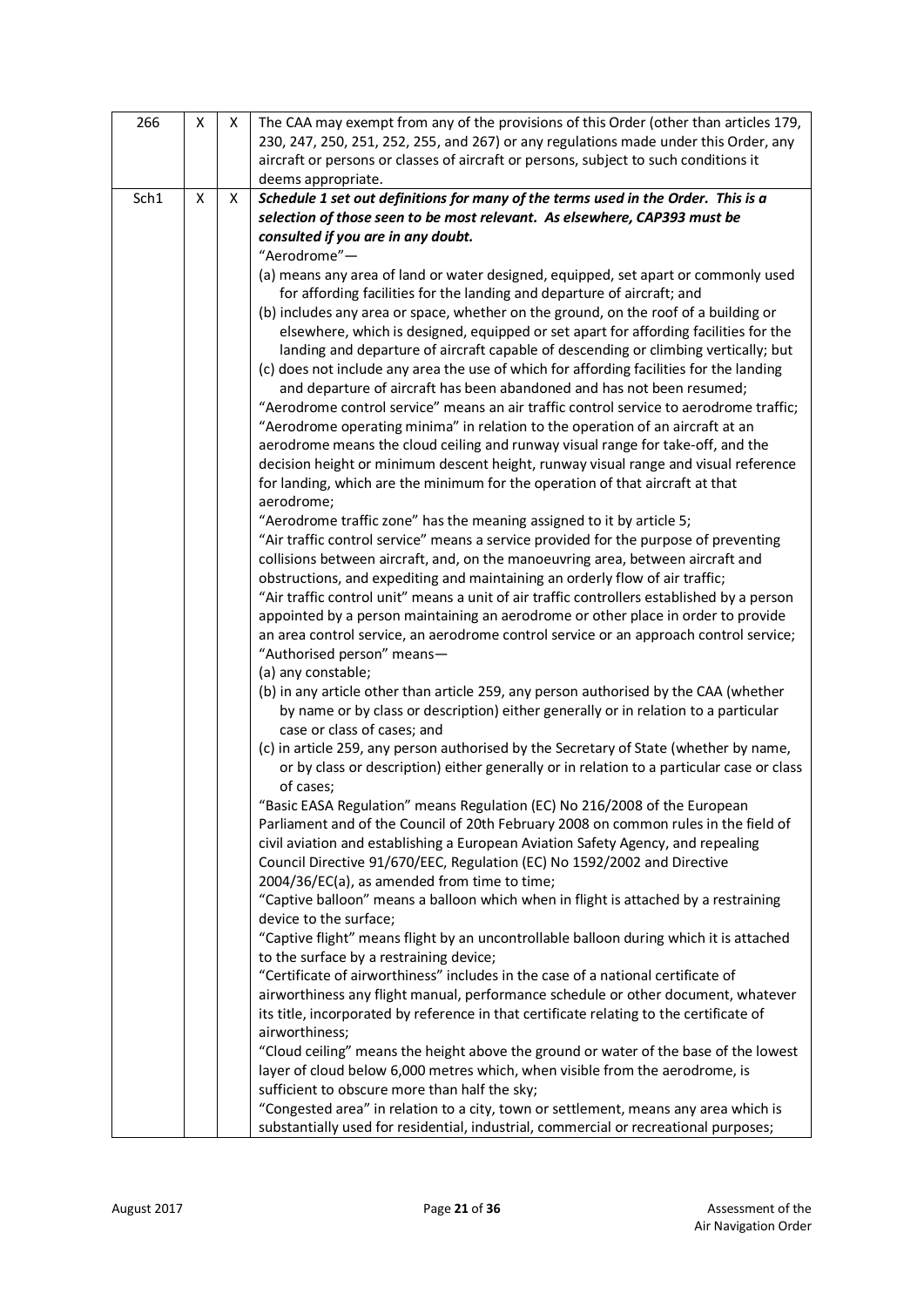|  | "Controlled airspace" means airspace which has been notified as Class A airspace,           |
|--|---------------------------------------------------------------------------------------------|
|  | Class B airspace, Class C airspace, Class D airspace, Class E airspace, Class F airspace or |
|  | Class G airspace;                                                                           |
|  | "Control area" means controlled airspace which has been further notified as a control       |
|  | area and which extends upwards from a notified altitude or flight level;                    |
|  | "Control zone" means controlled airspace which has been further notified as a control       |
|  | zone and which extends upwards from the surface;                                            |
|  | "EASA aircraft" means an aircraft which is required by the Basic EASA Regulation and        |
|  | any implementing rules adopted by the Commission in accordance with that                    |
|  | Regulation to hold an EASA certificate of airworthiness, an EASA restricted certificate     |
|  |                                                                                             |
|  | of airworthiness or an EASA permit to fly;                                                  |
|  | "EASA Regulation" means the Basic EASA Regulation and any implementing rule made            |
|  | under that Regulation;                                                                      |
|  | "Flying display" means any flying activity deliberately performed for the purpose of        |
|  | providing an exhibition or entertainment at an advertised event open to the public;         |
|  | Kite is not defined;                                                                        |
|  | "Maximum take-off mass" means, in relation to an aircraft, the maximum total mass           |
|  | of the aircraft and its contents at which the aircraft may take off anywhere in the         |
|  | world, in the most favourable circumstances, in accordance with the certificate of          |
|  | airworthiness in force for the aircraft;                                                    |
|  | "Night" means the time from half an hour after sunset until half an hour before             |
|  | sunrise (both times inclusive), sunset and sunrise being determined at surface level;       |
|  | "non-EASA aircraft", except in Part 5, means an aircraft which is not required by the       |
|  | Basic EASA Regulation and any implementing rules adopted by the European                    |
|  | Commission in accordance with that Regulation to hold an EASA certificate of                |
|  | airworthiness, an EASA restricted certificate of airworthiness or an EASA permit to fly;    |
|  | and "non-EASA balloon", "non-EASA glider" and "non-EASA kite" are to be construed           |
|  | accordingly;                                                                                |
|  | "Notified" means set out with the authority of the CAA in a document published by or        |
|  | under an arrangement entered into with the CAA and entitled "United Kingdom                 |
|  | Notam" or "United Kingdom Aeronautical Information Publication" and for the time            |
|  | being in force;                                                                             |
|  | "Notified aerodrome" means an aerodrome which is notified for the purposes of rule          |
|  | 11 of the Rules of the Air Regulations 2015;                                                |
|  | "Notified operating hours" means the times notified for an aerodrome during which           |
|  | rule 11 of the Rules of the Air Regulations 2015 applies;                                   |
|  | "Parascending parachute" means a parachute which is towed by cable in such a                |
|  | manner as to cause it to ascend;                                                            |
|  | "pilot in command", in relation to an aircraft, means the pilot designated by the           |
|  | operator as being in command and charged with the safe conduct of its flight, without       |
|  | being under the direction of any other pilot in the aircraft;                               |
|  | "SERA" means the Annex to the Standardised European Rules of the Air Regulation;            |
|  |                                                                                             |
|  | "Small balloon" means a balloon of not more than two metres in any linear dimension         |
|  | at any stage of its flight, including any basket or other equipment attached to the         |
|  | balloon;                                                                                    |
|  | "Small rocket" means a rocket of which the total impulse of the motor or combination        |
|  | of motors is not more than 10,240 Newton-seconds;                                           |
|  | "Small unmanned aircraft" means any unmanned aircraft, other than a balloon or a            |
|  | kite, having a mass of not more than 20kg without its fuel but including any articles or    |
|  | equipment installed in or attached to the aircraft at the commencement of its flight;       |
|  | "sporting weapon" means any-                                                                |
|  | (a) weapon or ammunition; or                                                                |
|  | (b) article containing an explosive, noxious liquid or gas, which is not a munition of      |
|  | war, including parts, whether components or accessories, for such weapon,                   |
|  | ammunition or article;                                                                      |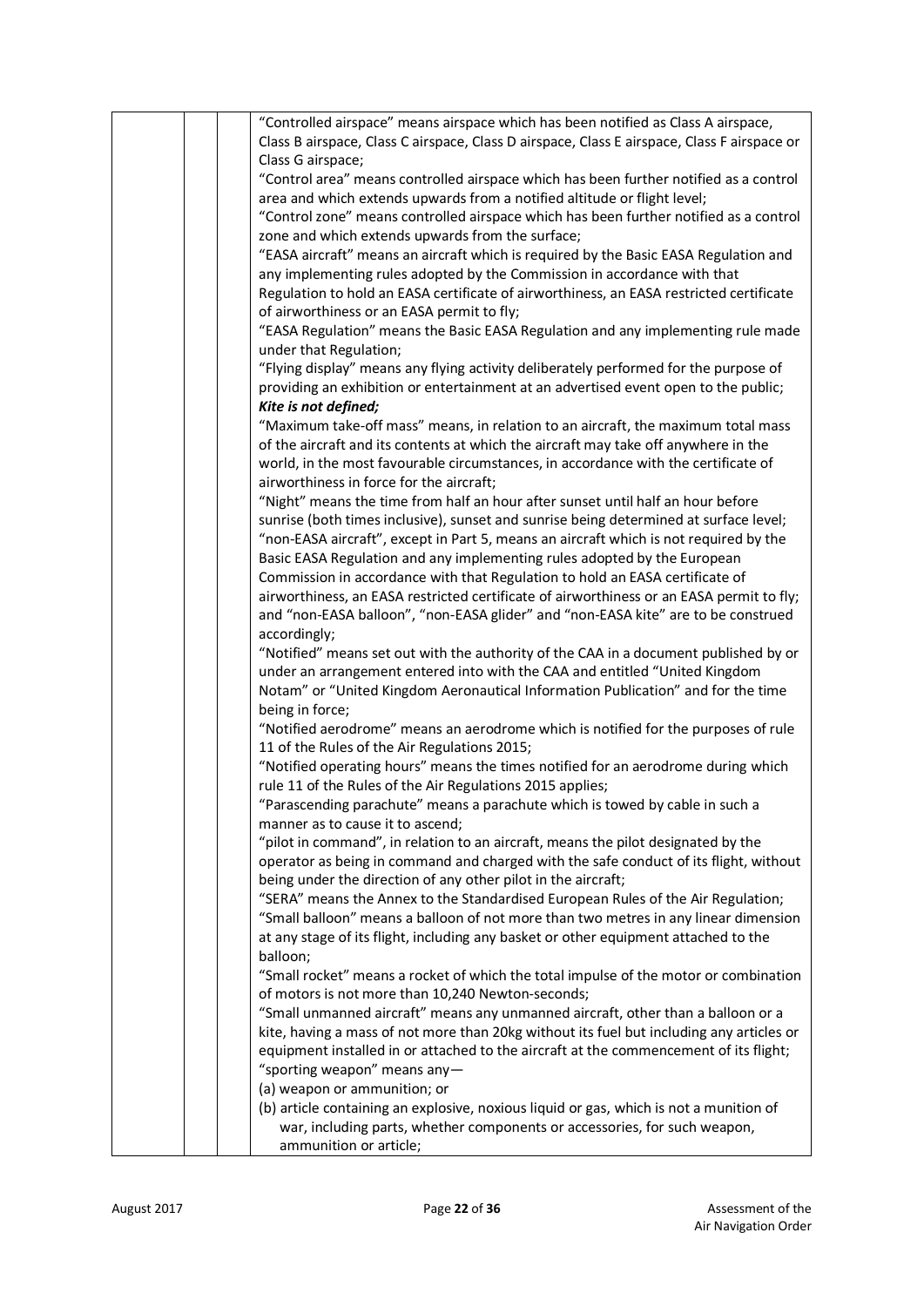|       |   |   | "Standardised European Rules of the Air Regulation" means Regulation (EU) No<br>923/2012 of the European Parliament and of the Council of 26th September 2012<br>laying down the common rules of the air and operational provisions regarding<br>services and procedures in air navigation and amending Implementing Regulation<br>(EU) No 1035/2011 and Regulations (EC) No 1265/2007, (EC) No 1794/2006, (EC) No<br>730/2006, (EC) No 1033/2006 and (EU) No 255/2010(a), as amended from time to<br>time;<br>"Valuable consideration" means any right, interest, profit or benefit, forbearance,<br>detriment, loss or responsibility accruing, given, suffered or undertaken under an<br>agreement, which is of more than a nominal nature;<br>"Visual Flight Rules" means visual flight rules prescribed by Section 5 of SERA;<br>"Visual Meteorological Conditions" means weather permitting flight in accordance<br>with the Visual Flight Rules; |
|-------|---|---|---------------------------------------------------------------------------------------------------------------------------------------------------------------------------------------------------------------------------------------------------------------------------------------------------------------------------------------------------------------------------------------------------------------------------------------------------------------------------------------------------------------------------------------------------------------------------------------------------------------------------------------------------------------------------------------------------------------------------------------------------------------------------------------------------------------------------------------------------------------------------------------------------------------------------------------------------------|
| Sch13 | X | X | Penalties. Identifies Articles and Rules etc. for which penalties could be imposed.                                                                                                                                                                                                                                                                                                                                                                                                                                                                                                                                                                                                                                                                                                                                                                                                                                                                     |
| Sch14 | X | X | Revocations and savings, consequential amendments and transitional arrangements.<br>Identifies Orders and Acts that are replaced by these Regulations, amendments<br>required to other legislation and the arrangements for bringing these Regulations into<br>effect.                                                                                                                                                                                                                                                                                                                                                                                                                                                                                                                                                                                                                                                                                  |

# **The Rules of the Air Regulations 2015**

#### **Came into force on 30 April 2015**

Article 249 of the Air Navigation Order allows the Secretary of State to make regulations including the Rules of the Air amongst others. However, Article 23 of the Order says that for kites weighing 2kg or less only a limited number of Articles apply and 249 is not amongst them. Therefore, The Rules of the Air do not apply to kites weighing 2 kg or less.

#### **Analysis**

| <b>Article</b> | <b>Outline</b>                                       | <b>Application to kites</b><br>weighing more<br>than 2 kg | Comments - areas relevant to kite flying                                                                                                                                                                                                                                             |
|----------------|------------------------------------------------------|-----------------------------------------------------------|--------------------------------------------------------------------------------------------------------------------------------------------------------------------------------------------------------------------------------------------------------------------------------------|
| $\mathbf{1}$   | Interpretation                                       | Partially applies                                         | 1(2) Shows some of the terms used in the Rules<br>have the same meaning as in the Standardised<br>European Rules of the Air (SERA). 1(3) Defines the<br>aerodrome traffic zone and 1(4) defines the<br>references to SERA                                                            |
| $\overline{2}$ | <b>Application of Rules</b>                          | Applies                                                   | Article states that the Rules apply to all aircraft<br>(therefore including kites except those weighing)<br>2kg or less which are excluded by Article 23). For<br>the avoidance of doubt, they do apply to kites<br>weighing more than 2 kg.                                         |
| 3              | Permissions                                          | Applies                                                   | Allows the CAA flexibility to grant permissions                                                                                                                                                                                                                                      |
| 4              | Aerobatic flights                                    | Applies                                                   | Aerobatic flight is not permitted over any<br>congested area of any city, town or settlement or<br>within controlled airspace without permission of<br>the appropriate air traffic control unit                                                                                      |
| 5              | Landing and taking off<br>within congested areas etc | Applies                                                   | Requires that aircraft only take of or land at an<br>aerodrome or at a landing site approved by the<br>CAA within any congested city, town etc. Not to<br>land within 1,000 metres of an open-air assembly<br>of 1,000 people or more except an aerodrome or<br>with CAA permission. |
| 6              | Test flying                                          | Exempted                                                  | By implication in 6(3)(a) it applies to aircraft that<br>should have a certificate of airworthiness                                                                                                                                                                                  |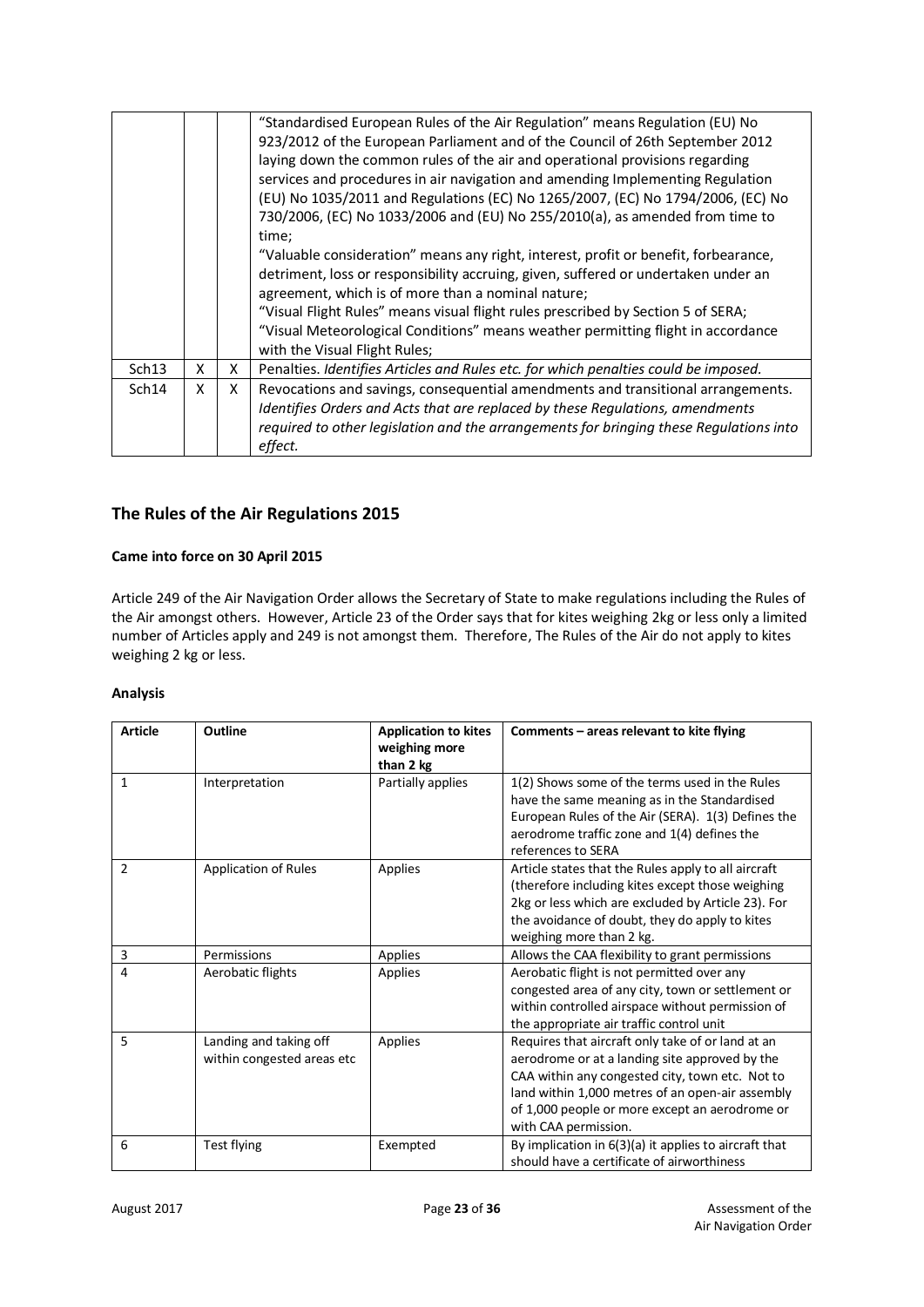| $\overline{7}$ | Launching, picking up and<br>dropping of tow ropes etc | Limited application | Places limits on picking up and dropping banners<br>etc when flying from an aerodrome. These limits<br>do not appear to apply when flying from any other<br>site                                           |
|----------------|--------------------------------------------------------|---------------------|------------------------------------------------------------------------------------------------------------------------------------------------------------------------------------------------------------|
| 8              | Avoiding aerial collisions                             | Exempted            | Relates to gliders towing flying machines                                                                                                                                                                  |
| 9              | Order of landing                                       | Exempted            | Relates to an aircraft landing at an airfield under<br>air traffic control                                                                                                                                 |
| 10             | Landing and taking off                                 | Exempted            | Applies to gliders and flying machines                                                                                                                                                                     |
| 11             | Flight within aerodrome<br>traffic zones               | Limited application | Applies to aircraft operating around aerodromes.<br>This is unlikely to involve kites and if kites were<br>being flown it would be with permission and<br>guidance from the local air traffic control unit |
| 12             | Movement on uncontrolled<br>aerodromes                 | Exempted            | Kites would not manoeuvre on an airfield                                                                                                                                                                   |
| 13             | Access to and movement of<br>persons on the aerodrome  | Limited application | Applies to movement around aerodromes. This is<br>unlikely to involve kites and if kites were being<br>flown it would be with permission and guidance<br>from the local air traffic control unit           |
| $14 - 16$      | Lights to be displayed by<br>aircraft                  | Exempted            | Most of the lighting rules are now included in<br>SERA. This covers some specific circumstances<br>over and above SERA including airships under<br>some circumstances.                                     |
| $17 - 21$      | Aerodrome visual signals<br>and markings               | Limited application | Applies to runway markings etc. This is unlikely to<br>involve kites and if kites were being flown it would<br>be with permission and guidance from the local air<br>traffic control unit.                 |
| $22 - 25$      | Visual flight rules etc                                | Limited application | Makes additional rules in addition to SERA about<br>aspects of flight                                                                                                                                      |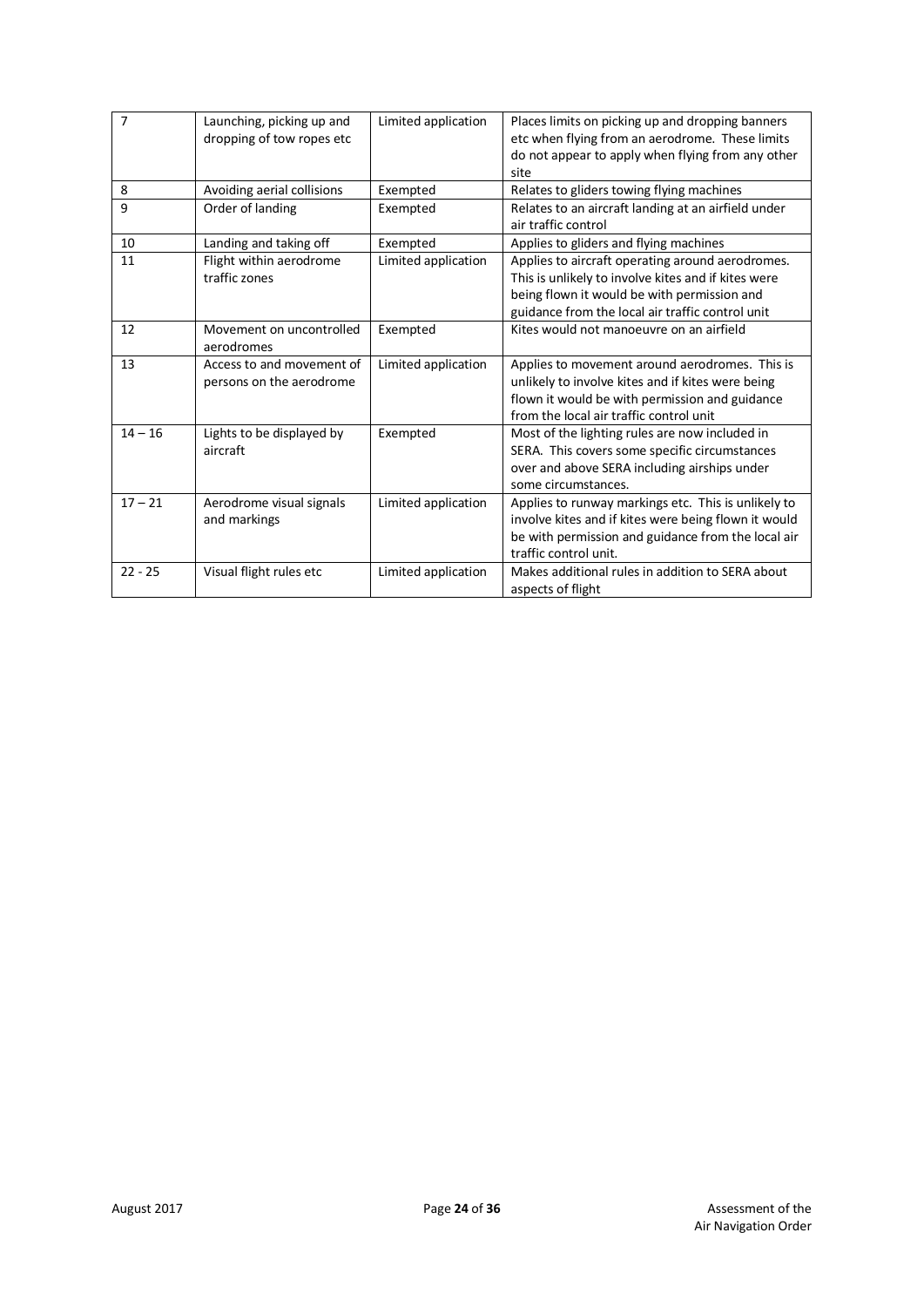# **Relevant sections of the Rules of the Air**

|                   |                                         |                                          | <b>Text of article</b>                                                                                                                                                                                                                                                                                                                                                                                                                                                                                                                                                                                                                                                                         |  |  |  |
|-------------------|-----------------------------------------|------------------------------------------|------------------------------------------------------------------------------------------------------------------------------------------------------------------------------------------------------------------------------------------------------------------------------------------------------------------------------------------------------------------------------------------------------------------------------------------------------------------------------------------------------------------------------------------------------------------------------------------------------------------------------------------------------------------------------------------------|--|--|--|
| Article number    | Applies to kites weighing 2 kg and less | Applies to kites weighing more than 2 kg | Where the Article applies directly in full, the original text is included. Where the<br>reference is partial or limited in scope, we have included the relevant text and/or<br>summarized the points and shown them in italics.<br>"" shows irrelevant text has been omitted.<br>Any interpretive notes are also in italic. Some Articles do not apply to kites but have<br>been included because either they could be in force IF there was an "EASA kite" or<br>because they are dis-applied by part of their own text. An example of this is Article 24.<br>For reasons explained elsewhere, for all practical purposes the expression "non-EASA"<br>can be assumed to relate to all kites. |  |  |  |
| Rule1             |                                         | X                                        | (1) In these Rules "anti-collision light" means-                                                                                                                                                                                                                                                                                                                                                                                                                                                                                                                                                                                                                                               |  |  |  |
|                   |                                         |                                          | (a) in relation to rotorcraft, a flashing red light; and<br>(b) in relation to any other aircraft, a flashing red or flashing white light, in either<br>case showing in all directions.<br>(2) Subject to paragraph (3), terms used in these Rules which are defined in article 2 of<br>the Standardised European Rules of the Air Regulation(a) have the same meaning<br>as given in that article.<br>(3) The term "aerodrome traffic zone" has the same meaning as given in article 5 of<br>the Air Navigation Order 2016(b).                                                                                                                                                                |  |  |  |
|                   |                                         |                                          | (4) References in these Rules to "SERA" followed by a number refer to the provision                                                                                                                                                                                                                                                                                                                                                                                                                                                                                                                                                                                                            |  |  |  |
|                   |                                         |                                          | with the corresponding number in SERA(c).                                                                                                                                                                                                                                                                                                                                                                                                                                                                                                                                                                                                                                                      |  |  |  |
| Rule <sub>2</sub> |                                         | Χ                                        | Subject to rule 6 and to articles 249(3) and 22(1) of the Air Navigation Order 2016 and<br>insofar as these Rules apply to aircraft they apply-<br>(a) to all aircraft within the United Kingdom; and<br>(b) to all aircraft registered in the United Kingdom, wherever they may be.                                                                                                                                                                                                                                                                                                                                                                                                           |  |  |  |
| Rule3             |                                         | Χ                                        | Wherever in these Rules there is provision for a permission to be granted by the CAA<br>for the purposes of a rule, it may be granted-<br>(a) in respect of classes of aircraft, persons or vehicles generally or in respect of<br>any particular aircraft, person or vehicle or class of aircraft, person or vehicle;<br>and<br>(b) subject to such conditions as the CAA thinks fit.                                                                                                                                                                                                                                                                                                         |  |  |  |
| Rule4             |                                         | Χ                                        | Aerobatic flight is not permitted-<br>(a) over the congested area of any city, town or settlement; or<br>(b) within notified controlled airspace other than with the consent of the air<br>traffic control unit notified as serving that airspace.                                                                                                                                                                                                                                                                                                                                                                                                                                             |  |  |  |
| Rule5             |                                         | X                                        | (1) An aircraft must not take off or land within a congested area of any city, town or<br>settlement except-<br>(a) at an aerodrome in accordance with procedures notified by the CAA; or<br>(b) at a landing site which is not an aerodrome in accordance with the permission<br>of the CAA.<br>(2) An aircraft must not land or take-off within 1,000 metres of an open-air assembly of<br>more than 1,000 persons except-<br>(a) at an aerodrome in accordance with procedures notified by the CAA; or<br>(b) at a landing site which is not an aerodrome in accordance with procedures                                                                                                     |  |  |  |
|                   |                                         |                                          | notified by the CAA and with the written permission of the organiser of the                                                                                                                                                                                                                                                                                                                                                                                                                                                                                                                                                                                                                    |  |  |  |
| Rule7             |                                         | Х                                        | assembly.<br>(1) An aircraft must not take off from an aerodrome with tow ropes, banners or similar                                                                                                                                                                                                                                                                                                                                                                                                                                                                                                                                                                                            |  |  |  |
|                   |                                         |                                          | articles towed by it except in accordance with arrangements made with the air                                                                                                                                                                                                                                                                                                                                                                                                                                                                                                                                                                                                                  |  |  |  |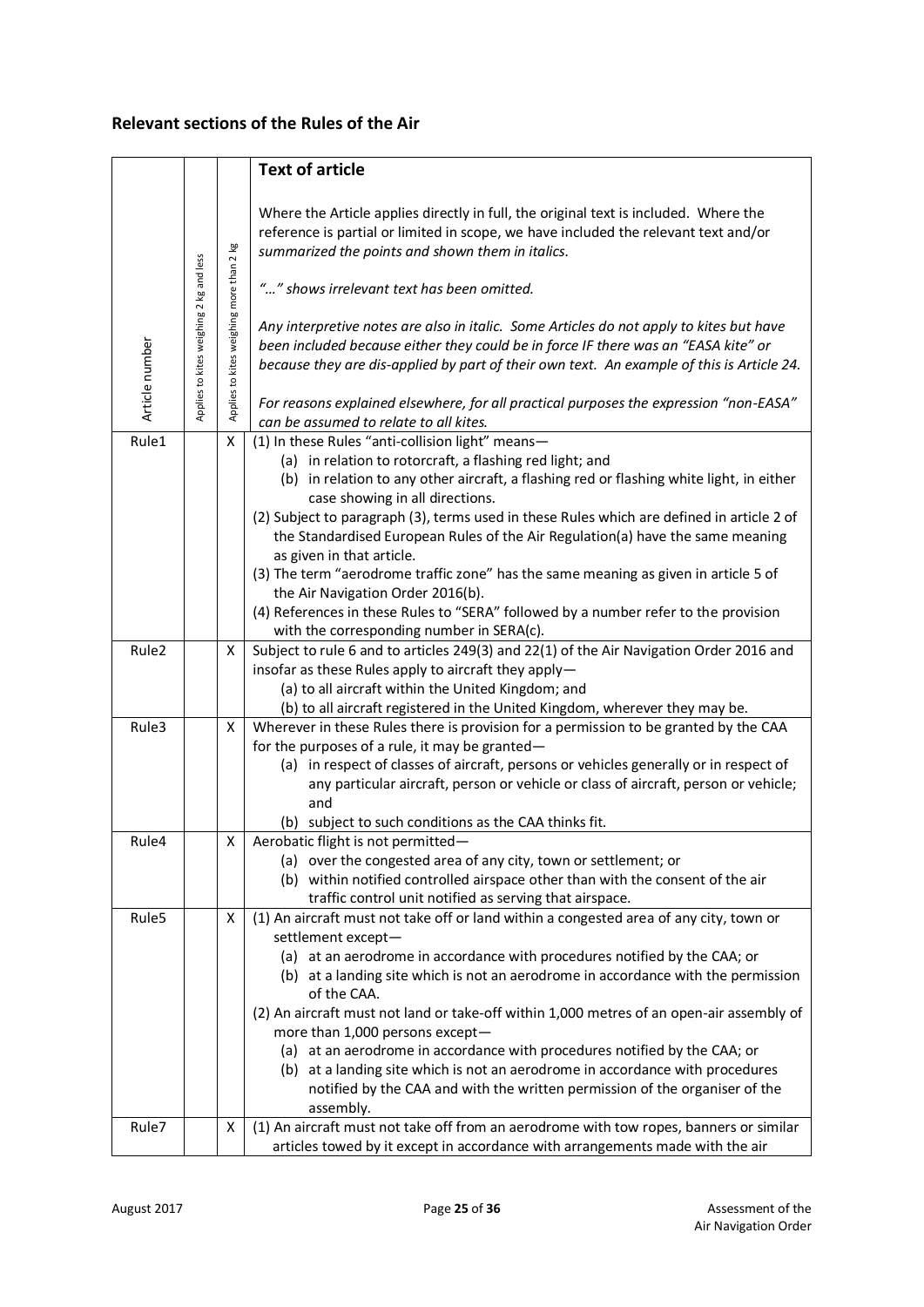| Rule11                                                                                                                                          |  | Χ | traffic control unit at the aerodrome or, if there is no such unit, the person in<br>charge of the aerodrome.<br>(2) Tow ropes, banners or similar articles towed by aircraft must not be picked up by,<br>or dropped from, an aircraft at an aerodrome except-<br>(a) in accordance with arrangements made with the air traffic control unit at the<br>aerodrome or, if there is no such unit, with the person in charge of the<br>aerodrome; or<br>(b) in the area designated by the marking described in rule 20(7), but only when<br>the aircraft is flying in the direction appropriate for landing<br>(1) This rule applies in relation to such aerodromes described in Column 1 of Table 1 as<br>are notified for the purposes of this rule and at such times as are specified in                                                                                                                                                                                                                                                                                                                                                                                                                                                                                                                                                                                                                                                                                                                                                                                                                                              |                                                                                                                    |  |  |  |
|-------------------------------------------------------------------------------------------------------------------------------------------------|--|---|---------------------------------------------------------------------------------------------------------------------------------------------------------------------------------------------------------------------------------------------------------------------------------------------------------------------------------------------------------------------------------------------------------------------------------------------------------------------------------------------------------------------------------------------------------------------------------------------------------------------------------------------------------------------------------------------------------------------------------------------------------------------------------------------------------------------------------------------------------------------------------------------------------------------------------------------------------------------------------------------------------------------------------------------------------------------------------------------------------------------------------------------------------------------------------------------------------------------------------------------------------------------------------------------------------------------------------------------------------------------------------------------------------------------------------------------------------------------------------------------------------------------------------------------------------------------------------------------------------------------------------------|--------------------------------------------------------------------------------------------------------------------|--|--|--|
|                                                                                                                                                 |  |   | Column 2 of the Table.<br>Table 1                                                                                                                                                                                                                                                                                                                                                                                                                                                                                                                                                                                                                                                                                                                                                                                                                                                                                                                                                                                                                                                                                                                                                                                                                                                                                                                                                                                                                                                                                                                                                                                                     |                                                                                                                    |  |  |  |
|                                                                                                                                                 |  |   | Table Column 1                                                                                                                                                                                                                                                                                                                                                                                                                                                                                                                                                                                                                                                                                                                                                                                                                                                                                                                                                                                                                                                                                                                                                                                                                                                                                                                                                                                                                                                                                                                                                                                                                        | Column <sub>2</sub>                                                                                                |  |  |  |
|                                                                                                                                                 |  |   | (a) A Government aerodrome.                                                                                                                                                                                                                                                                                                                                                                                                                                                                                                                                                                                                                                                                                                                                                                                                                                                                                                                                                                                                                                                                                                                                                                                                                                                                                                                                                                                                                                                                                                                                                                                                           | At such times as are notified.                                                                                     |  |  |  |
|                                                                                                                                                 |  |   | (b) An aerodrome having an air<br>traffic control unit or flight<br>information service centre.                                                                                                                                                                                                                                                                                                                                                                                                                                                                                                                                                                                                                                                                                                                                                                                                                                                                                                                                                                                                                                                                                                                                                                                                                                                                                                                                                                                                                                                                                                                                       | During the notified hours of watch of the air<br>traffic control unit or the flight information<br>service centre. |  |  |  |
| (c) A national licensed aerodrome or<br>an EASA certificated aerodrome<br>having an air/ground<br>communications service unit with<br>aircraft. |  |   |                                                                                                                                                                                                                                                                                                                                                                                                                                                                                                                                                                                                                                                                                                                                                                                                                                                                                                                                                                                                                                                                                                                                                                                                                                                                                                                                                                                                                                                                                                                                                                                                                                       | During the notified hours of watch of the<br>air/ground communications service unit.                               |  |  |  |
|                                                                                                                                                 |  |   | (2) An aircraft must not fly, take off or land within the aerodrome traffic zone of an<br>aerodrome unless the commander of the aircraft has complied with paragraphs (3),<br>(4) or (5), as appropriate.<br>(3) If the aerodrome has an air traffic control unit the commander must obtain the<br>permission of that unit to enable the flight to be conducted safely within the<br>aerodrome traffic zone.<br>(4) If the aerodrome provides a flight information service the commander must obtain<br>information from the flight information centre to enable the flight to be conducted<br>safely within the aerodrome traffic zone.<br>(5) If there is no flight information centre at the aerodrome the commander must<br>obtain information from the air/ground communication service to enable the flight<br>to be conducted safely within the aerodrome traffic zone.<br>(6) The commander of an aircraft flying within the aerodrome traffic zone of an<br>aerodrome must-<br>(a) cause a continuous watch to be maintained on the appropriate radio<br>frequency notified for communications at the aerodrome; or<br>(b) if this is not possible, cause a watch to be kept for such instructions as may be<br>issued by visual means; and<br>(c) if the aircraft is fitted with means of communication by radio with the ground,<br>communicate the aircraft's position and height to the air traffic control unit,<br>the flight information centre or the air/ground communications service unit at<br>the aerodrome (as the case may be) on entering the aerodrome traffic zone<br>and immediately prior to leaving it. |                                                                                                                    |  |  |  |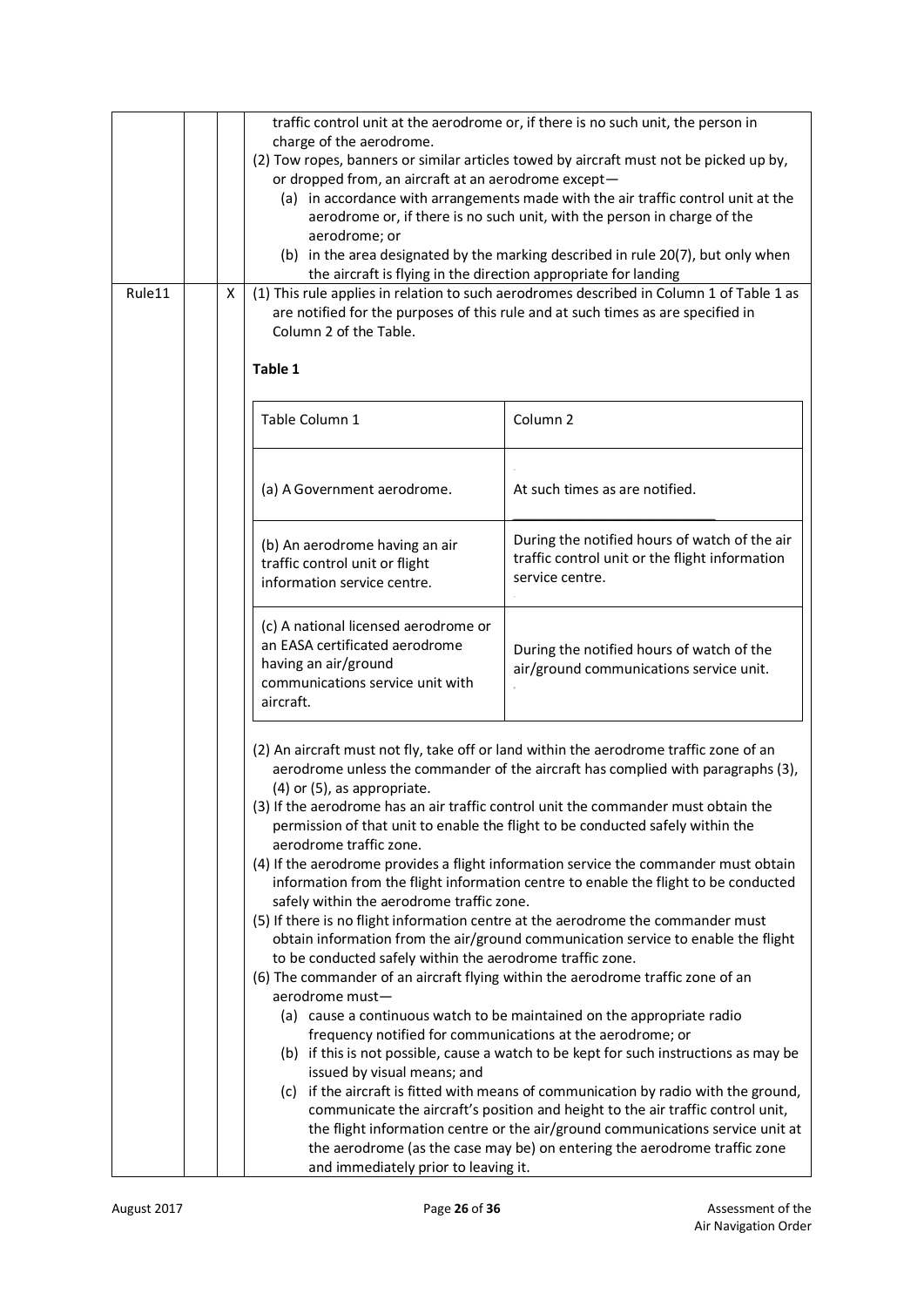|          |                                                                                                                            |   | As it is unlikely that anyone will be flying kites on an aerodrome, several of these Rules<br>will be very rarely applied. However it has happened with, for example, a kite festival                                                                                                            |  |  |
|----------|----------------------------------------------------------------------------------------------------------------------------|---|--------------------------------------------------------------------------------------------------------------------------------------------------------------------------------------------------------------------------------------------------------------------------------------------------|--|--|
|          |                                                                                                                            |   | at Shoreham airfield whilst it was still operational, several years ago.                                                                                                                                                                                                                         |  |  |
| Rule17   |                                                                                                                            | X | Within the United Kingdom any signal or marking which is specified in these Rules and<br>which is given or displayed-                                                                                                                                                                            |  |  |
|          |                                                                                                                            |   | (a) by any person in an aircraft;<br>(b) at an aerodrome; or                                                                                                                                                                                                                                     |  |  |
|          |                                                                                                                            |   | (c) at any other place which is being used by aircraft for landing or take-off, has                                                                                                                                                                                                              |  |  |
|          |                                                                                                                            |   | the meaning assigned to it by this section.                                                                                                                                                                                                                                                      |  |  |
| Rule18   | A person in an aircraft or on an aerodrome or at any place at which an aircraft is taking<br>X<br>off or landing must not- |   |                                                                                                                                                                                                                                                                                                  |  |  |
|          |                                                                                                                            |   | (a) make any signal which may be confused with a signal specified in SERA.3301<br>and Appendix 1 to SERA; or                                                                                                                                                                                     |  |  |
|          |                                                                                                                            |   | (b) except with lawful authority, make any signal which the person knows or                                                                                                                                                                                                                      |  |  |
|          |                                                                                                                            |   | ought reasonably to know to be a signal in use for signalling to or from any of<br>Her Majesty's naval, military or air force aircraft.                                                                                                                                                          |  |  |
| Rule25   |                                                                                                                            | X | (1) An aircraft without radio equipment must not fly in Class B, Class C or Class D                                                                                                                                                                                                              |  |  |
|          |                                                                                                                            |   | airspace during the notified hours of watch of the appropriate air traffic control unit<br>unless it has been authorised to do so by that unit and complies with the conditions                                                                                                                  |  |  |
|          |                                                                                                                            |   | in paragraph (3).                                                                                                                                                                                                                                                                                |  |  |
|          |                                                                                                                            |   | (2) An aircraft without radio equipment and flown in accordance with the instrument<br>flight rules must not fly in Class E airspace during the notified hours of watch of that<br>unit unless it has been authorised to do so by the unit and complies with the<br>conditions in paragraph (3). |  |  |
|          |                                                                                                                            |   | (3) The conditions are that the aircraft must-                                                                                                                                                                                                                                                   |  |  |
|          |                                                                                                                            |   | (a) only fly during the day;                                                                                                                                                                                                                                                                     |  |  |
|          |                                                                                                                            |   | (b) only fly within controlled airspace notified for the purpose of this paragraph;<br>(c) remain at least 1,500 metres horizontally and 1,000 feet vertically away from                                                                                                                         |  |  |
|          |                                                                                                                            |   | cloud and in a flight visibility of at least 5 km; and                                                                                                                                                                                                                                           |  |  |
|          |                                                                                                                            |   | (d) comply with any conditions or requirements specified by the appropriate air                                                                                                                                                                                                                  |  |  |
|          |                                                                                                                            |   | traffic control unit.                                                                                                                                                                                                                                                                            |  |  |
| Rules    |                                                                                                                            | ? | Would only apply if the flight was taking place on an aerodrome. Advice should be                                                                                                                                                                                                                |  |  |
| 19,20,21 |                                                                                                                            |   | sought from the Person in Charge at the airfield or aerodrome.                                                                                                                                                                                                                                   |  |  |

# **Other sections of the CAP393**

#### **The Air Navigation (General) Regulations 2006**

These regulations do not apply to kites as they apply to registered aircraft.

#### **The Air Navigation (Restriction of Flying) (Scottish Highlands) Regulations 2008**

These regulations apply to all kites (by virtue of Article 239 of the Order). These regulations say an aircraft (kite) must not fly at or below 5,000 feet above mean sea level on Monday to Thursday between 1500 and 2300. The regulation sets out an area to which this applies by a set of OS coordinates.

There are a further set of coordinates which are active at similar times between 750 feet and 5,000 feet. A further set of coordinates limit flying below 2,000 feet above mean sea level, at the same times.

As kites cannot be flown above 60m without permission, this has the effect of banning kite flying in the designated area. This would also apply to the following four Regulations. The restricted flying rules also need to be checked.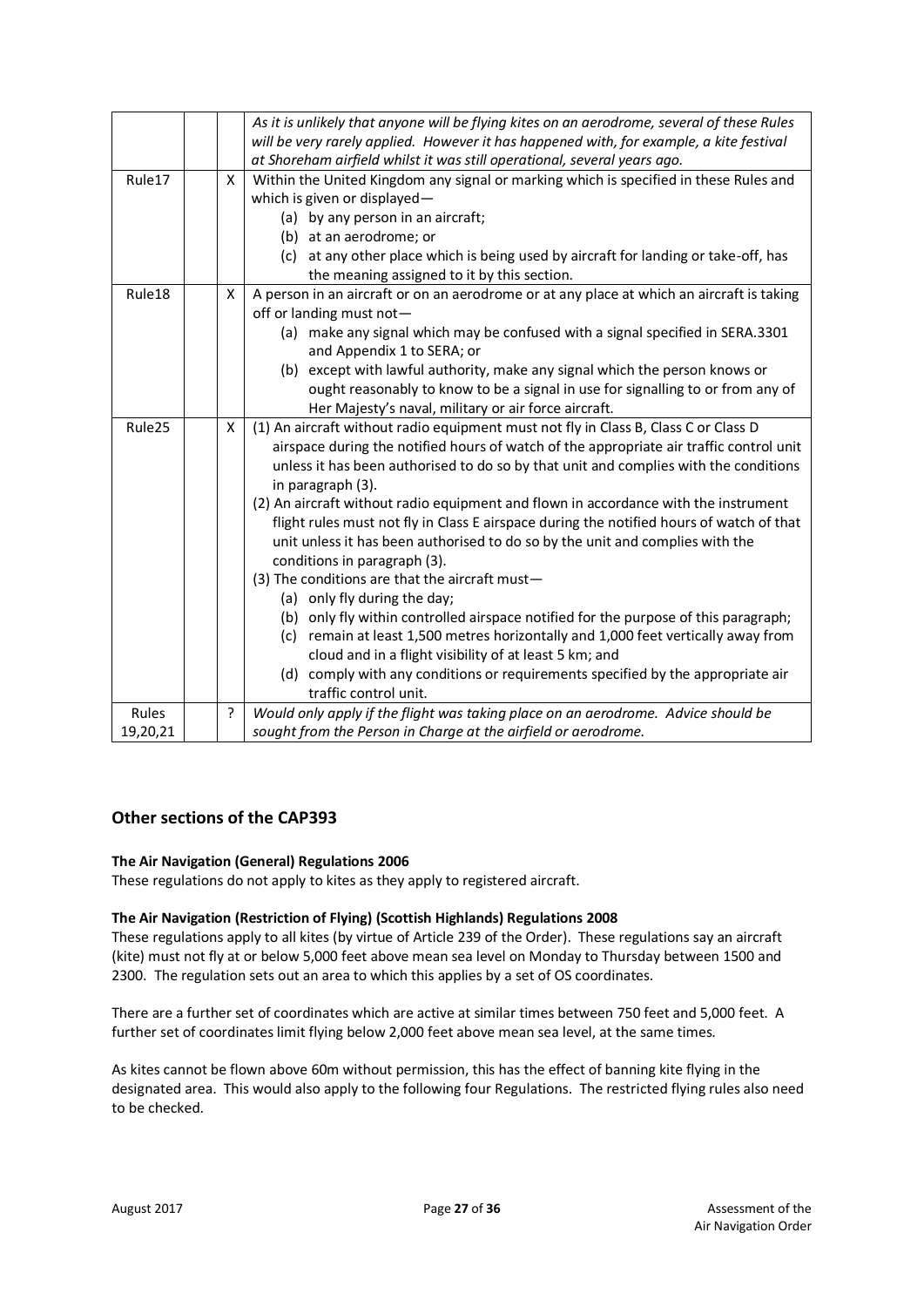### **The Air Navigation (Restriction of Flying) (Scampton) Regulations 2000**

These regulations apply to all kites (by virtue of Article 239 of the Order). These regulations say an aircraft (kite) must not fly at or below 9,500 feet above mean sea level at any time Scampton is notified as being open, in an area bounded by a circle with a radius of 5 nautical miles centred on Scampton.

#### **The Air Navigation (Restriction of Flying) (Nuclear Installations) Regulations 2007**

These regulations apply to all kites (by virtue of Article 239 of the Order). These regulations say an aircraft (kite) must not fly at or below a specified height within a given radius (given in a schedule) of nuclear facilities in the UK. The heights specified are generally in excess of 2,000 feet and the radius generally 2 nautical miles. There are exceptions buy they generally allow aircraft landing at nearby aerodromes or helicopter landing facilities.

#### **The Air Navigation (Restriction of Flying) (Prisons) Regulations 2001**

These regulations apply to all kites (by virtue of Article 239 of the Order). These regulations say an aircraft (kite) must not fly at or below a specified height within a given radius or specified area (given in a schedule) of a number of high security prisons in the UK. The heights specified are generally in excess of 2,000 feet and the radius generally 2 nautical miles. There are exceptions buy they generally allow aircraft landing at nearby aerodromes or helicopter landing facilities.

#### **The Air Navigation (Restriction of Flying) (Highgrove House) Regulations 2007**

These regulations apply to all kites (by virtue of Article 239 of the Order). These regulations say an aircraft (kite) must not fly at or below 2,000 feet above mean sea level within a 1.5 nautical mile radius of Highgrove House in Gloucestershire.

**Restricted flying rules** also apply to Hyde Park, London, the Isle of Dogs, London and The City of London.

# **Aerodrome Traffic Zones and air navigation**

Article 92 of the Order sets out the restrictions on flying kites:

- (2) A relevant aircraft (*kite, defined in (1)*) which is launched, moored, tethered or towed must not be operated—
	- (a) in such a manner as to—
	- (i) represent a hazard to other airspace users; or
	- (ii) without the permission of the CAA, result in any part of the relevant aircraft whilst it is being launched or towed, or its tether, mooring or towing equipment, extending more than 60 metres above ground level;
	- (b) within controlled airspace or airspace notified for the purpose of this article;
	- (c) within the aerodrome traffic zone of a notified aerodrome during the notified operating hours of that aerodrome except—
	- (i) during the day and in Visual Meteorological Conditions; and
	- (ii) with the permission of the person in charge of the aerodrome, the appropriate air traffic control unit or the CAA.

Article 5 defines aerodrome traffic zones. This is effectively the minimum level of protection and applies to all notified aerodromes. However, many larger airports have much more extensive control areas and these can be found on aeronautical charts (of which more later).

An aerodrome is defined by NATS (National Air Traffic Services) as a location from which flight operations take place such as large commercial airports, small General Aviation airfields and Military Air Bases. The term airport may imply a certain stature (having satisfied certain certification criteria or regulatory requirements) that an aerodrome may not have. So whilst all airports are aerodromes, not all aerodromes are airports.

(1) Subject to paragraphs (3) and (8), the aerodrome traffic zone of a notified aerodrome which is not on an offshore installation and at which the length of the longest runway is notified as 1,850 metres or less is that specified in paragraph (2).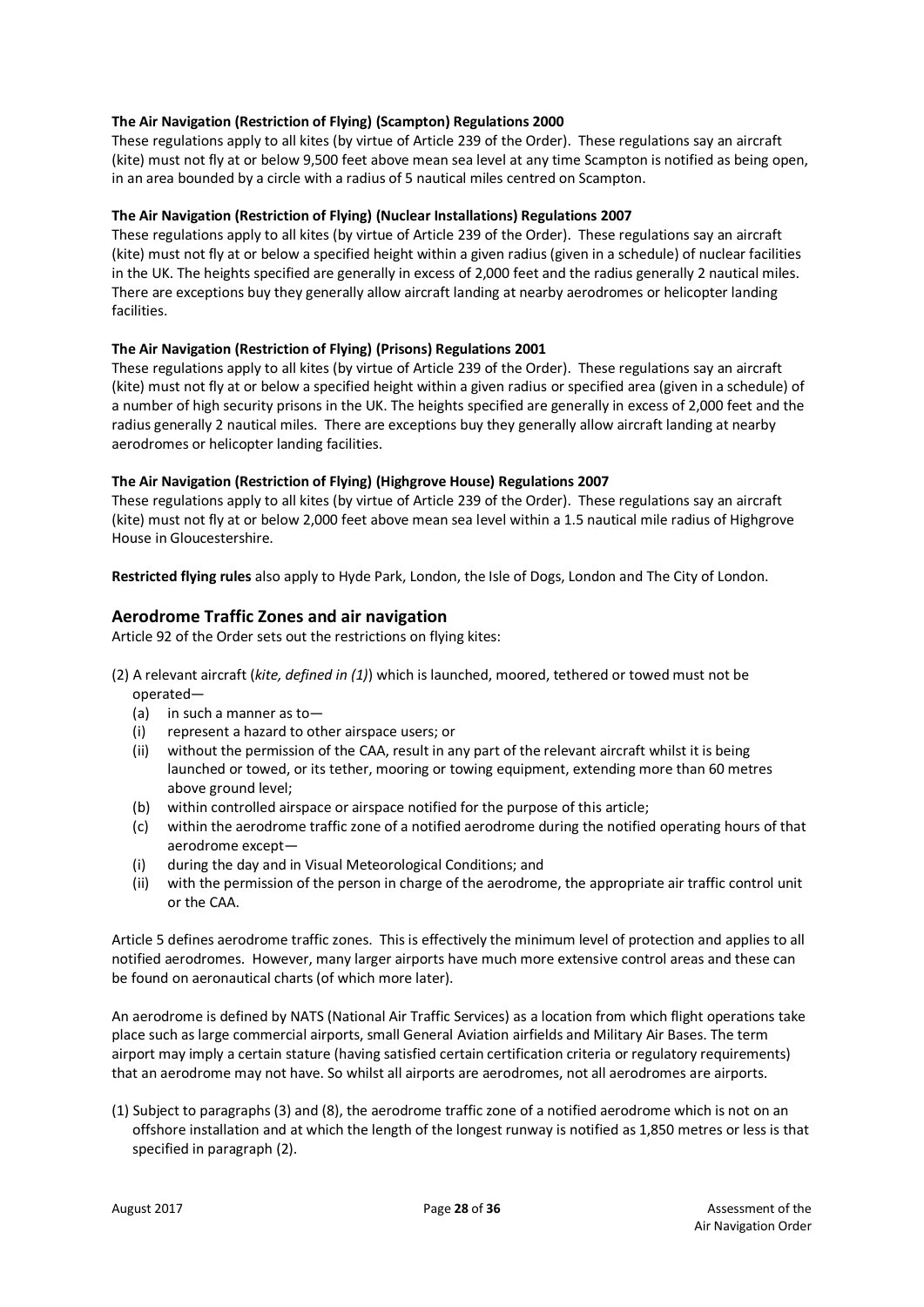- (2) The aerodrome traffic zone at an aerodrome referred to in paragraph (1) is the airspace extending from the surface to a height of 2,000 feet above the level of the aerodrome within the area bounded by a circle centred on the notified mid-point of the longest runway and having a radius of two nautical miles.
- (3) Paragraph (4) applies if—
	- (a) the aerodrome traffic zone specified in paragraph (2) would extend less than 11/2 nautical miles beyond the end of any runway at the aerodrome; and
	- (b) this paragraph is notified as being applicable.
- (4) The aerodrome traffic zone is that specified in paragraph (5) as though the length of the longest runway at the aerodrome were notified as greater than 1,850 metres.
- (5) Subject to paragraph (8), the aerodrome traffic zone of a notified aerodrome which is not on an offshore installation and at which the length of the longest runway is notified as greater than 1,850 metres is that specified in paragraph (6).
- (6) The aerodrome traffic zone is the airspace extending from the surface to a height of 2,000 feet above the level of the aerodrome within the area bounded by a circle centred on the notified midpoint of the longest runway and having a radius of  $21/2$  nautical miles.
- (7) Subject to paragraph (8), the aerodrome traffic zone of a notified aerodrome which is on an off-shore installation is the airspace extending from mean sea level to 2,000 feet above mean sea level and within 11/2 nautical miles of the offshore installation.
- (8) The aerodrome traffic zone of a notified aerodrome excludes any airspace which is within the aerodrome traffic zone of another aerodrome which is notified for the purposes of this article as being the controlling aerodrome.

So, to be absolutely certain of being clear of the aerodrome traffic zone were this is not specified elsewhere, you should assume that it is within a circle of 2.5 nautical miles (4.7 km or 2.9 miles) centred on the middle of the longest runway and to a height of 2,000' above the height of the aerodrome.

Article 92 says you cannot fly in "notified" or "controlled" airspace.

"Notified" and "controlled airspace" are defined in Article 2 and Schedule 1 of the Air Navigation Order 2016. The classification of airspace in the United Kingdom is notified in the Aeronautical Information Publication which is published by the CAA

Class A. In class A airspace, only Instrument Flight Rules (IFR) flying is permitted. Generally speaking, it is above 24,500' so it is irrelevant to kite fliers. Anyone trying to fly this high would have required prior permission from the CAA and as we have found elsewhere, even lower heights than that are difficult to obtain in our crowded skies.

Class C. Class C airspace in the UK extends from Flight Level FL195 (19,500 feet) to FL600 (60,000 feet). Both IFR and Visual Flight Rules (VFR) flying is permitted in this airspace but pilots require clearance to enter and must comply with ATC instructions so again not relevant for kite fliers.

Class D. Class D airspace is for IFR and VFR flying. An ATC clearance is needed and compliance with ATC instructions is mandatory. Control areas around aerodromes are typically class D. You should not be flying in class D airspace without prior permission. Class D airspace could extend down to the surface. The area might extend out for many miles from the airport: in the case of Heathrow the CTA (down to 1500' – see below) which is Class D airspace extends from White Waltham in the West almost as far as the Dartford crossing in the east.

Class E. Class E airspace is for IFR and VFR use. IFR aircraft require ATC clearance and compliance with ATC instructions is mandatory for separation purposes. VFR traffic does not require clearance to enter class E airspace but must comply with ATC instructions, so again unlikely that kite fliers should be in class E airspace.

Class G. In class G airspace, aircraft may fly when and where they like, subject to a set of simple rules. Although there is no legal requirement to do so, many pilots notify Air Traffic Control of their presence and intentions and pilots take full responsibility for their own safety, although they can ask for help. It's the bit kitefliers can use.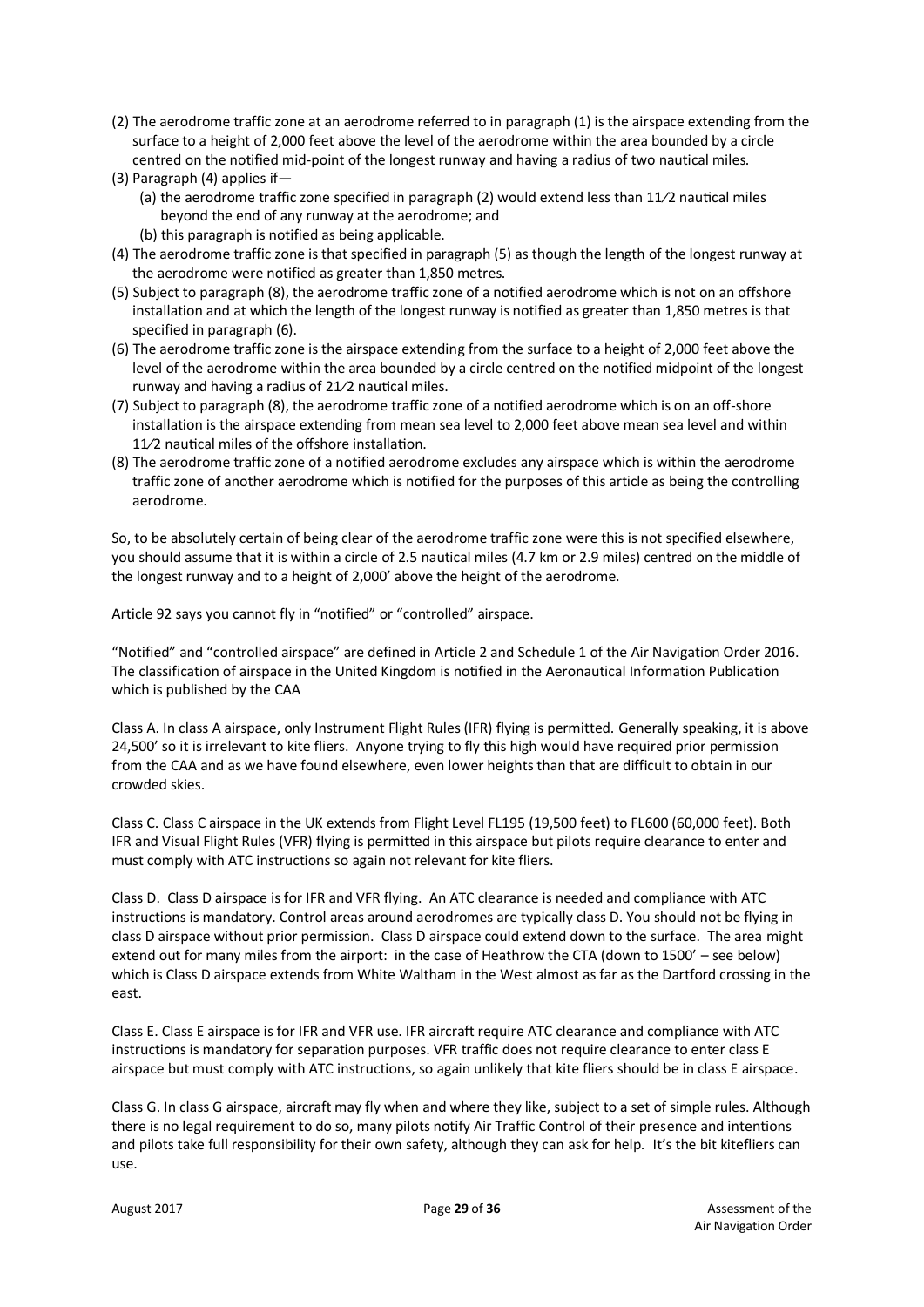In addition to being given a class, which specifies rules for flying, controlled airspace may be further defined by its 'type' depending on where it is and the function it provides.

Control Zones (CTZ). Aerodrome Control Zones afford protection to aircraft within the immediate vicinity of aerodromes. Shown as CTR on UK charts – normally surface to a height and often over a wider area than the minimum aerodrome traffic zone specified above.

Control Areas (CTA). Control Areas are situated above the Aerodrome Traffic Zone (ATZ) and afford protection over a larger area to a specified upper limit – normally between two heights.

Terminal Control Areas (TMA) are normally established at the junction of airways in the vicinity of one or more major aerodromes.

The London Terminal Control Area is an example of this and deals with air traffic arriving and departing from London Heathrow, Gatwick, Luton, Stansted, London City, Northolt, Biggin Hill, Southend, Farnborough and other minor airfields in the London area.

Restricted areas (sometimes called 'Danger areas') prevent aircraft straying into dangerous places. Danger can come from airborne activities, such as military aircraft training or air-to-air refuelling. It can also come from the ground, such as from weapons testing ranges. To ensure efficient use of the airspace, most Restricted areas can be deactivated when they are not in use, allowing other aircraft to then use the airpsace.

http://www.ais.org.uk/ The is the NATS (National Air Traffic Services) Aeronautical Information Services website and it contains information on facilities, services, rules, regulations and restrictions in UK airspace.

On that site, the current UK wide chart can be found at http://www.ead.eurocontrol.int/pamslight/pdf/4e415453/EG/C/EN/AMDT/AD/EG\_Amdt\_A\_2017\_05\_B\_en.

For individual route charts http://www.nats-uk.eadit.com/public/index.php%3Foption=com\_content&task=blogcategory&id=4&Itemid=11.html And scroll down to "ENR6 - En Route Charts".

Specific aerodrome information is on the same website – the left hand sidebar "Aerodrome Index – Specific" will take you there.

A really helpful website is http://notaminfo.com. On the National Planning map various types of airspace can be selected under the airspace tab on the right. The website also shows all NOTAMS (so publication of height clearances can be checked).

To decipher aeronautical charts: http://www.nats-uk.eadit.com/public/index.php%3Foption=com\_content&task=blogcategory&id=3&Itemid=10.html Scroll down to Gen 2.3 chart symbols.

On aeronautical charts, boxes show the designations of various airspace areas. The first group of numbers and letters is the area designation. The letter in a square box shows the airspace class. Height boundaries area then shown thus:

6000' 3000' meaning between 3000' and 6000'

FL1950 = flight level 1950 which is 19,500' SFC – surface level Lower heights are shown in feet rather than as flight levels.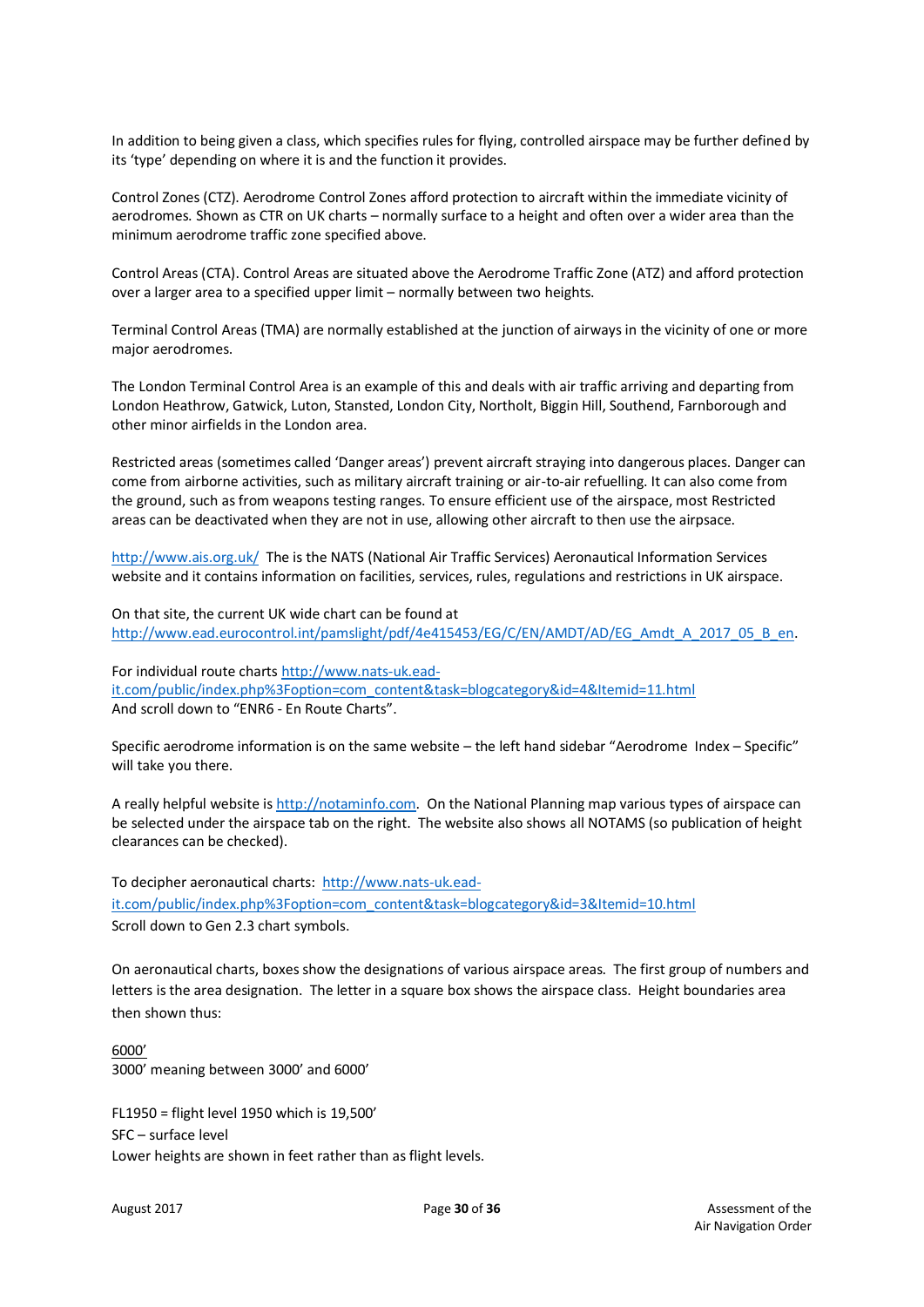Finally, it is worth outlining what the Visual Flight Rules are. This is from ENR 1.2 again from the AIS website. "amsl" - above mean sea level.

"KIAS" – knots indicated airspeed

1.1 VFR flights shall be conducted so that the aircraft is flown in conditions of visibility and distance from clouds equal to or greater than those specified in Table 1.

| Table 1                                                                                                                                      |                       |                                    |                                                |  |  |  |  |  |  |
|----------------------------------------------------------------------------------------------------------------------------------------------|-----------------------|------------------------------------|------------------------------------------------|--|--|--|--|--|--|
| <b>Altitude Band (Note 1)</b>                                                                                                                | <b>Airspace Class</b> | <b>Flight</b><br><b>Visibility</b> | <b>Distance from Cloud</b>                     |  |  |  |  |  |  |
| At and above 3050 m<br>(10000 ft) amsl                                                                                                       | ABCDEFG (Note 2)      | 8 km                               | 1500 m horizontally 300 m (1000 ft) vertically |  |  |  |  |  |  |
| Below 3050 m (10000 ft)<br>amsl and above 900 m<br>(3000 ft) amsl, or above<br>300 m (1000 ft) above<br>terrain, whichever is the<br>higher. | ABCDEFG (Note 2)      | 5 km                               | 1500 m horizontally 300 m (1000 ft) vertically |  |  |  |  |  |  |
| At and below 900 m<br>$(3000 \text{ ft})$ amsl, or 300 m                                                                                     | A B C D E (Note 2)    | 5 km                               | 1500 m horizontally 300 m (1000 ft) vertically |  |  |  |  |  |  |
| (1000 ft) above terrain,<br>whichever is the higher                                                                                          | <b>FG</b>             | 5 km (Note<br>3)                   | Clear of cloud and with the surface in sight   |  |  |  |  |  |  |

*Note 1: Or if, any aircraft which is not a helicopter, at 3000 ft amsl or below and flying by day only at 140 KIAS or less: Clear of Cloud and with the surface in sight in a Flight Visibility of at least 5 km.*

*Note 2: Or if a Helicopter and flying by day at 3000 ft amsl or below: Clear of Cloud and with the surface in sight in a Flight Visibility of at least 1500 m.* 

*Note 3: Flight visibilities reduced to not less than 1500 m are permitted for flights operating:*

*(a) at speeds of 140 KIAS or less to give adequate opportunity to observe other traffic or any obstacles in time to avoid collision;* 

*or* 

*(b) in circumstances in which the probability of encounters with other traffic would normally be low, e.g. in areas of low volume traffic and for aerial work at low levels.*

# **Standardised European Rules of the Air (SERA)**

Kites weighing not more than 2kg are exempted from most of the provisions of the Air Navigation Order 2016 by article 23(1)(b) apart from articles 2, 91, 92, 94, 95, 239, 241 and 257 (apart from 257(2)). The Rules of the Air 2007 did not apply to such kites nor do the current 2015 Rules.

This also means that kites weighing 2 kg or less are exempted from the SERA Rules of the Air (noting the CAA opinion that ALL kites are exempt from SERA by the Technical Opinion Regulation 1185/2016).

The part of the Rules of the Air Regulations that most concerned kite fliers was Article 52 (along with all the other lighting requirements in the 2007 Rules). Article 52 was removed from the Rules of the Air Regulations in 2015. BKFA would suggest that flying below 60m at night should not pose any particular requirements. Should there be a requirement to fly above that height at night, CAA have issued guidance on their website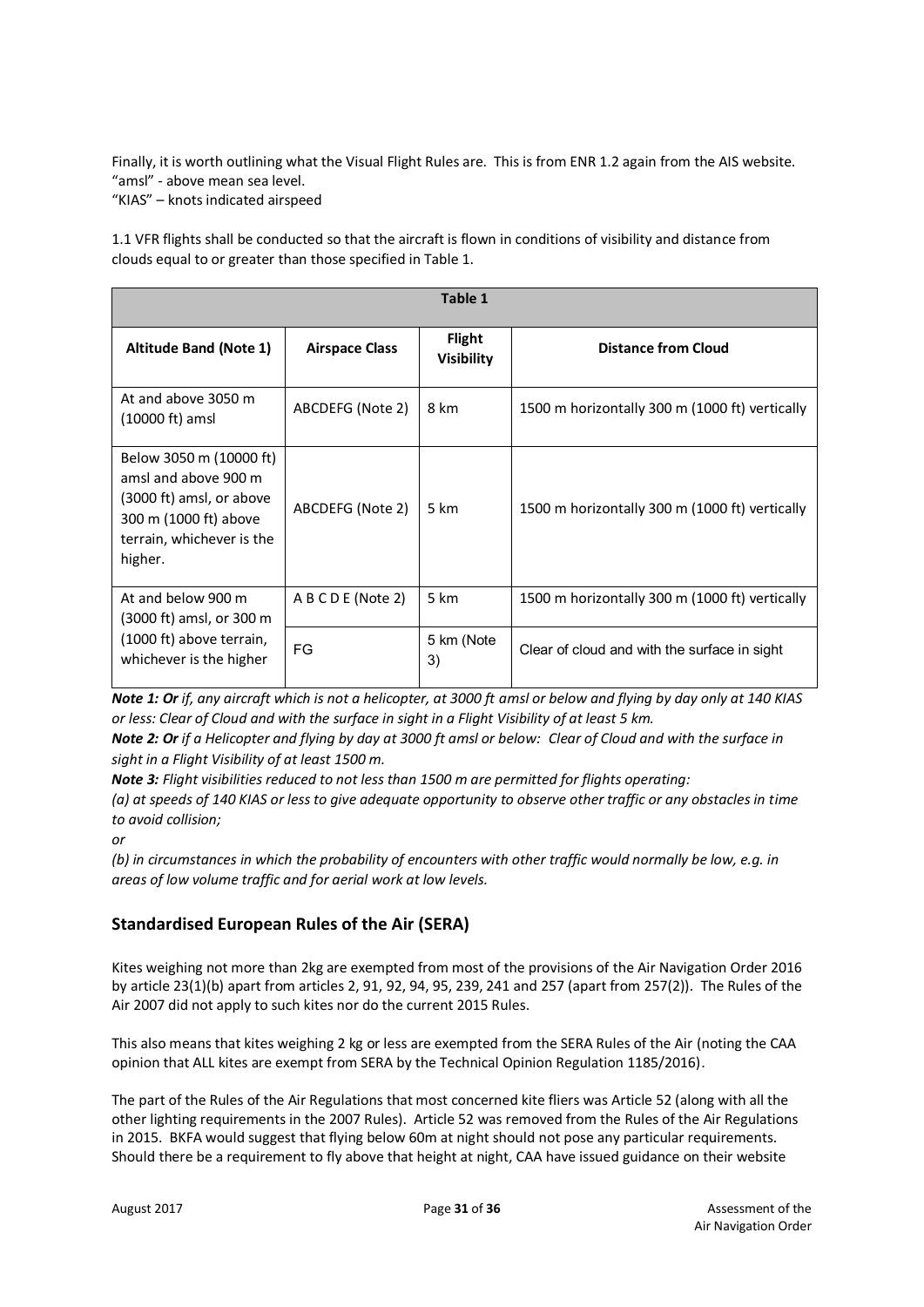and requirements will be given as part of their permission. Details can be found towards the end of this document.

For information, we include the SERA Rules relating to lights to be carried and the flight rules to be followed but note CAA do not believe they apply to kites. Self-evidently these Rules are written with aircraft other than kites in mind. The requirements for lighting balloons are spelt out elsewhere.

### **SERA.3215 Lights to Be Displayed by Aircraft**

- (a) Except as provided by (e), at night all aircraft in flight shall display:
	- (1) anti-collision lights intended to attract attention to the aircraft; and
	- (2) navigation lights intended to indicate the relative path of the aircraft to an observer and other lights shall not be displayed if they are likely to be mistaken for these lights; or
	- (3) in the case of balloons, position lights.
- (b) Except as provided by (e), at night:
	- (1) all aircraft moving on the movement area of an aerodrome shall display navigation lights intended to indicate the relative path of the aircraft to an observer and other lights shall not be displayed if they are likely to be mistaken for these lights;
	- (2) unless stationary and otherwise adequately illuminated, all aircraft on the movement area of an aerodrome shall display lights intended to indicate the extremities of their structure, as far as practicable;
	- (3) all aircraft taxiing or being towed on the movement area of an aerodrome shall display lights intended to attract attention to the aircraft; and
	- (4) all aircraft on the movement area of an aerodrome whose engines are running shall display lights which indicate that fact.
- (c) Except as provided by (e), all aircraft in flight and fitted with anti-collision lights to meet the requirement of (a)(1) shall display such lights also during day.
- (d) Except as provided by (e), all aircraft:
	- (1) taxiing or being towed on the movement area of an aerodrome and fitted with anti-collision lights, to meet the requirement of (b)(3) or
	- (2) on the movement area of an aerodrome and fitted with lights to meet the requirement of (b)(4) shall display such lights also during day.
- (e) A pilot shall be permitted to switch off or reduce the intensity of any flashing lights fitted to meet the requirements of (a), (b), (c) and (d) if they do or are likely to:
	- (1) adversely affect the satisfactory performance of duties; or
	- (2) subject an outside observer to harmful dazzle.

Elsewhere the CAA defines anti-collision lights as a red flashing light.

SERA requires that aircraft are flown either to Visual Flight Rules (VFR) or Instrument Flight Rules (IFR). Given that the pilot of a kite is on the ground, it is clear that only the VFR rules could apply were it decided that kites over 2kg in weight are in scope.

#### **SERA.5005 Visual Flight Rules**

- (a) Except when operating as a special VFR flight, VFR flights shall be conducted so that the aircraft is flown in conditions of visibility and distance from clouds equal to or greater than those specified in Table S5-1
	- *[Table S5-1 set out the distance from cloud, horizontally and vertically, for various heights. It is assumed that for all practical purposes the last line of the Table applies to kites, namely below 900m above mean sea level or below 300m above terrain, whichever is higher. The table requires 1,500 m horizontally and 300 m vertically with visibility of at least 5 km, although in F and G Airspace Classes the cloud requirements are clear of cloud and with the surface visible. As we are flying without air traffic control, we can only fly in Airspace Classes E, F or G. A suitable air navigation chart would need to be consulted to confirm the airspace classification and vertical extent although of course we are limited to 60 m unless we have requested CAA permission which would then specify the height limits for the location in which we are flying.]*
- (b) Except when a special VFR clearance is obtained from an air traffic control unit, …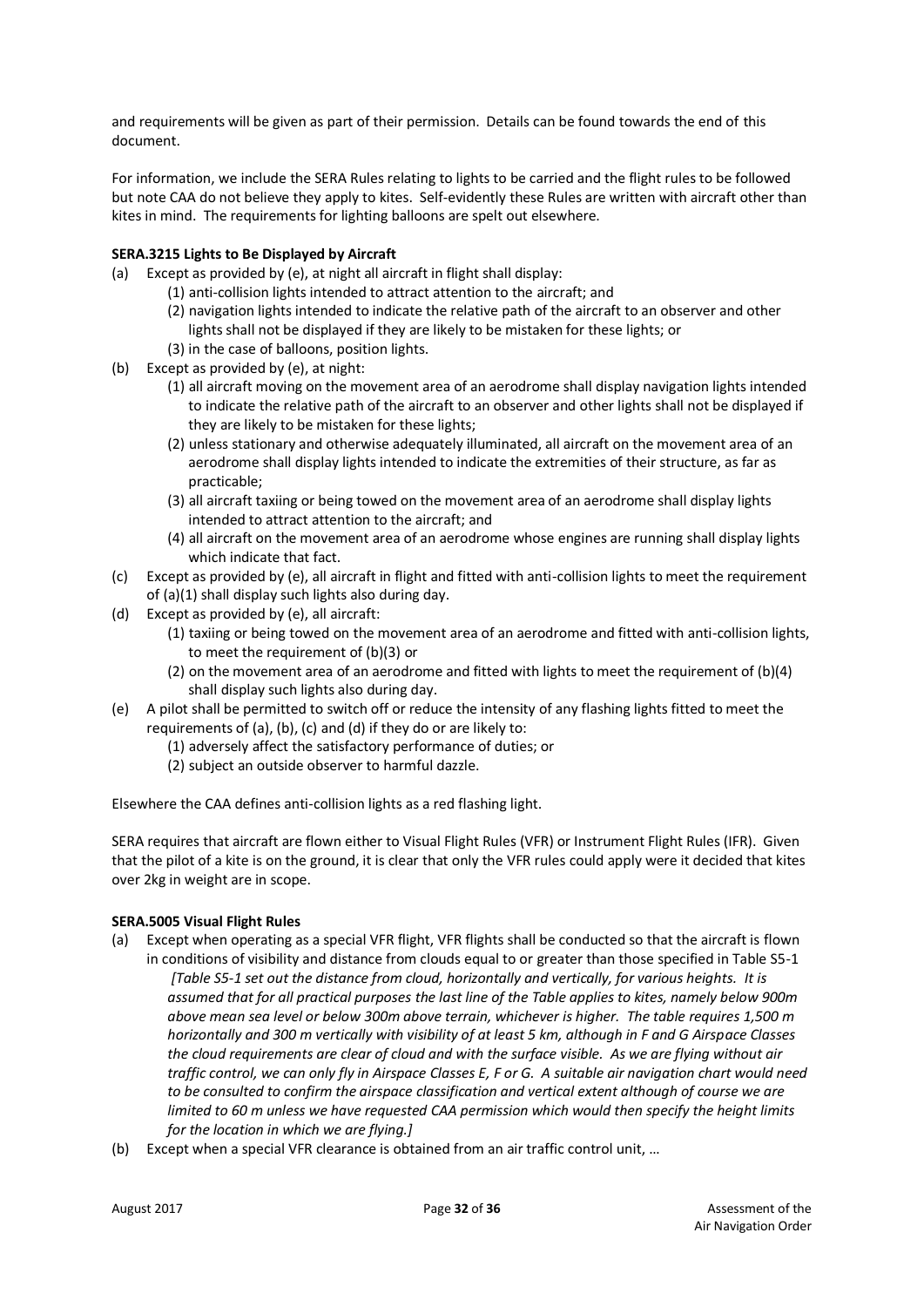- (c) When so prescribed by the competent authority, VFR flights at night may be permitted under the following conditions:
	- (1) if leaving the vicinity of an aerodrome, a flight plan shall be submitted in accordance with SERA.4001 (b)(6));
	- (2) flights shall establish and maintain two-way radio communication on the appropriate ATS communication channel, when available;
	- (3) the VMC visibility and distance from cloud minima as specified in Table S5-1 shall apply except that:
		- i) the ceiling shall not be less than 450 m (1 500 ft);
		- ii) except as specified in (c)(4), the reduced flight visibility provisions specified in Table S5-1 a) and b) shall not apply;
		- iii) in airspace classes B, C, D, E, F and G, at and below 900 m (3000 ft) above MSL or 300 m (1000 ft) above terrain, whichever is the higher, the pilot shall maintain continuous sight of the surface;
		- iv) for helicopters in airspace classes F and G at and below 900 m (3000 ft) above MSL or 300 m (1000 ft) above terrain, whichever is the higher, flight visibility shall not be less than 3 km, provided that the pilot maintains continuous sight of the surface and if manoeuvred at a speed that will give adequate opportunity to observe other traffic or obstacles in time to avoid collision; and
		- v) for mountainous terrain, higher VMC visibility and distance from cloud minima may be prescribed by the Competent Authority.
	- (4) ceiling, visibility and distance from cloud minima lower than those specified in (3) may be permitted for helicopters in special cases, such as medical flights, search and rescue operations and fire-fighting.
- (f) Except when necessary for take-off or landing, or except by permission from the competent authority, a VFR flight shall not be flown:
	- (1) over the congested areas of cities, towns or settlements or over an open-air assembly of persons at a height less than 300 m (1 000 ft) above the highest obstacle within a radius of 600 m from the aircraft;
	- (2) elsewhere than as specified in (1), at a height less than 150 m (500 ft) above the ground or water, or 150 m (500 ft) above the highest obstacle within a radius of 150 m (500 ft) from the aircraft.

The CAA has realised that taken together these requirements would make flying of kites over 2 kg in weight impossible. They have therefore issued this permission.

# **Official Record Series 4 No 1124 General Permissions**

# **Standardised European Rules of the Air – Exceptions to the Minimum Height Requirements**

# **1) Definition**

- In these permissions:
- a) 'SERA' means the Annex to Commission Implementing Regulation (EU) No. 923/2012 ('the Standardised European Rules of the Air' (and references to SERA followed by a number mean the corresponding provision of SERA)).
- **9) Captive Balloons and Kites**
- a) The Civil Aviation Authority permits, under SERA.3105, SERA.5005(f) and SERA.5015(b), a captive balloon or kite to be flown at heights below the minimum height requirements specified in SERA.5005 and SERA.5015.
- b) For the purposes of this permission, a captive kite is a kite that, when in flight, is attached by a restraining device to the surface.

# **Conclusions**

- For all kites, Articles 1, 2, 5, 17, 23, 24, 33, 91, 92, 94, 95, 239, 241, 257, 265, 266, Schedule 1, Schedule 13 and Schedule 14 of the Air Navigation Order apply to a greater or lesser extent;
- Specifically, for kites weighing 2 kg or less, Articles 2, 91, 92, 94, 95, 239, 241, 257 (apart from 257(2)(a)) and 265 of the Air Navigation Order apply as set out in Article 23;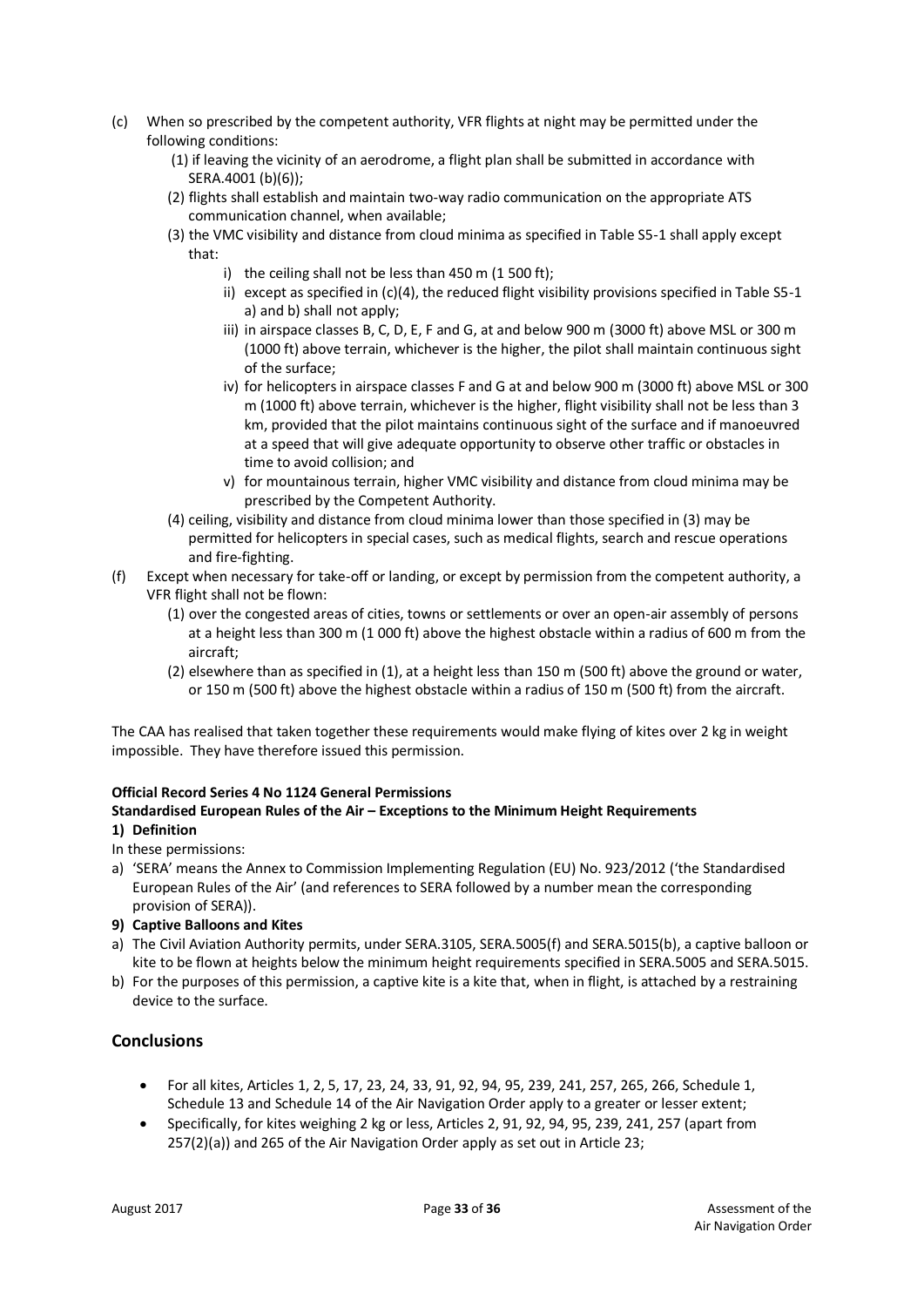- For kites weighing more than 2 kg, our discussions with CAA show that Articles 1, 2, 3, 4, 5, 17, 23, 24, 33, 68, 69, 70, 71, 75, 86, 88, 89, 90, 91, 92, 94, 95, 97, 98, 99, 100, 239, 241, 248, 249, 253, 256, 257, 263, 264, 265, 266 apply to a greater or lesser extent;
- For kites weighing more than 2 kg Rules 1, 2, 3, 4, 5, 7, 11, 17, 18 and 25 of the Rules of the Air Regulations apply;
- For kites weighing 2 kg or less SERA does not apply;
- For kites with a MTOM of greater than 2 kg and less than 150 kg CAA advise SERA does not apply;
- For kites with a MTOM of greater than 150 kg SERA apply;
- For kites weighing 2 kg or less, flying at night is permitted, subject always to the requirements of Article 241 in particular; and
- For kites weighing more than 2 kg, flying at night is not permitted without a specific permission from the CAA.

# **Guidance issued by CAA on flying kites above 60m**

The following is from the CAA website current at 1 August 2017. The site should be checked for any updated advice *(*http://www.caa.co.uk/General-aviation/Displays,-events-and-activities/Kites/*)*. Putting 'kite' as a search term into the CAA website will produce results with 'kite' in the title or on the web page. It WILL NOT produce a list of all references to 'kite' in CAP393.

*Anyone looking to fly a kite at significant heights in the UK should ensure that they comply with important safety rules. These rules are in place to ensure the safety of any aircraft flying in the vicinity.*

# *Flight above 60 metres*

*Anyone flying a kite at a height greater than 60 metres above the surface requires a permission from the CAA. Where permission has been granted for kite flyers to operate at heights greater than 300 feet (91.4 metres) above the surface, the CAA will also issue a Notice to Airmen (NOTAM) to forewarn other airspace users of the potential hazard. The regulations for kite activity in the UK are contained in Article 92 of the Air Navigation Order (ANO) 2016.*

# *How to apply for a permission*

*The organiser or operator must complete the application form, giving at least 28 days' notice and return to the Safety and Airspace Regulation Group at the CAA. Contact details are given on the form.*

*There are no costs associated with gaining a permission to operate a kite above 60 metres.*

# *Lighting and markings when flying above 60 metres*

*The current recommendations for kites are as follows. Each kite permission that is issued will include the relevant parts of this guidance.*

# *Flying of kites during the day*

*A kite flying at a height exceeding 60 metres above ground level should have either:*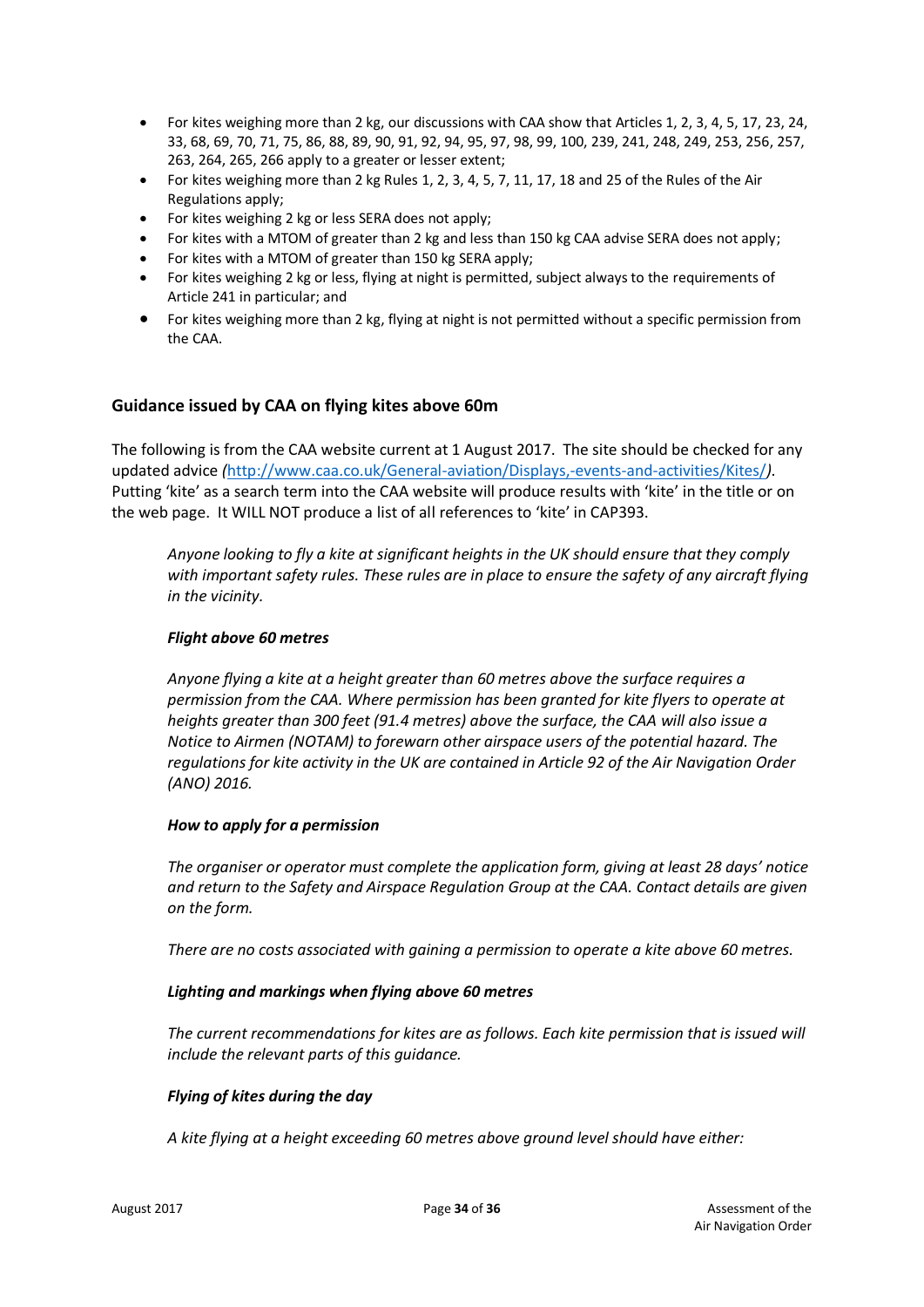- *tubular streamers attached to the string which are: not less than 40 centimetres in diameter and 2 metres in length, marked with alternate bands of red and white which are 50 centimetres wide, at intervals of not more than 200 metres measured from the lowest part of the kite; or*
- *streamers not less than 80 centimetres long and 30 centimetres wide at their widest point, marked with alternate bands of red and white which are 10 centimetres wide, at intervals of not more than 100 metres measured from the lowest part of the kite*

# *Flying of kites at night*

*A kite flying at a height exceeding 60 metres above ground level should display lights in the following manner:*

- *A group of two steady lights should be displayed, consisting of a white light placed*  four metres above a red light, both being of at least five candela and showing in all *directions. The white light should be placed not less than five metres and no more than ten metres below the lowest part of the kite.*
- *On the kite string, at intervals of not more than 300 metres from the group of lights described above, should be further groups of two lights of the colour, power, and relative position as described above.*
- *If the lowest group of these lights is obscured by cloud, an additional group of such lights should be displayed below the cloud base.*

*On the surface of the ground, a group of three flashing lights should be displayed in an approximately equilateral triangle in a horizontal plane. Each side of this triangle should measure at least 25 metres. One side of the triangle should be approximately at right angles to the horizontal projection of the kite string, and this side should be defined by two red*  lights. The third light should be green and placed so that the triangle encloses the object on *the surface from which the kite is flown.*

# **Further impacts of the changes**

Following the introduction of SERA and the removal of Rules 52 and 53 from the Rules of the Air and CAA adopting a risk based approach to safety where Rules do not exist, they have added extra conditions within their height clearance permission. This is discussed by the CAA on their website (see **'Guidance issued by CAA on flying kites above 60m'**).

A recent typical example saw the permission granted as:

- *1. The Civil Aviation Authority, pursuant to article 92(2)(ii) of the Air Navigation Order 2016, hereby permits any kite flown by …… to be flown more than 60 metres above ground level.*
- *2. This Permission is granted subject to the following conditions:* 
	- *(a) the said kite shall only be flown from ……. (OS Grid Ref………);*
	- *(b) the said kite MUST NOT be flown above 500 feet above ground level;*
	- *(c) the said kite shall not be flown in a visibility of less than 5 kilometres, nor within 1000 feet vertically or 1800 metres horizontally of cloud;*
	- *(d) a kite flying by day at a height exceeding 60 metres above the surface should have attached to its mooring cable;*